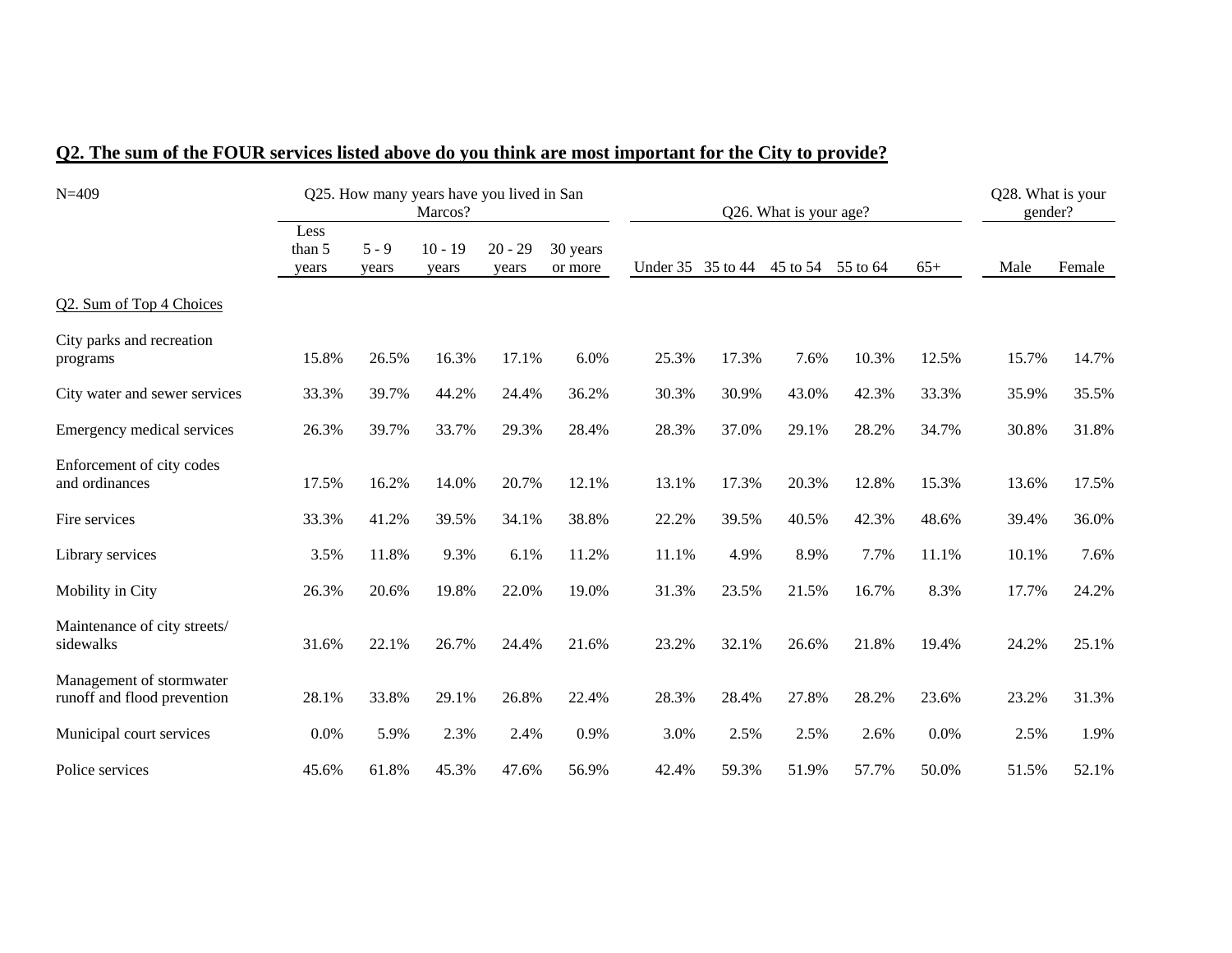| $N = 409$                                                                                      |                         |                  | Q25. How many years have you lived in San<br>Marcos? |                    |                     |                   |       | Q26. What is your age? |          |       | Q28. What is your<br>gender? |        |
|------------------------------------------------------------------------------------------------|-------------------------|------------------|------------------------------------------------------|--------------------|---------------------|-------------------|-------|------------------------|----------|-------|------------------------------|--------|
|                                                                                                | Less<br>than 5<br>years | $5 - 9$<br>years | $10 - 19$<br>years                                   | $20 - 29$<br>years | 30 years<br>or more | Under 35 35 to 44 |       | 45 to 54               | 55 to 64 | $65+$ | Male                         | Female |
| Q2. Sum of Top 4 Choices (Cont.)                                                               |                         |                  |                                                      |                    |                     |                   |       |                        |          |       |                              |        |
| Electric service                                                                               | 26.3%                   | 26.5%            | 32.6%                                                | 13.4%              | 27.6%               | 27.3%             | 24.7% | 25.3%                  | 24.4%    | 25.0% | 27.3%                        | 23.7%  |
| Trash, recycling, and yard<br>waste collection services                                        | 19.3%                   | 11.8%            | 16.3%                                                | 11.0%              | 20.7%               | 16.2%             | 14.8% | 15.2%                  | 20.5%    | 13.9% | 16.7%                        | 15.6%  |
| City communication with the<br>public                                                          | 21.1%                   | 13.2%            | 11.6%                                                | 15.9%              | 9.5%                | 19.2%             | 14.8% | 11.4%                  | 9.0%     | 11.1% | 9.1%                         | 17.5%  |
| Customer service provided by<br>City employees                                                 | 0.0%                    | 4.4%             | 2.3%                                                 | 1.2%               | 4.3%                | 4.0%              | 0.0%  | 1.3%                   | 3.8%     | 4.2%  | 3.5%                         | 1.9%   |
| City Clerk services (public<br>information requests,<br>passports, birth and death<br>records) | 0.0%                    | 0.0%             | $0.0\%$                                              | 1.2%               | 1.7%                | 0.0%              | 0.0%  | 1.3%                   | 1.3%     | 1.4%  | 0.5%                         | 0.9%   |
| <b>Environmental Health</b><br>services (Food Protection)                                      | 12.3%                   | 2.9%             | 4.7%                                                 | 7.3%               | 4.3%                | 7.1%              | 7.4%  | 5.1%                   | 3.8%     | 5.6%  | 4.5%                         | 7.1%   |
| Animal Services (Animal<br>Control, Adoption Center)                                           | 1.8%                    | 8.8%             | 0.0%                                                 | 6.1%               | 9.5%                | 8.1%              | 3.7%  | 3.8%                   | 6.4%     | 5.6%  | 2.0%                         | 9.0%   |

# **Q2. The sum of the FOUR services listed above do you think are most important for the City to provide? (cont.)**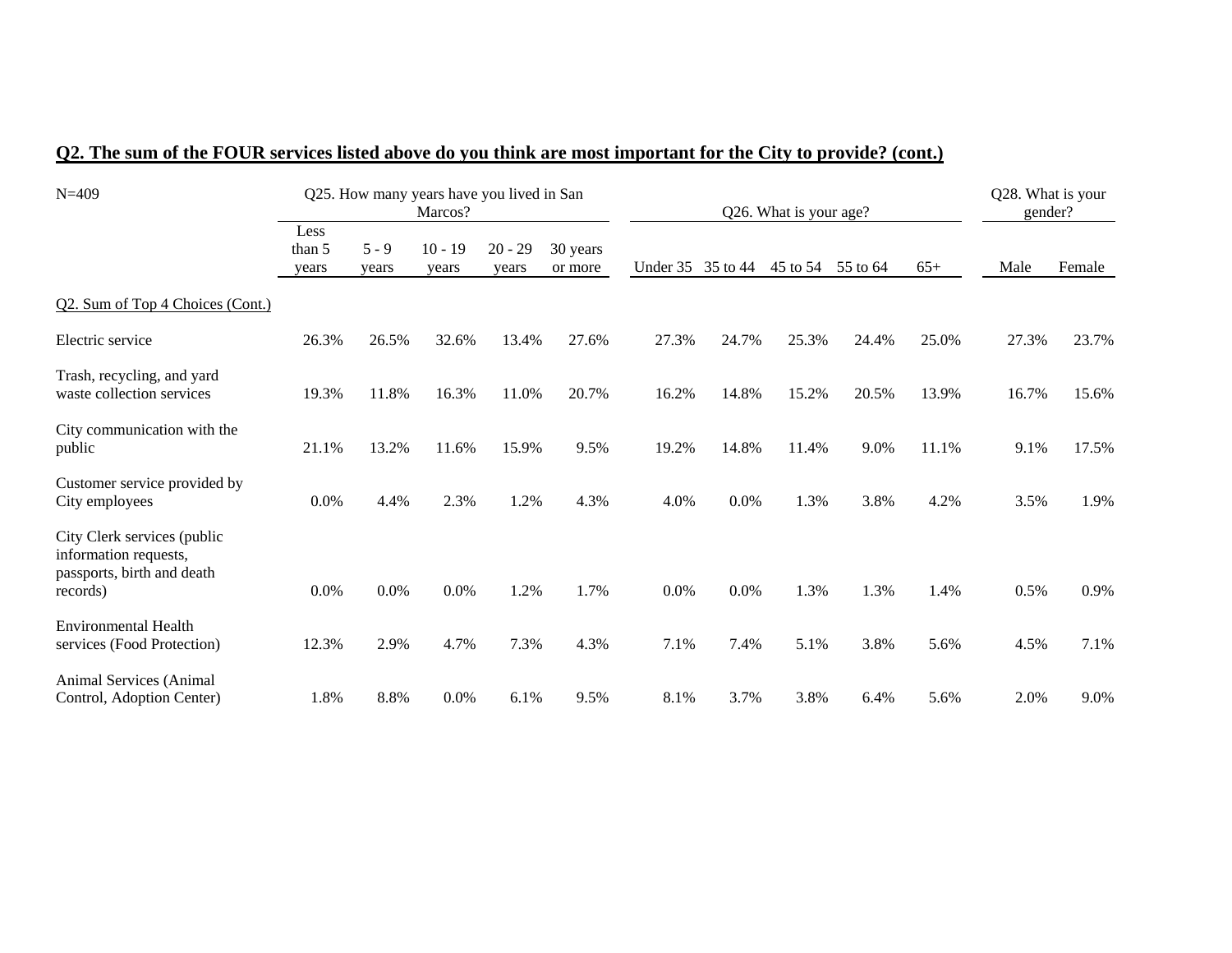| $N = 409$                 |                         |                  | Q25. How many years have you lived in San<br>Marcos? |                    |                     |                   |       | Q26. What is your age? |          |       | Q28. What is your<br>gender? |        |
|---------------------------|-------------------------|------------------|------------------------------------------------------|--------------------|---------------------|-------------------|-------|------------------------|----------|-------|------------------------------|--------|
|                           | Less<br>than 5<br>years | $5 - 9$<br>years | $10 - 19$<br>years                                   | $20 - 29$<br>years | 30 years<br>or more | Under 35 35 to 44 |       | 45 to 54               | 55 to 64 | $65+$ | Male                         | Female |
| A. In Downtown San Marcos |                         |                  |                                                      |                    |                     |                   |       |                        |          |       |                              |        |
| Very Safe                 | 34.5%                   | 29.9%            | 30.6%                                                | 19.0%              | 22.0%               | 34.4%             | 29.6% | 21.8%                  | 20.8%    | 22.1% | 23.6%                        | 28.9%  |
| Safe                      | 49.1%                   | 49.3%            | 54.1%                                                | 59.5%              | 40.4%               | 49.0%             | 56.8% | 43.6%                  | 44.4%    | 55.9% | 53.9%                        | 46.1%  |
| Neutral                   | 10.9%                   | 17.9%            | 8.2%                                                 | 8.9%               | 23.9%               | 9.4%              | 7.4%  | 24.4%                  | 18.1%    | 16.2% | 13.6%                        | 15.7%  |
| Unsafe                    | 5.5%                    | 1.5%             | 5.9%                                                 | 12.7%              | 13.8%               | 7.3%              | 4.9%  | 10.3%                  | 16.7%    | 4.4%  | 8.4%                         | 8.8%   |
| Very Unsafe               | $0.0\%$                 | 1.5%             | 1.2%                                                 | 0.0%               | 0.0%                | $0.0\%$           | 1.2%  | 0.0%                   | $0.0\%$  | 1.5%  | 0.5%                         | 0.5%   |
|                           |                         |                  |                                                      |                    |                     |                   |       |                        |          |       |                              |        |
|                           |                         |                  |                                                      |                    |                     |                   |       |                        |          |       |                              |        |
| <b>B.</b> In City parks   |                         |                  |                                                      |                    |                     |                   |       |                        |          |       |                              |        |
| Very Safe                 | 27.3%                   | 23.4%            | 25.3%                                                | 18.4%              | 12.6%               | 30.5%             | 21.5% | 13.7%                  | 16.7%    | 15.6% | 21.3%                        | 19.6%  |
| Safe                      | 56.4%                   | 43.8%            | 46.8%                                                | 42.1%              | 39.8%               | 46.3%             | 46.8% | 39.7%                  | 40.9%    | 50.0% | 47.0%                        | 42.8%  |
| Neutral                   | 10.9%                   | 25.0%            | 21.5%                                                | 22.4%              | 31.1%               | 14.7%             | 20.3% | 32.9%                  | 28.8%    | 23.4% | 22.4%                        | 24.2%  |
| Unsafe                    | 5.5%                    | 6.3%             | 5.1%                                                 | 15.8%              | 14.6%               | 8.4%              | 10.1% | 12.3%                  | 10.6%    | 9.4%  | 8.2%                         | 11.9%  |
| Very Unsafe               | $0.0\%$                 | 1.6%             | 1.3%                                                 | 1.3%               | 1.9%                | 0.0%              | 1.3%  | 1.4%                   | 3.0%     | 1.6%  | 1.1%                         | 1.5%   |

#### **Q3. Public Safety: Using a scale of 1 to 5 where "5" means "Very Safe" and "1" means "Very Unsafe," please indicate How safe you feel in the following situations:(Without "Don't Know")**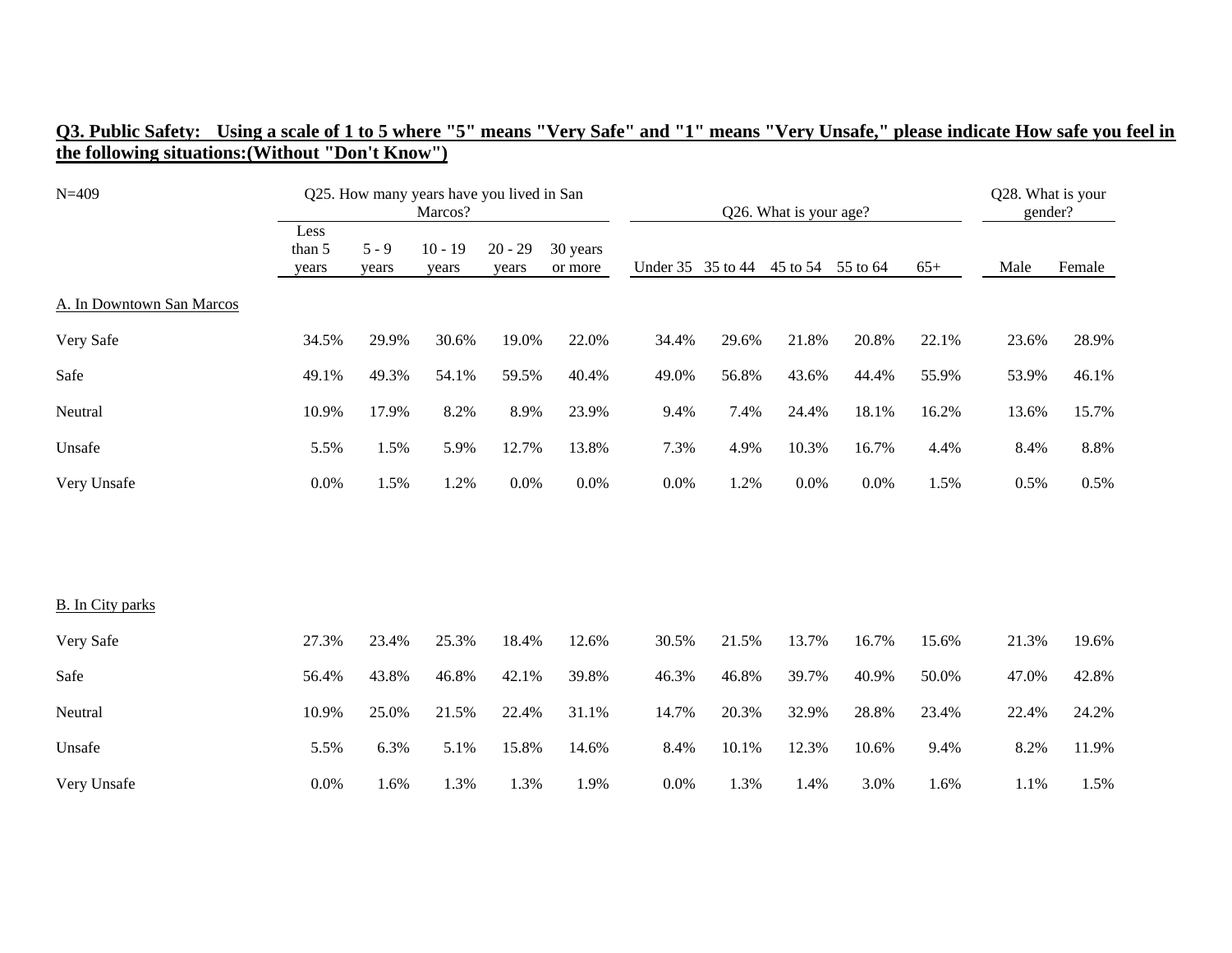| $N = 409$                              |                         |                  | Q25. How many years have you lived in San<br>Marcos? |                    |                     |                   |       | Q26. What is your age? |          |       | Q28. What is your<br>gender? |        |
|----------------------------------------|-------------------------|------------------|------------------------------------------------------|--------------------|---------------------|-------------------|-------|------------------------|----------|-------|------------------------------|--------|
|                                        | Less<br>than 5<br>years | $5 - 9$<br>years | $10 - 19$<br>years                                   | $20 - 29$<br>years | 30 years<br>or more | Under 35 35 to 44 |       | 45 to 54               | 55 to 64 | $65+$ | Male                         | Female |
| C. In your neighborhood during the day |                         |                  |                                                      |                    |                     |                   |       |                        |          |       |                              |        |
| Very Safe                              | 57.1%                   | 58.2%            | 56.5%                                                | 42.0%              | 44.6%               | 57.7%             | 51.9% | 44.2%                  | 43.2%    | 54.2% | 47.2%                        | 53.8%  |
| Safe                                   | 37.5%                   | 31.3%            | 36.5%                                                | 46.9%              | 42.9%               | 36.1%             | 42.0% | 39.0%                  | 40.5%    | 41.7% | 46.1%                        | 33.7%  |
| Neutral                                | 5.4%                    | 9.0%             | 5.9%                                                 | 8.6%               | 9.8%                | 6.2%              | 3.7%  | 13.0%                  | 13.5%    | 4.2%  | 6.2%                         | 9.6%   |
| Unsafe                                 | 0.0%                    | 1.5%             | 1.2%                                                 | 1.2%               | 2.7%                | 0.0%              | 2.5%  | 2.6%                   | 2.7%     | 0.0%  | 0.5%                         | 2.4%   |
| Very Unsafe                            | 0.0%                    | 0.0%             | 0.0%                                                 | 1.2%               | 0.0%                | 0.0%              | 0.0%  | 1.3%                   | 0.0%     | 0.0%  | 0.0%                         | 0.5%   |
|                                        |                         |                  |                                                      |                    |                     |                   |       |                        |          |       |                              |        |
| D. In your neighborhood at night       |                         |                  |                                                      |                    |                     |                   |       |                        |          |       |                              |        |
| Very Safe                              | 35.7%                   | 36.8%            | 32.9%                                                | 29.6%              | 28.6%               | 35.7%             | 28.8% | 30.8%                  | 32.4%    | 31.9% | 30.4%                        | 33.7%  |
| Safe                                   | 48.2%                   | 44.1%            | 48.2%                                                | 40.7%              | 39.3%               | 41.8%             | 53.8% | 41.0%                  | 35.1%    | 45.8% | 45.4%                        | 41.8%  |
| Neutral                                | 12.5%                   | 10.3%            | 11.8%                                                | 22.2%              | 18.8%               | 11.2%             | 10.0% | 20.5%                  | 23.0%    | 15.3% | 17.0%                        | 14.4%  |
| Unsafe                                 | 3.6%                    | 5.9%             | 4.7%                                                 | 6.2%               | 11.6%               | 9.2%              | 5.0%  | 6.4%                   | 6.8%     | 6.9%  | 5.7%                         | 8.2%   |
| Very Unsafe                            | $0.0\%$                 | 2.9%             | 2.4%                                                 | 1.2%               | 1.8%                | 2.0%              | 2.5%  | 1.3%                   | 2.7%     | 0.0%  | 1.5%                         | 1.9%   |

#### **Q3. Public Safety: Using a scale of 1 to 5 where "5" means "Very Safe" and "1" means "Very Unsafe," please indicate How safe you feel in the following situations:(Without "Don't Know")**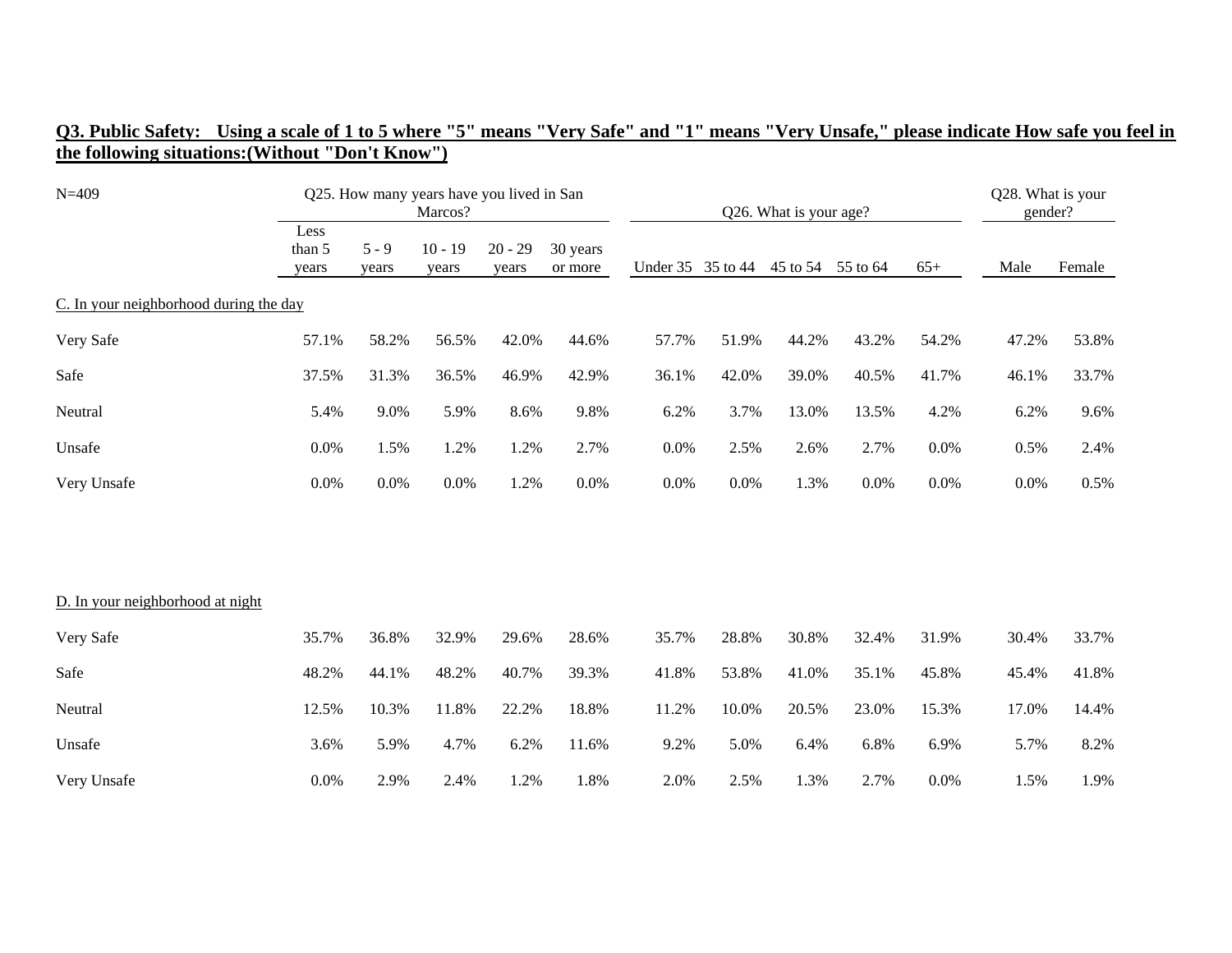| $N = 409$                                  |                         |                  | Q25. How many years have you lived in San<br>Marcos? |                    |                     |                   |       | Q26. What is your age? |          |       | Q28. What is your<br>gender? |        |
|--------------------------------------------|-------------------------|------------------|------------------------------------------------------|--------------------|---------------------|-------------------|-------|------------------------|----------|-------|------------------------------|--------|
|                                            | Less<br>than 5<br>years | $5 - 9$<br>years | $10 - 19$<br>years                                   | $20 - 29$<br>years | 30 years<br>or more | Under 35 35 to 44 |       | 45 to 54               | 55 to 64 | $65+$ | Male                         | Female |
| E. In commercial and retail areas          |                         |                  |                                                      |                    |                     |                   |       |                        |          |       |                              |        |
| Very Safe                                  | 32.1%                   | 29.9%            | 33.3%                                                | 18.8%              | 20.0%               | 34.0%             | 31.6% | 15.4%                  | 19.4%    | 26.8% | 23.8%                        | 27.9%  |
| Safe                                       | 48.2%                   | 50.7%            | 42.9%                                                | 51.3%              | 51.8%               | 49.5%             | 48.1% | 53.8%                  | 51.4%    | 42.3% | 52.3%                        | 46.1%  |
| Neutral                                    | 14.3%                   | 16.4%            | 17.9%                                                | 25.0%              | 24.5%               | 13.4%             | 19.0% | 20.5%                  | 23.6%    | 28.2% | 20.7%                        | 20.1%  |
| Unsafe                                     | 5.4%                    | 3.0%             | 6.0%                                                 | 3.8%               | 3.6%                | 3.1%              | 1.3%  | 9.0%                   | 5.6%     | 2.8%  | 3.1%                         | 5.4%   |
| Very Unsafe                                | 0.0%                    | 0.0%             | 0.0%                                                 | 1.3%               | 0.0%                | 0.0%              | 0.0%  | 1.3%                   | 0.0%     | 0.0%  | 0.0%                         | 0.5%   |
|                                            |                         |                  |                                                      |                    |                     |                   |       |                        |          |       |                              |        |
| F. Overall feeling of safety in San Marcos |                         |                  |                                                      |                    |                     |                   |       |                        |          |       |                              |        |
| Very Safe                                  | 30.4%                   | 33.8%            | 25.6%                                                | 20.0%              | 27.0%               | 34.0%             | 24.7% | 20.5%                  | 20.3%    | 33.8% | 24.9%                        | 28.8%  |
| Safe                                       | 53.6%                   | 48.5%            | 60.5%                                                | 57.5%              | 52.3%               | 52.6%             | 55.6% | 53.8%                  | 59.5%    | 52.1% | 56.0%                        | 53.4%  |
| Neutral                                    | 14.3%                   | 14.7%            | 10.5%                                                | 13.8%              | 16.2%               | 11.3%             | 17.3% | 15.4%                  | 13.5%    | 12.7% | 15.5%                        | 12.5%  |
| Unsafe                                     | 1.8%                    | 2.9%             | 3.5%                                                 | 8.8%               | 2.7%                | 2.1%              | 2.5%  | 9.0%                   | 5.4%     | 1.4%  | 2.6%                         | 5.3%   |
| Very Unsafe                                | 0.0%                    | 0.0%             | 0.0%                                                 | 0.0%               | 1.8%                | 0.0%              | 0.0%  | 1.3%                   | 1.4%     | 0.0%  | 1.0%                         | 0.0%   |

#### **Q3. Public Safety: Using a scale of 1 to 5 where "5" means "Very Safe" and "1" means "Very Unsafe," please indicate How safe you feel in the following situations:(Without "Don't Know")**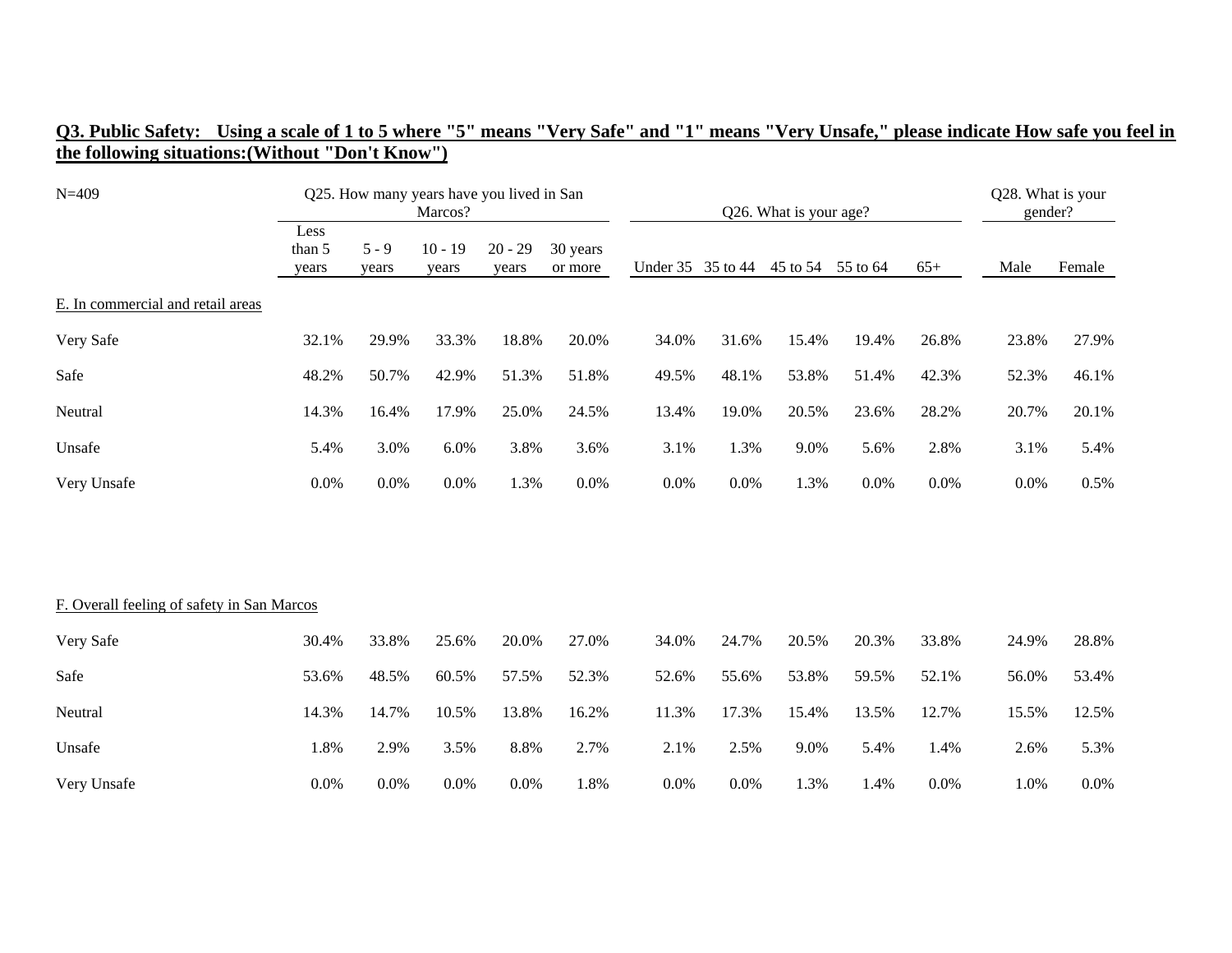| $N = 409$                                           |                         |                  | Marcos?            | Q25. How many years have you lived in San |                     |                   |       | Q26. What is your age? |                   |       | Q28. What is your<br>gender? |        |
|-----------------------------------------------------|-------------------------|------------------|--------------------|-------------------------------------------|---------------------|-------------------|-------|------------------------|-------------------|-------|------------------------------|--------|
|                                                     | Less<br>than 5<br>years | $5 - 9$<br>years | $10 - 19$<br>years | $20 - 29$<br>years                        | 30 years<br>or more | Under 35 35 to 44 |       |                        | 45 to 54 55 to 64 | $65+$ | Male                         | Female |
| A. Overall quality of services provided by the City |                         |                  |                    |                                           |                     |                   |       |                        |                   |       |                              |        |
| Very Satisfied                                      | 10.7%                   | 11.9%            | 7.1%               | 10.7%                                     | 14.3%               | 11.6%             | 12.7% | 6.5%                   | 11.1%             | 14.1% | 10.6%                        | 11.6%  |
| Satisfied                                           | 57.1%                   | 59.7%            | 61.9%              | 46.7%                                     | 58.1%               | 58.9%             | 63.3% | 49.4%                  | 58.3%             | 53.1% | 56.6%                        | 57.1%  |
| Neutral                                             | 28.6%                   | 16.4%            | 21.4%              | 30.7%                                     | 21.0%               | 22.1%             | 16.5% | 32.5%                  | 23.6%             | 21.9% | 24.9%                        | 21.7%  |
| Dissatisfied                                        | 3.6%                    | 10.4%            | 9.5%               | 10.7%                                     | 4.8%                | 7.4%              | 7.6%  | 10.4%                  | 4.2%              | 9.4%  | 6.9%                         | 8.6%   |
| Very Dissatisfied                                   | 0.0%                    | 1.5%             | 0.0%               | 1.3%                                      | 1.9%                | $0.0\%$           | 0.0%  | 1.3%                   | 2.8%              | 1.6%  | 1.1%                         | 1.0%   |
|                                                     |                         |                  |                    |                                           |                     |                   |       |                        |                   |       |                              |        |
|                                                     |                         |                  |                    |                                           |                     |                   |       |                        |                   |       |                              |        |
| <b>B.</b> How well the City is planning for growth  |                         |                  |                    |                                           |                     |                   |       |                        |                   |       |                              |        |
| Very Satisfied                                      | 7.5%                    | 6.1%             | 3.6%               | 1.3%                                      | 6.7%                | 8.4%              | 6.2%  | 3.9%                   | 1.5%              | 3.1%  | 5.9%                         | 4.0%   |
| Satisfied                                           | 24.5%                   | 22.7%            | 16.7%              | 19.2%                                     | 19.0%               | 18.9%             | 24.7% | 14.3%                  | 25.0%             | 16.9% | 21.1%                        | 18.9%  |
| Neutral                                             | 28.3%                   | 31.8%            | 22.6%              | 15.4%                                     | 25.7%               | 24.2%             | 16.0% | 24.7%                  | 22.1%             | 36.9% | 22.7%                        | 25.9%  |
| Dissatisfied                                        | 32.1%                   | 22.7%            | 40.5%              | 35.9%                                     | 28.6%               | 29.5%             | 37.0% | 40.3%                  | 25.0%             | 27.7% | 31.9%                        | 32.3%  |
| Very Dissatisfied                                   | 7.5%                    | 16.7%            | 16.7%              | 28.2%                                     | 20.0%               | 18.9%             | 16.0% | 16.9%                  | 26.5%             | 15.4% | 18.4%                        | 18.9%  |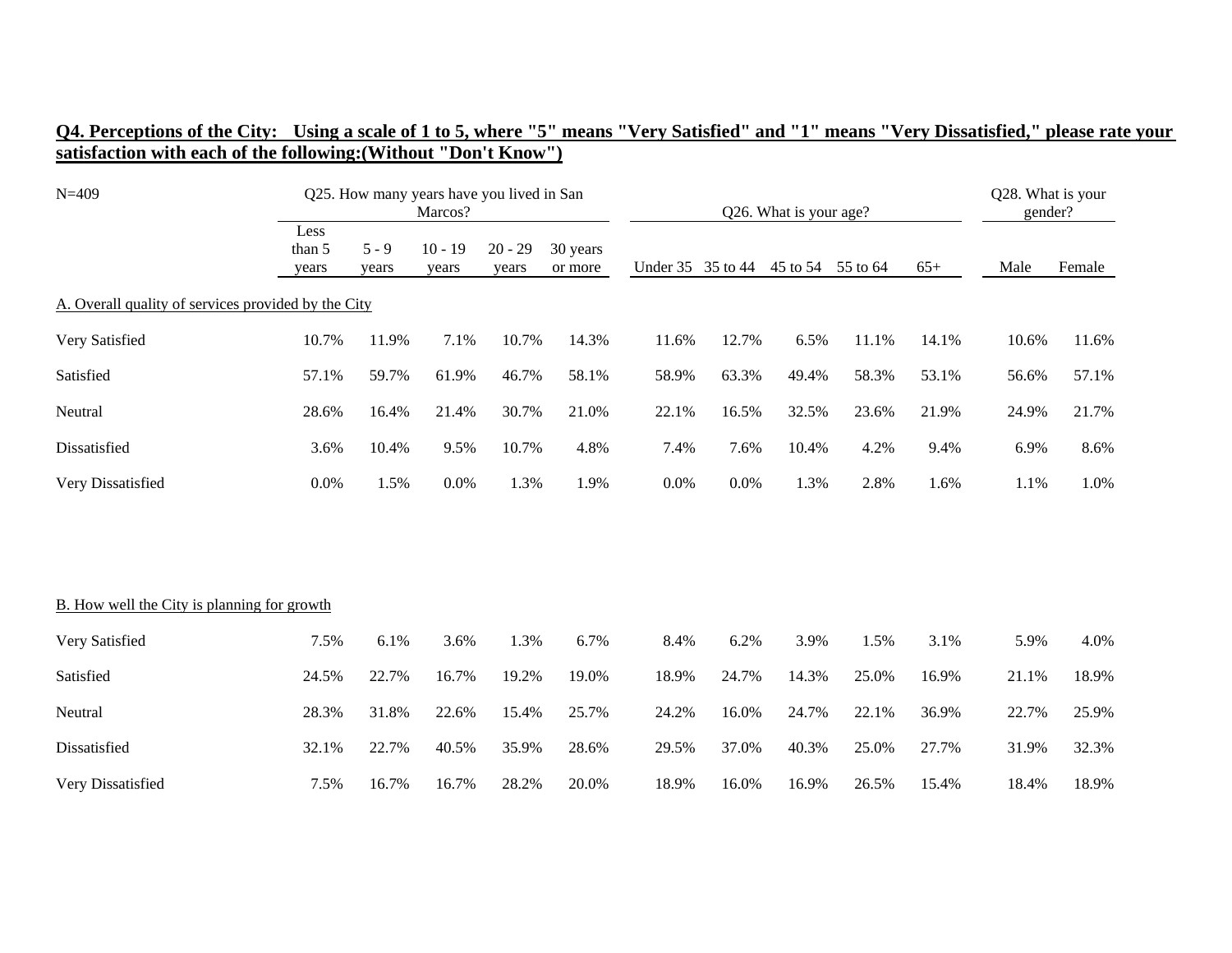| Q4. Perceptions of the City: Using a scale of 1 to 5, where "5" means "Very Satisfied" and "1" means "Very Dissatisfied," please rate your |  |  |  |  |  |
|--------------------------------------------------------------------------------------------------------------------------------------------|--|--|--|--|--|
| satisfaction with each of the following: (Without "Don't Know")                                                                            |  |  |  |  |  |

| $N = 409$                              |                         |                  | Q25. How many years have you lived in San<br>Marcos? |                    |                     |       |                   | Q26. What is your age? |          |       | Q28. What is your<br>gender? |        |
|----------------------------------------|-------------------------|------------------|------------------------------------------------------|--------------------|---------------------|-------|-------------------|------------------------|----------|-------|------------------------------|--------|
|                                        | Less<br>than 5<br>years | $5 - 9$<br>years | $10 - 19$<br>years                                   | $20 - 29$<br>years | 30 years<br>or more |       | Under 35 35 to 44 | 45 to 54               | 55 to 64 | $65+$ | Male                         | Female |
| C. Overall quality of life in the City |                         |                  |                                                      |                    |                     |       |                   |                        |          |       |                              |        |
| Very Satisfied                         | 16.1%                   | 19.1%            | 12.8%                                                | 8.8%               | 16.5%               | 15.3% | 11.1%             | 13.0%                  | 14.9%    | 18.8% | 15.1%                        | 14.0%  |
| Satisfied                              | 62.5%                   | 52.9%            | 54.7%                                                | 38.8%              | 46.8%               | 57.1% | 54.3%             | 44.2%                  | 47.3%    | 44.9% | 49.0%                        | 51.2%  |
| Neutral                                | 16.1%                   | 22.1%            | 22.1%                                                | 36.3%              | 21.1%               | 19.4% | 27.2%             | 22.1%                  | 24.3%    | 27.5% | 26.6%                        | 21.3%  |
| Dissatisfied                           | 5.4%                    | 5.9%             | 9.3%                                                 | 13.8%              | 13.8%               | 7.1%  | 6.2%              | 16.9%                  | 13.5%    | 8.7%  | 8.9%                         | 11.6%  |
| Very Dissatisfied                      | 0.0%                    | 0.0%             | 1.2%                                                 | 2.5%               | 1.8%                | 1.0%  | 1.2%              | 3.9%                   | 0.0%     | 0.0%  | 0.5%                         | 1.9%   |
|                                        |                         |                  |                                                      |                    |                     |       |                   |                        |          |       |                              |        |
| D. Availability of job opportunities   |                         |                  |                                                      |                    |                     |       |                   |                        |          |       |                              |        |
| Very Satisfied                         | 6.3%                    | 1.7%             | 4.0%                                                 | 2.7%               | 6.0%                | 2.3%  | 6.5%              | 3.9%                   | 5.0%     | 3.6%  | 5.8%                         | 2.7%   |
| Satisfied                              | 27.1%                   | 16.9%            | 21.3%                                                | 21.3%              | 26.0%               | 21.6% | 19.5%             | 17.1%                  | 21.7%    | 37.5% | 20.9%                        | 24.3%  |
| Neutral                                | 33.3%                   | 45.8%            | 34.7%                                                | 34.7%              | 35.0%               | 35.2% | 26.0%             | 36.8%                  | 45.0%    | 42.9% | 37.8%                        | 35.1%  |
| Dissatisfied                           | 27.1%                   | 28.8%            | 29.3%                                                | 25.3%              | 24.0%               | 25.0% | 36.4%             | 28.9%                  | 23.3%    | 16.1% | 25.6%                        | 27.6%  |
| Very Dissatisfied                      | 6.3%                    | 6.8%             | 10.7%                                                | 16.0%              | 9.0%                | 15.9% | 11.7%             | 13.2%                  | 5.0%     | 0.0%  | 9.9%                         | 10.3%  |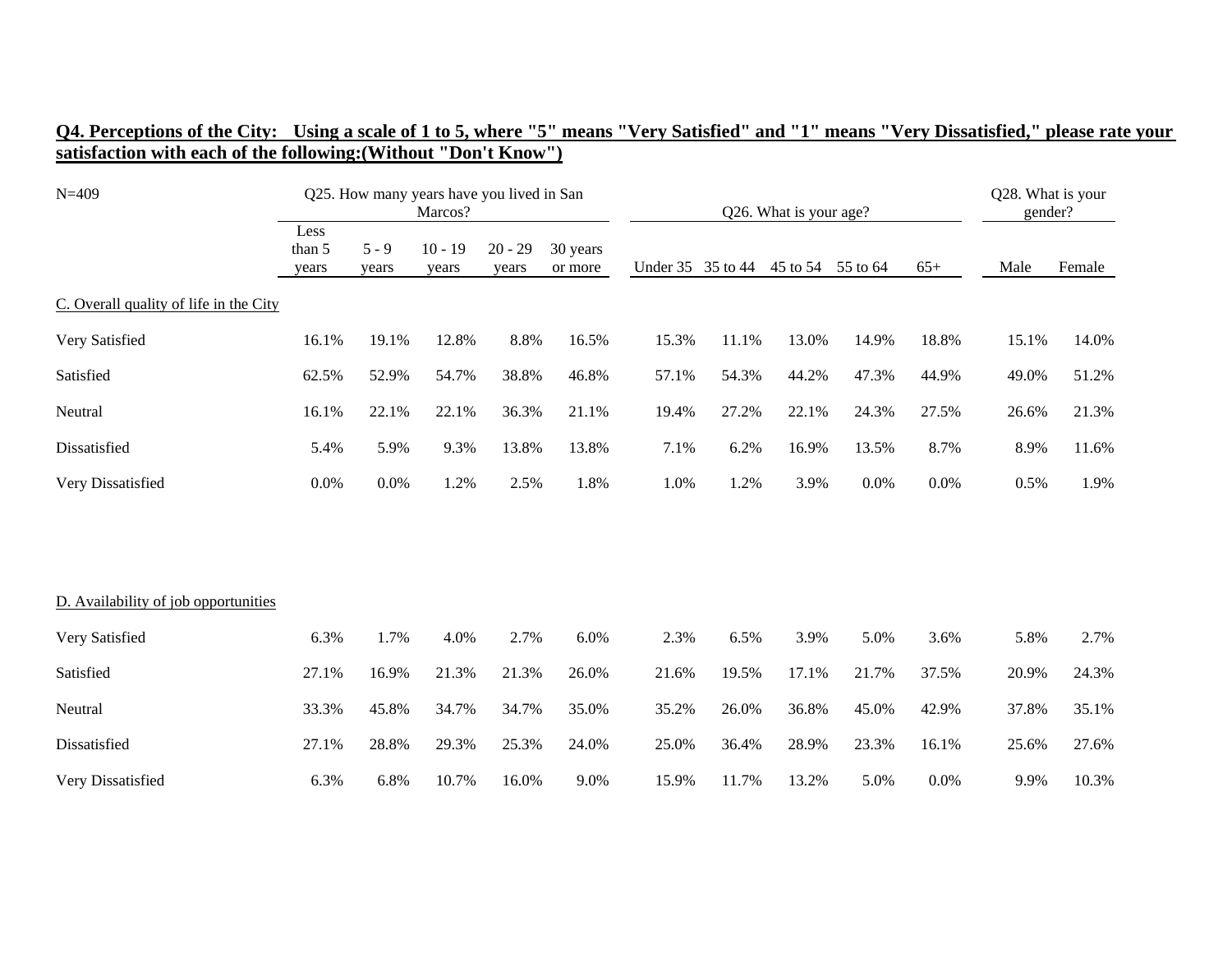| $N = 409$                                            |                         | Q25. How many years have you lived in San | Marcos?            |                    |                     |                   |       | Q26. What is your age? |          |       | Q28. What is your<br>gender? |        |
|------------------------------------------------------|-------------------------|-------------------------------------------|--------------------|--------------------|---------------------|-------------------|-------|------------------------|----------|-------|------------------------------|--------|
|                                                      | Less<br>than 5<br>years | $5 - 9$<br>years                          | $10 - 19$<br>years | $20 - 29$<br>years | 30 years<br>or more | Under 35 35 to 44 |       | 45 to 54               | 55 to 64 | $65+$ | Male                         | Female |
| E. Overall value you receive for City taxes and fees |                         |                                           |                    |                    |                     |                   |       |                        |          |       |                              |        |
| Very Satisfied                                       | 6.0%                    | 7.7%                                      | 3.6%               | 1.3%               | 5.5%                | 5.4%              | 3.9%  | 2.6%                   | 6.8%     | 4.3%  | 5.3%                         | 4.0%   |
| Satisfied                                            | 26.0%                   | 43.1%                                     | 37.3%              | 27.5%              | 32.1%               | 38.0%             | 31.6% | 31.6%                  | 28.8%    | 35.7% | 30.7%                        | 35.9%  |
| Neutral                                              | 46.0%                   | 27.7%                                     | 31.3%              | 35.0%              | 36.7%               | 38.0%             | 31.6% | 34.2%                  | 35.6%    | 34.3% | 37.0%                        | 32.8%  |
| Dissatisfied                                         | 16.0%                   | 15.4%                                     | 22.9%              | 27.5%              | 15.6%               | 17.4%             | 23.7% | 18.4%                  | 20.5%    | 18.6% | 20.6%                        | 18.7%  |
| Very Dissatisfied                                    | 6.0%                    | 6.2%                                      | 4.8%               | 8.8%               | 10.1%               | 1.1%              | 9.2%  | 13.2%                  | 8.2%     | 7.1%  | 6.3%                         | 8.6%   |
|                                                      |                         |                                           |                    |                    |                     |                   |       |                        |          |       |                              |        |
| F. Overall quality of new development                |                         |                                           |                    |                    |                     |                   |       |                        |          |       |                              |        |
| Very Satisfied                                       | 2.0%                    | 4.6%                                      | 3.6%               | 1.3%               | 2.8%                | 4.3%              | 2.6%  | 2.7%                   | 2.9%     | 1.5%  | 2.7%                         | 3.0%   |
| Satisfied                                            | 30.0%                   | 27.7%                                     | 15.7%              | 19.7%              | 21.3%               | 23.7%             | 25.6% | 16.0%                  | 22.9%    | 21.2% | 22.3%                        | 21.7%  |
| Neutral                                              | 34.0%                   | 29.2%                                     | 26.5%              | 19.7%              | 32.4%               | 22.6%             | 29.5% | 32.0%                  | 31.4%    | 27.3% | 32.6%                        | 24.2%  |
| Dissatisfied                                         | 20.0%                   | 26.2%                                     | 37.3%              | 26.3%              | 26.9%               | 31.2%             | 20.5% | 30.7%                  | 22.9%    | 34.8% | 25.5%                        | 30.3%  |
| Very Dissatisfied                                    | 14.0%                   | 12.3%                                     | 16.9%              | 32.9%              | 16.7%               | 18.3%             | 21.8% | 18.7%                  | 20.0%    | 15.2% | 16.8%                        | 20.7%  |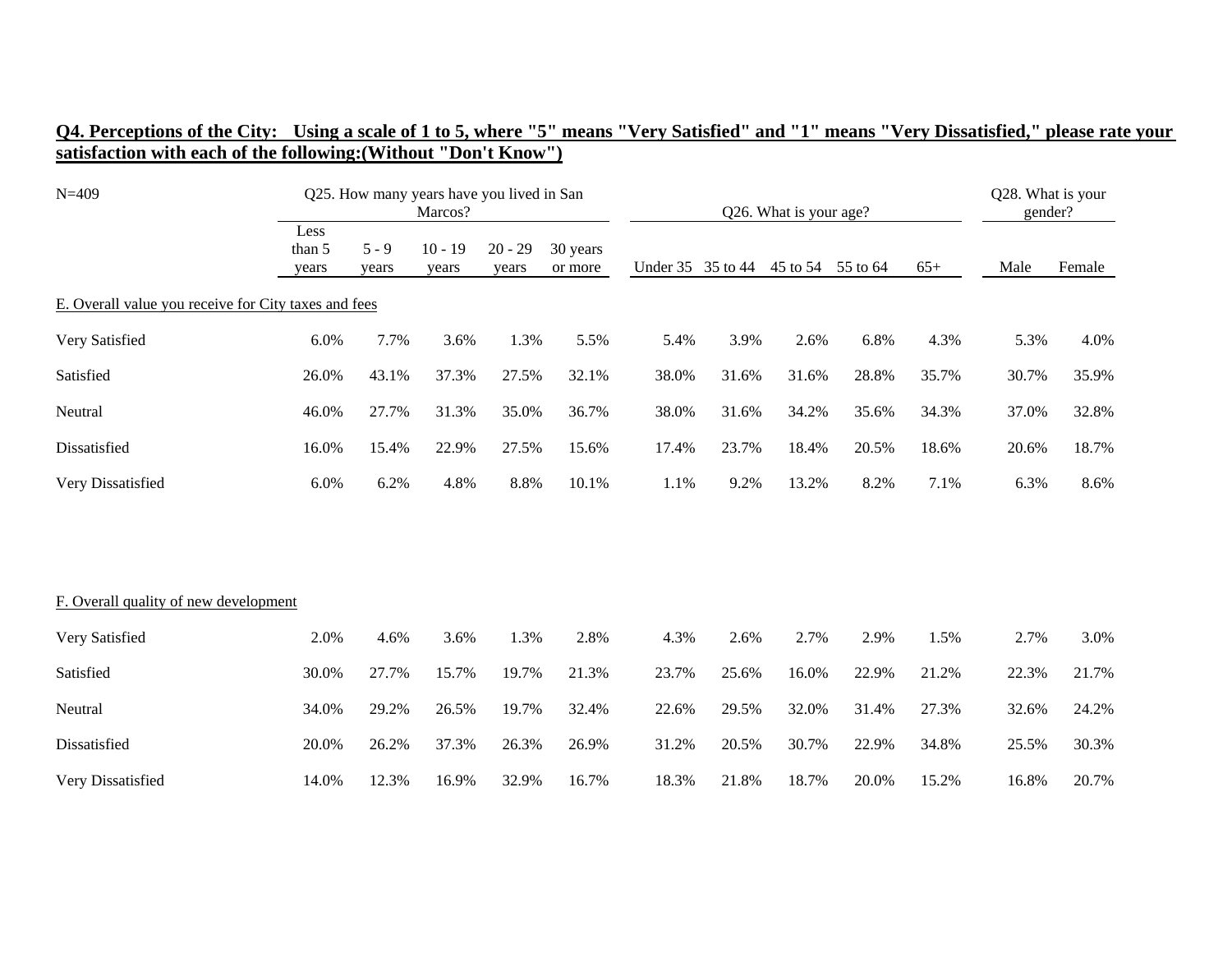| $N = 409$                                         |                         |                  | Q25. How many years have you lived in San<br>Marcos? |                    |                     |                   |       | Q26. What is your age? |          |       | Q28. What is your<br>gender? |        |
|---------------------------------------------------|-------------------------|------------------|------------------------------------------------------|--------------------|---------------------|-------------------|-------|------------------------|----------|-------|------------------------------|--------|
|                                                   | Less<br>than 5<br>years | $5 - 9$<br>years | $10 - 19$<br>years                                   | $20 - 29$<br>years | 30 years<br>or more | Under 35 35 to 44 |       | 45 to 54               | 55 to 64 | $65+$ | Male                         | Female |
| G. Appearance of residential property in the City |                         |                  |                                                      |                    |                     |                   |       |                        |          |       |                              |        |
| Very Satisfied                                    | 1.8%                    | 7.5%             | 5.8%                                                 | 1.3%               | 3.6%                | 7.1%              | 6.3%  | 1.3%                   | 1.4%     | 2.9%  | 3.6%                         | 4.4%   |
| Satisfied                                         | 50.0%                   | 28.4%            | 26.7%                                                | 34.2%              | 35.5%               | 36.7%             | 33.8% | 35.1%                  | 27.4%    | 37.1% | 38.5%                        | 30.1%  |
| Neutral                                           | 23.2%                   | 38.8%            | 44.2%                                                | 38.0%              | 36.4%               | 33.7%             | 45.0% | 33.8%                  | 31.5%    | 41.4% | 34.4%                        | 39.3%  |
| Dissatisfied                                      | 21.4%                   | 22.4%            | 17.4%                                                | 19.0%              | 18.2%               | 18.4%             | 10.0% | 20.8%                  | 32.9%    | 15.7% | 18.2%                        | 20.4%  |
| Very Dissatisfied                                 | 3.6%                    | 3.0%             | 5.8%                                                 | 7.6%               | 6.4%                | 4.1%              | 5.0%  | 9.1%                   | 6.8%     | 2.9%  | 5.2%                         | 5.8%   |
|                                                   |                         |                  |                                                      |                    |                     |                   |       |                        |          |       |                              |        |
| H. Appearance of commercial property in the City  |                         |                  |                                                      |                    |                     |                   |       |                        |          |       |                              |        |
| Very Satisfied                                    | $0.0\%$                 | 8.8%             | 4.7%                                                 | 2.5%               | 3.7%                | 8.2%              | 5.0%  | 1.3%                   | 1.4%     | 2.9%  | 3.6%                         | 4.4%   |
| Satisfied                                         | 48.2%                   | 30.9%            | 31.4%                                                | 32.1%              | 40.2%               | 39.2%             | 30.0% | 35.9%                  | 35.6%    | 40.0% | 42.5%                        | 30.2%  |
| Neutral                                           | 30.4%                   | 41.2%            | 41.9%                                                | 50.6%              | 42.1%               | 36.1%             | 50.0% | 38.5%                  | 43.8%    | 42.9% | 36.8%                        | 46.8%  |
| Dissatisfied                                      | 19.6%                   | 16.2%            | 16.3%                                                | 9.9%               | 13.1%               | 11.3%             | 11.3% | 19.2%                  | 17.8%    | 14.3% | 14.5%                        | 14.6%  |
| Very Dissatisfied                                 | 1.8%                    | 2.9%             | 5.8%                                                 | 4.9%               | 0.9%                | 5.2%              | 3.8%  | 5.1%                   | 1.4%     | 0.0%  | 2.6%                         | 3.9%   |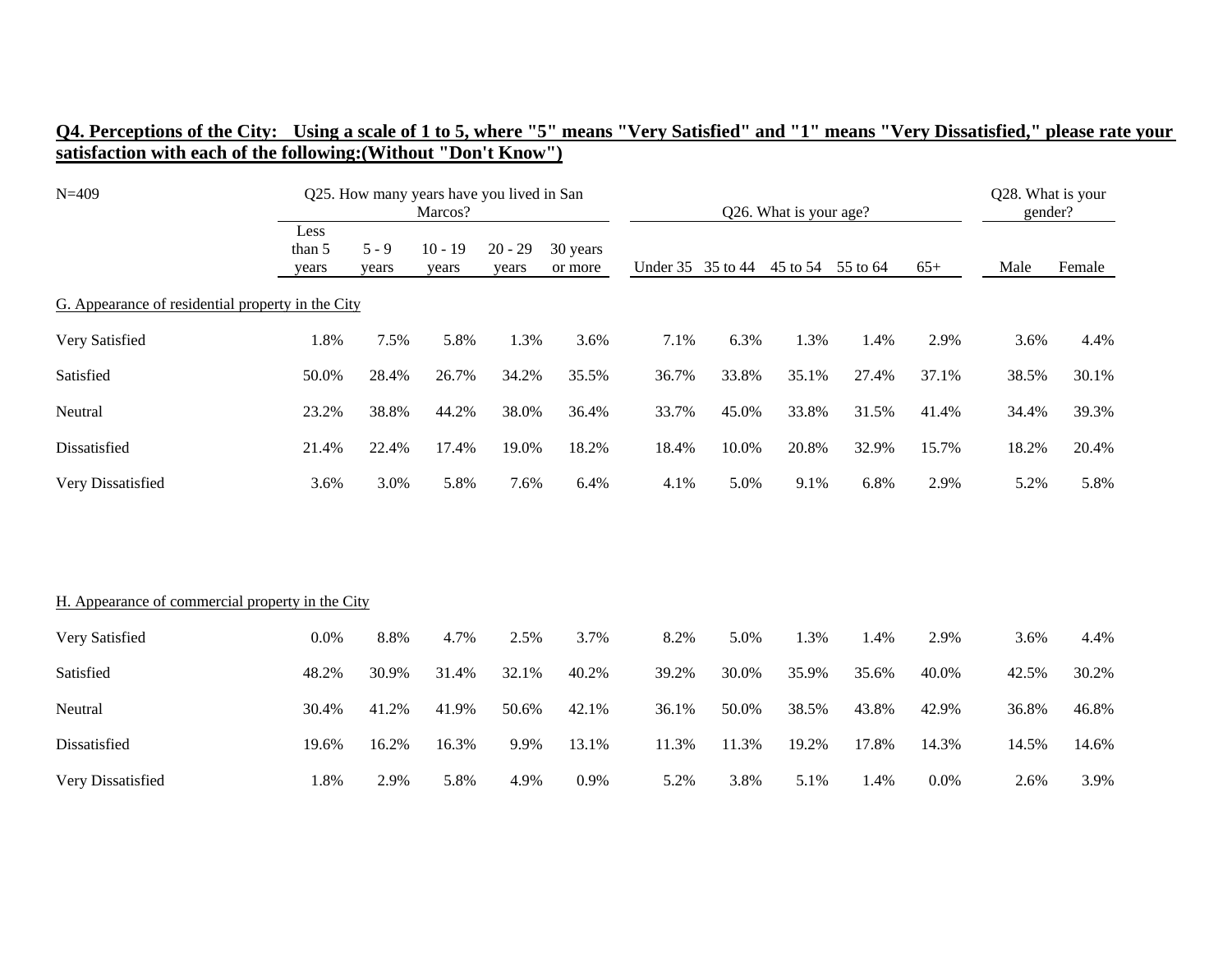| $N=409$                           | Q25. How many years have you lived in San<br>Marcos? |                  |                    |                    |                     |                   |       | Q26. What is your age? |          |       | Q28. What is your<br>gender? |        |
|-----------------------------------|------------------------------------------------------|------------------|--------------------|--------------------|---------------------|-------------------|-------|------------------------|----------|-------|------------------------------|--------|
|                                   | Less<br>than 5<br>years                              | $5 - 9$<br>years | $10 - 19$<br>years | $20 - 29$<br>years | 30 years<br>or more | Under 35 35 to 44 |       | 45 to 54               | 55 to 64 | $65+$ | Male                         | Female |
| I. Overall appearance of the City |                                                      |                  |                    |                    |                     |                   |       |                        |          |       |                              |        |
| Very Satisfied                    | 8.9%                                                 | 8.8%             | 5.9%               | 6.2%               | 8.2%                | 10.2%             | 11.3% | 3.8%                   | 2.7%     | 8.6%  | 8.3%                         | 6.8%   |
| Satisfied                         | 58.9%                                                | 36.8%            | 44.7%              | 34.6%              | 40.0%               | 48.0%             | 45.0% | 35.9%                  | 40.5%    | 38.6% | 44.0%                        | 40.1%  |
| Neutral                           | 17.9%                                                | 39.7%            | 29.4%              | 40.7%              | 38.2%               | 27.6%             | 28.8% | 38.5%                  | 35.1%    | 44.3% | 32.1%                        | 36.2%  |
| Dissatisfied                      | 10.7%                                                | 13.2%            | 15.3%              | 14.8%              | 10.9%               | 13.3%             | 8.8%  | 17.9%                  | 16.2%    | 8.6%  | 12.4%                        | 13.5%  |
| Very Dissatisfied                 | 3.6%                                                 | 1.5%             | 4.7%               | 3.7%               | 2.7%                | 1.0%              | 6.3%  | 3.8%                   | 5.4%     | 0.0%  | 3.1%                         | 3.4%   |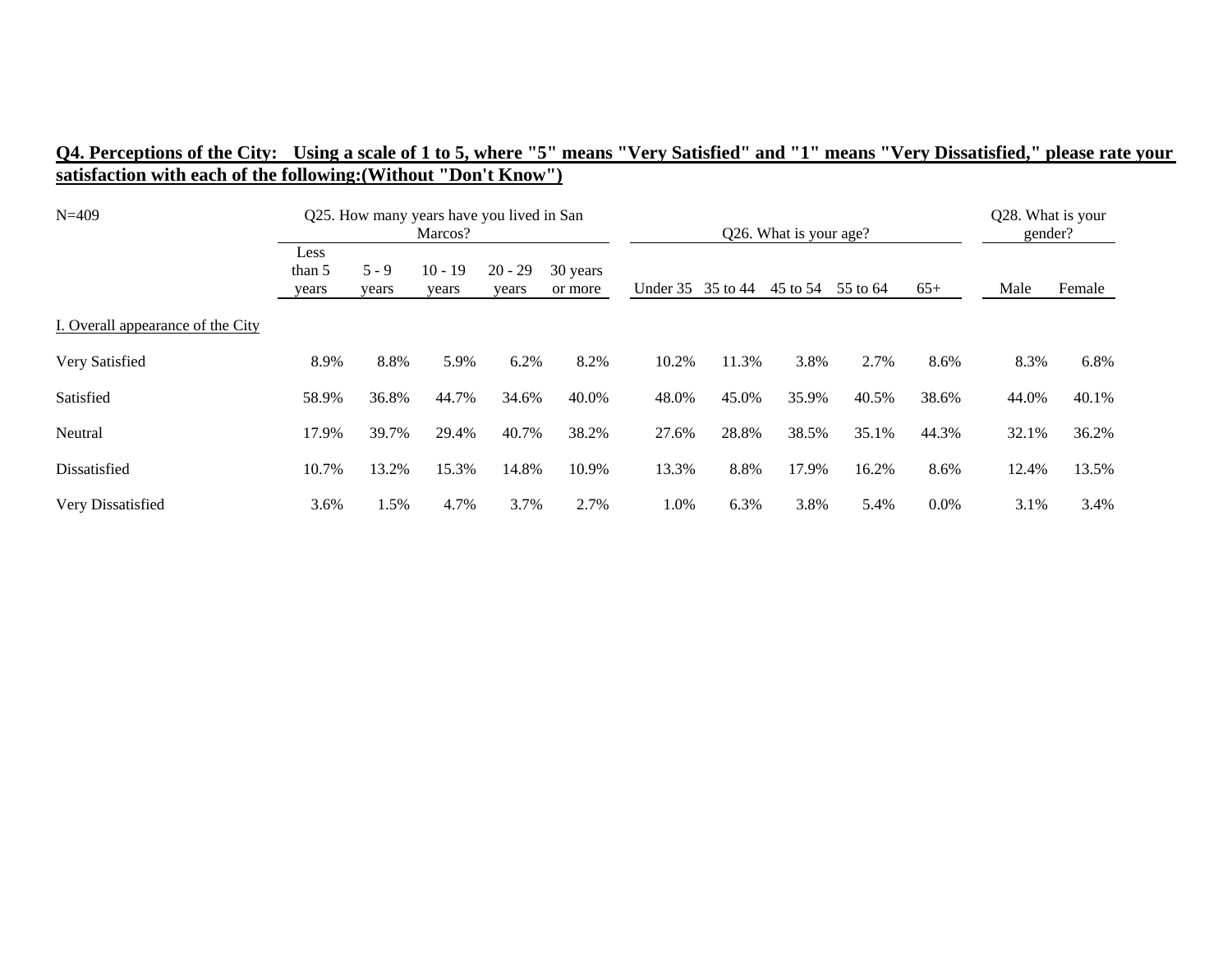| $N = 409$                                            |                         |                  | Q25. How many years have you lived in San<br>Marcos? |                    |                     |       |                   | Q26. What is your age? |       |       | Q28. What is your<br>gender? |        |
|------------------------------------------------------|-------------------------|------------------|------------------------------------------------------|--------------------|---------------------|-------|-------------------|------------------------|-------|-------|------------------------------|--------|
|                                                      | Less<br>than 5<br>years | $5 - 9$<br>years | $10 - 19$<br>years                                   | $20 - 29$<br>years | 30 years<br>or more |       | Under 35 35 to 44 | 45 to 54 55 to 64      |       | $65+$ | Male                         | Female |
| A. Maintenance and appearance of existing City parks |                         |                  |                                                      |                    |                     |       |                   |                        |       |       |                              |        |
| Very Satisfied                                       | 29.6%                   | 18.5%            | 15.7%                                                | 11.4%              | 17.0%               | 29.2% | 17.5%             | 12.0%                  | 10.0% | 15.2% | 18.0%                        | 17.2%  |
| Satisfied                                            | 57.4%                   | 55.4%            | 57.8%                                                | 54.4%              | 49.1%               | 50.0% | 56.3%             | 52.0%                  | 58.6% | 56.1% | 58.2%                        | 50.5%  |
| Neutral                                              | 11.1%                   | 20.0%            | 20.5%                                                | 22.8%              | 29.2%               | 15.6% | 18.8%             | 25.3%                  | 28.6% | 24.2% | 17.5%                        | 26.3%  |
| Dissatisfied                                         | 1.9%                    | 6.2%             | 6.0%                                                 | 10.1%              | 4.7%                | 5.2%  | 6.3%              | 10.7%                  | 2.9%  | 4.5%  | 6.3%                         | 5.6%   |
| Very Dissatisfied                                    | 0.0%                    | 0.0%             | 0.0%                                                 | 1.3%               | 0.0%                | 0.0%  | 1.3%              | 0.0%                   | 0.0%  | 0.0%  | 0.0%                         | 0.5%   |
|                                                      |                         |                  |                                                      |                    |                     |       |                   |                        |       |       |                              |        |
| <b>B.</b> Number of City parks                       |                         |                  |                                                      |                    |                     |       |                   |                        |       |       |                              |        |
| Very Satisfied                                       | 33.3%                   | 18.2%            | 18.3%                                                | 10.1%              | 15.5%               | 27.1% | 18.8%             | 13.3%                  | 13.0% | 14.1% | 18.8%                        | 17.2%  |
| Satisfied                                            | 35.2%                   | 48.5%            | 52.4%                                                | 36.7%              | 43.7%               | 39.6% | 51.3%             | 44.0%                  | 39.1% | 45.3% | 45.7%                        | 41.9%  |
| Neutral                                              | 18.5%                   | 21.2%            | 15.9%                                                | 31.6%              | 25.2%               | 20.8% | 13.8%             | 25.3%                  | 26.1% | 31.3% | 22.6%                        | 23.2%  |
| Dissatisfied                                         | 9.3%                    | 9.1%             | 11.0%                                                | 16.5%              | 10.7%               | 9.4%  | 12.5%             | 8.0%                   | 18.8% | 9.4%  | 10.2%                        | 12.6%  |
| Very Dissatisfied                                    | 3.7%                    | 3.0%             | 2.4%                                                 | 5.1%               | 4.9%                | 3.1%  | 3.8%              | 9.3%                   | 2.9%  | 0.0%  | 2.7%                         | 5.1%   |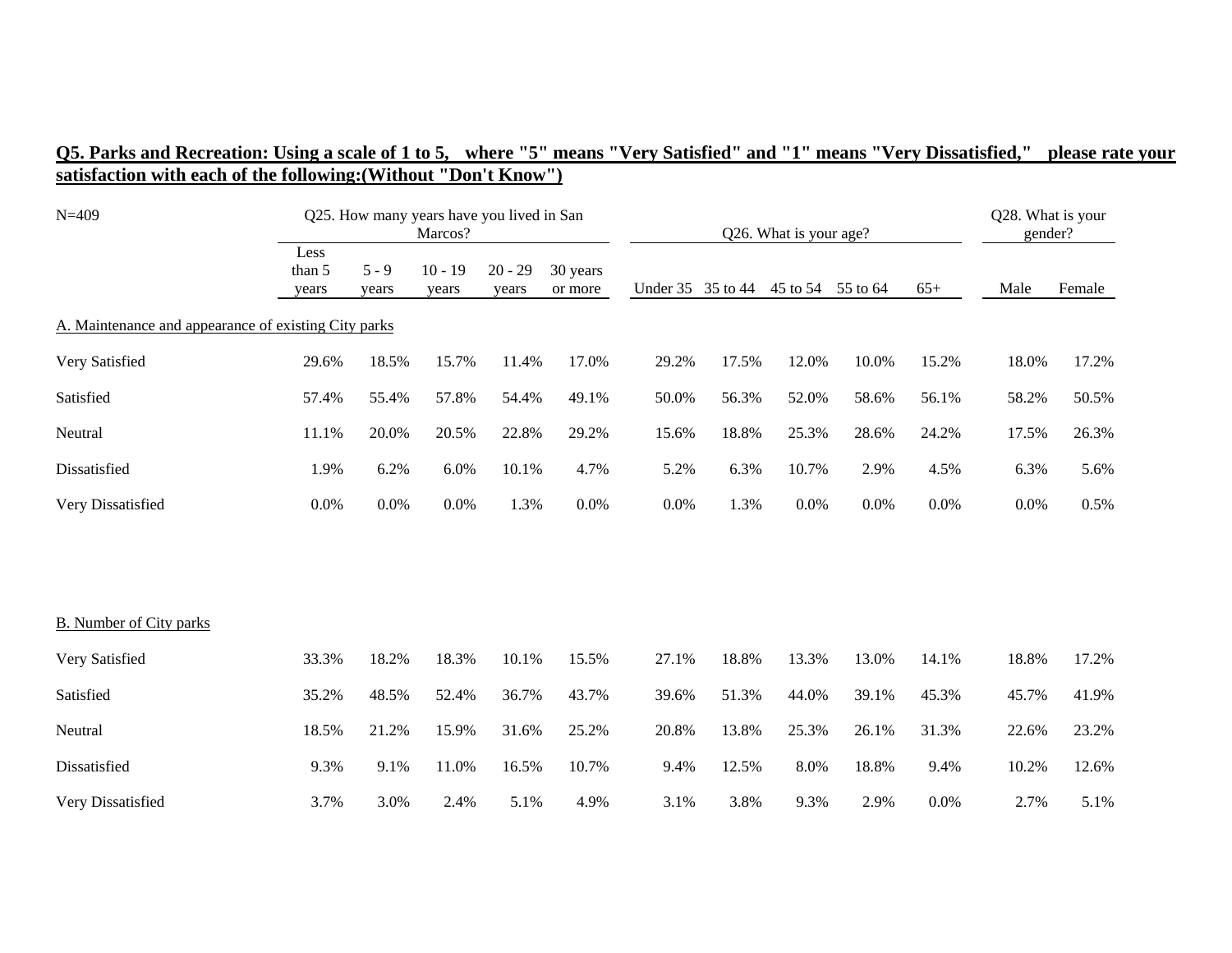| $N = 409$                                |                         |                  | Q25. How many years have you lived in San<br>Marcos? |                    |                     |                   |       | Q26. What is your age? |          |       | Q28. What is your<br>gender? |        |
|------------------------------------------|-------------------------|------------------|------------------------------------------------------|--------------------|---------------------|-------------------|-------|------------------------|----------|-------|------------------------------|--------|
|                                          | Less<br>than 5<br>years | $5 - 9$<br>years | $10 - 19$<br>years                                   | $20 - 29$<br>years | 30 years<br>or more | Under 35 35 to 44 |       | 45 to 54               | 55 to 64 | $65+$ | Male                         | Female |
| C. Walking and biking trails in the City |                         |                  |                                                      |                    |                     |                   |       |                        |          |       |                              |        |
| Very Satisfied                           | 23.5%                   | 16.4%            | 13.6%                                                | 11.5%              | 14.3%               | 22.2%             | 16.5% | 10.7%                  | 11.8%    | 12.5% | 17.3%                        | 13.2%  |
| Satisfied                                | 31.4%                   | 31.1%            | 42.0%                                                | 34.6%              | 41.0%               | 34.4%             | 29.1% | 42.7%                  | 39.7%    | 40.6% | 34.1%                        | 39.6%  |
| Neutral                                  | 21.6%                   | 29.5%            | 24.7%                                                | 28.2%              | 29.5%               | 16.7%             | 30.4% | 21.3%                  | 32.4%    | 39.1% | 26.3%                        | 27.9%  |
| Dissatisfied                             | 21.6%                   | 23.0%            | 19.8%                                                | 20.5%              | 10.5%               | 23.3%             | 22.8% | 20.0%                  | 13.2%    | 7.8%  | 19.6%                        | 16.8%  |
| Very Dissatisfied                        | 2.0%                    | 0.0%             | 0.0%                                                 | 5.1%               | 4.8%                | 3.3%              | 1.3%  | 5.3%                   | 2.9%     | 0.0%  | 2.8%                         | 2.5%   |
|                                          |                         |                  |                                                      |                    |                     |                   |       |                        |          |       |                              |        |
| D. Activity Center                       |                         |                  |                                                      |                    |                     |                   |       |                        |          |       |                              |        |
| Very Satisfied                           | 32.5%                   | 31.0%            | 32.4%                                                | 23.0%              | 27.1%               | 23.0%             | 30.1% | 29.2%                  | 27.7%    | 33.3% | 28.7%                        | 28.5%  |
| Satisfied                                | 37.5%                   | 43.1%            | 45.1%                                                | 41.9%              | 52.3%               | 48.6%             | 38.4% | 41.7%                  | 53.8%    | 45.5% | 48.2%                        | 43.0%  |
| Neutral                                  | 25.0%                   | 20.7%            | 15.5%                                                | 27.0%              | 17.8%               | 20.3%             | 21.9% | 25.0%                  | 13.8%    | 21.2% | 17.7%                        | 23.1%  |
| Dissatisfied                             | 0.0%                    | 5.2%             | 7.0%                                                 | 6.8%               | 2.8%                | 6.8%              | 8.2%  | 2.8%                   | 4.6%     | 0.0%  | 4.3%                         | 4.8%   |
| Very Dissatisfied                        | 5.0%                    | 0.0%             | 0.0%                                                 | 1.4%               | 0.0%                | 1.4%              | 1.4%  | 1.4%                   | 0.0%     | 0.0%  | 1.2%                         | 0.5%   |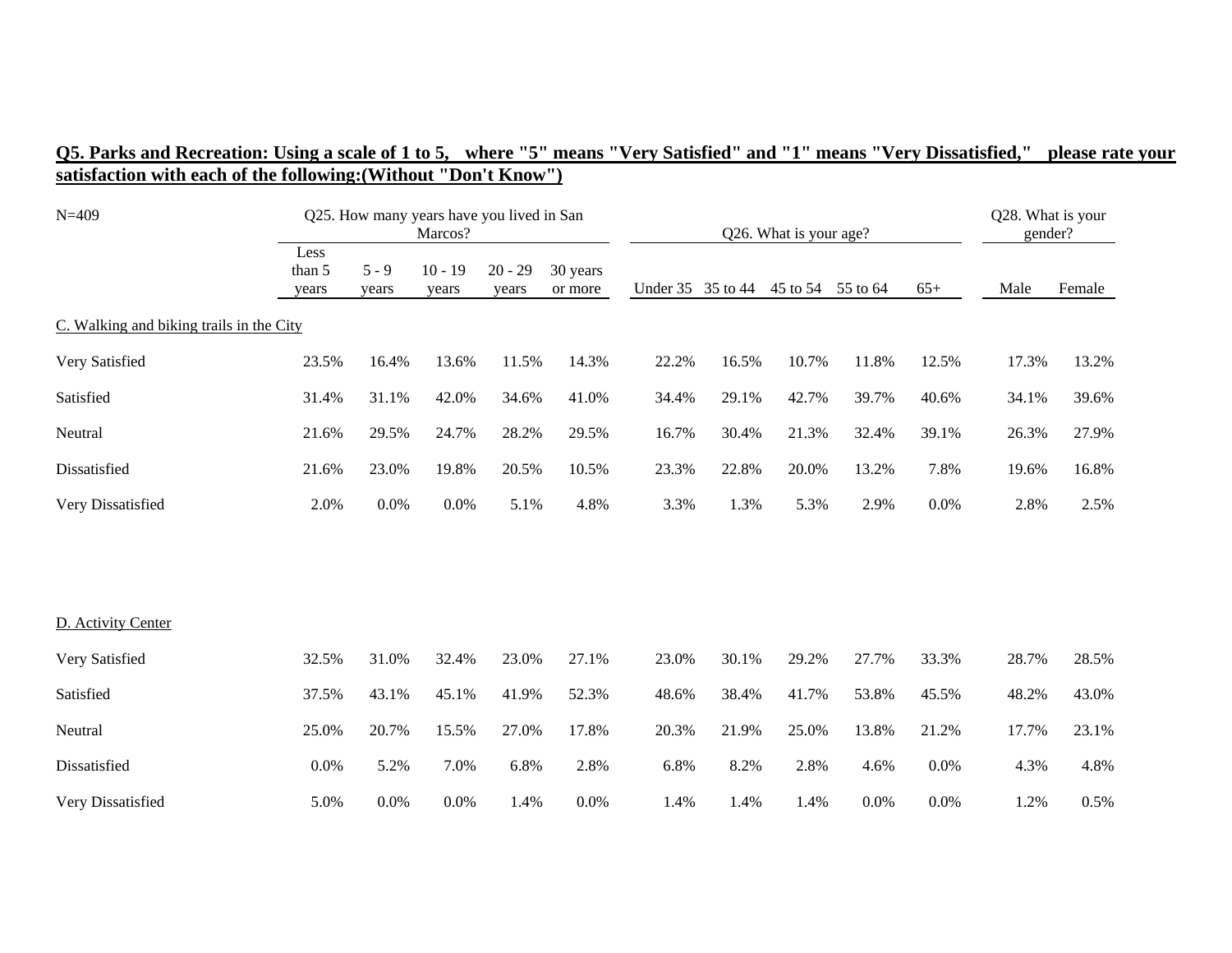| Q5. Parks and Recreation: Using a scale of 1 to 5, where "5" means "Very Satisfied" and "1" means "Very Dissatisfied," please rate your |  |  |  |  |
|-----------------------------------------------------------------------------------------------------------------------------------------|--|--|--|--|
| satisfaction with each of the following: (Without "Don't Know")                                                                         |  |  |  |  |

| $N = 409$                               |                         |                  | Q25. How many years have you lived in San<br>Marcos? |                    |                     | Q26. What is your age? |                   |                   |       |       | Q28. What is your<br>gender? |        |  |
|-----------------------------------------|-------------------------|------------------|------------------------------------------------------|--------------------|---------------------|------------------------|-------------------|-------------------|-------|-------|------------------------------|--------|--|
|                                         | Less<br>than 5<br>years | $5 - 9$<br>years | $10 - 19$<br>years                                   | $20 - 29$<br>years | 30 years<br>or more |                        | Under 35 35 to 44 | 45 to 54 55 to 64 |       | $65+$ | Male                         | Female |  |
| E. City swimming pools                  |                         |                  |                                                      |                    |                     |                        |                   |                   |       |       |                              |        |  |
| Very Satisfied                          | 23.3%                   | 10.6%            | 5.0%                                                 | 9.4%               | 18.9%               | 15.0%                  | 11.9%             | 8.3%              | 14.5% | 16.7% | 14.0%                        | 12.5%  |  |
| Satisfied                               | 36.7%                   | 38.3%            | 28.3%                                                | 35.9%              | 31.6%               | 38.3%                  | 25.4%             | 31.7%             | 38.2% | 35.2% | 34.6%                        | 32.5%  |  |
| Neutral                                 | 33.3%                   | 27.7%            | 41.7%                                                | 37.5%              | 37.9%               | 33.3%                  | 35.8%             | 40.0%             | 34.5% | 38.9% | 39.7%                        | 33.8%  |  |
| Dissatisfied                            | 3.3%                    | 17.0%            | 21.7%                                                | 15.6%              | 8.4%                | 11.7%                  | 22.4%             | 16.7%             | 7.3%  | 7.4%  | 10.3%                        | 16.3%  |  |
| Very Dissatisfied                       | 3.3%                    | 6.4%             | 3.3%                                                 | 1.6%               | 3.2%                | 1.7%                   | 4.5%              | 3.3%              | 5.5%  | 1.9%  | 1.5%                         | 5.0%   |  |
|                                         |                         |                  |                                                      |                    |                     |                        |                   |                   |       |       |                              |        |  |
| F. Quality of youth recreation programs |                         |                  |                                                      |                    |                     |                        |                   |                   |       |       |                              |        |  |
| Very Satisfied                          | 27.6%                   | 15.0%            | 7.5%                                                 | 8.3%               | 10.2%               | 17.0%                  | 15.0%             | 10.9%             | 2.0%  | 13.2% | 12.1%                        | 11.6%  |  |
| Satisfied                               | 31.0%                   | 37.5%            | 35.8%                                                | 31.7%              | 37.5%               | 41.5%                  | 18.3%             | 30.9%             | 44.9% | 43.4% | 39.5%                        | 31.5%  |  |
| Neutral                                 | 37.9%                   | 37.5%            | 35.8%                                                | 50.0%              | 44.3%               | 37.7%                  | 43.3%             | 49.1%             | 44.9% | 35.8% | 40.3%                        | 43.8%  |  |
| Dissatisfied                            | 3.4%                    | 7.5%             | 18.9%                                                | 8.3%               | 6.8%                | 3.8%                   | 18.3%             | 7.3%              | 8.2%  | 7.5%  | 7.3%                         | 11.0%  |  |
| Very Dissatisfied                       | 0.0%                    | 2.5%             | 1.9%                                                 | 1.7%               | 1.1%                | 0.0%                   | 5.0%              | 1.8%              | 0.0%  | 0.0%  | 0.8%                         | 2.1%   |  |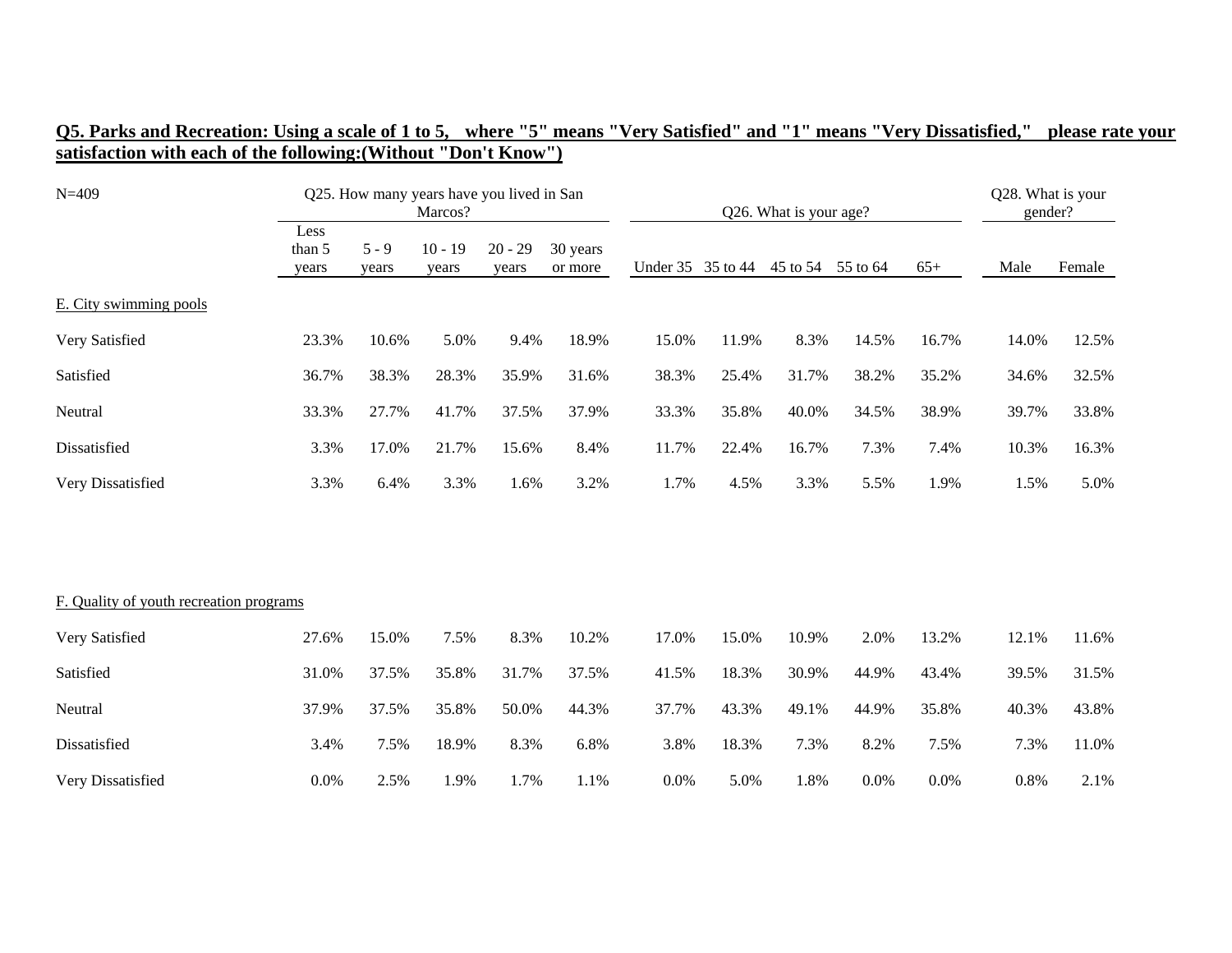| Q5. Parks and Recreation: Using a scale of 1 to 5, where "5" means "Very Satisfied" and "1" means "Very Dissatisfied," please rate your |  |  |  |
|-----------------------------------------------------------------------------------------------------------------------------------------|--|--|--|
| satisfaction with each of the following: (Without "Don't Know")                                                                         |  |  |  |

| $N = 409$                                                                        |                         |                  | Q25. How many years have you lived in San<br>Marcos? |                    |                     |       | Q26. What is your age? |          |          |       | Q28. What is your<br>gender? |        |  |
|----------------------------------------------------------------------------------|-------------------------|------------------|------------------------------------------------------|--------------------|---------------------|-------|------------------------|----------|----------|-------|------------------------------|--------|--|
|                                                                                  | Less<br>than 5<br>years | $5 - 9$<br>years | $10 - 19$<br>years                                   | $20 - 29$<br>years | 30 years<br>or more |       | Under 35 35 to 44      | 45 to 54 | 55 to 64 | $65+$ | Male                         | Female |  |
| G. Quality of adult recreation programs                                          |                         |                  |                                                      |                    |                     |       |                        |          |          |       |                              |        |  |
| Very Satisfied                                                                   | 15.6%                   | 10.6%            | 10.5%                                                | 10.0%              | 12.8%               | 11.5% | 16.1%                  | 7.0%     | 7.5%     | 15.8% | 13.7%                        | 10.1%  |  |
| Satisfied                                                                        | 37.5%                   | 40.4%            | 33.3%                                                | 36.7%              | 36.2%               | 31.1% | 24.2%                  | 36.8%    | 45.3%    | 47.4% | 38.9%                        | 34.6%  |  |
| Neutral                                                                          | 31.3%                   | 38.3%            | 42.1%                                                | 35.0%              | 40.4%               | 42.6% | 40.3%                  | 45.6%    | 34.0%    | 28.1% | 38.2%                        | 38.4%  |  |
| Dissatisfied                                                                     | 9.4%                    | 8.5%             | 12.3%                                                | 13.3%              | 7.4%                | 9.8%  | 17.7%                  | 5.3%     | 9.4%     | 7.0%  | 5.3%                         | 13.8%  |  |
| Very Dissatisfied                                                                | 6.3%                    | 2.1%             | 1.8%                                                 | 5.0%               | 3.2%                | 4.9%  | 1.6%                   | 5.3%     | 3.8%     | 1.8%  | 3.8%                         | 3.1%   |  |
|                                                                                  |                         |                  |                                                      |                    |                     |       |                        |          |          |       |                              |        |  |
|                                                                                  |                         |                  |                                                      |                    |                     |       |                        |          |          |       |                              |        |  |
| H. Quality of outdoor athletic facilities (e.g., baseball, tennis, soccer, etc.) |                         |                  |                                                      |                    |                     |       |                        |          |          |       |                              |        |  |
| Very Satisfied                                                                   | 15.0%                   | 10.2%            | 12.1%                                                | 6.3%               | 17.9%               | 13.0% | 13.6%                  | 11.5%    | 11.3%    | 14.0% | 11.6%                        | 13.8%  |  |
| Satisfied                                                                        | 47.5%                   | 57.1%            | 36.2%                                                | 37.5%              | 37.9%               | 52.2% | 28.8%                  | 36.1%    | 43.4%    | 49.1% | 47.6%                        | 36.5%  |  |
| Neutral                                                                          | 25.0%                   | 26.5%            | 39.7%                                                | 40.6%              | 38.9%               | 29.0% | 39.4%                  | 44.3%    | 34.0%    | 31.6% | 31.3%                        | 39.6%  |  |
| Dissatisfied                                                                     | 10.0%                   | 6.1%             | 12.1%                                                | 9.4%               | 5.3%                | 5.8%  | 13.6%                  | 4.9%     | 11.3%    | 5.3%  | 8.2%                         | 8.2%   |  |
| Very Dissatisfied                                                                | 2.5%                    | 0.0%             | 0.0%                                                 | 6.3%               | 0.0%                | 0.0%  | 4.5%                   | 3.3%     | 0.0%     | 0.0%  | 1.4%                         | 1.9%   |  |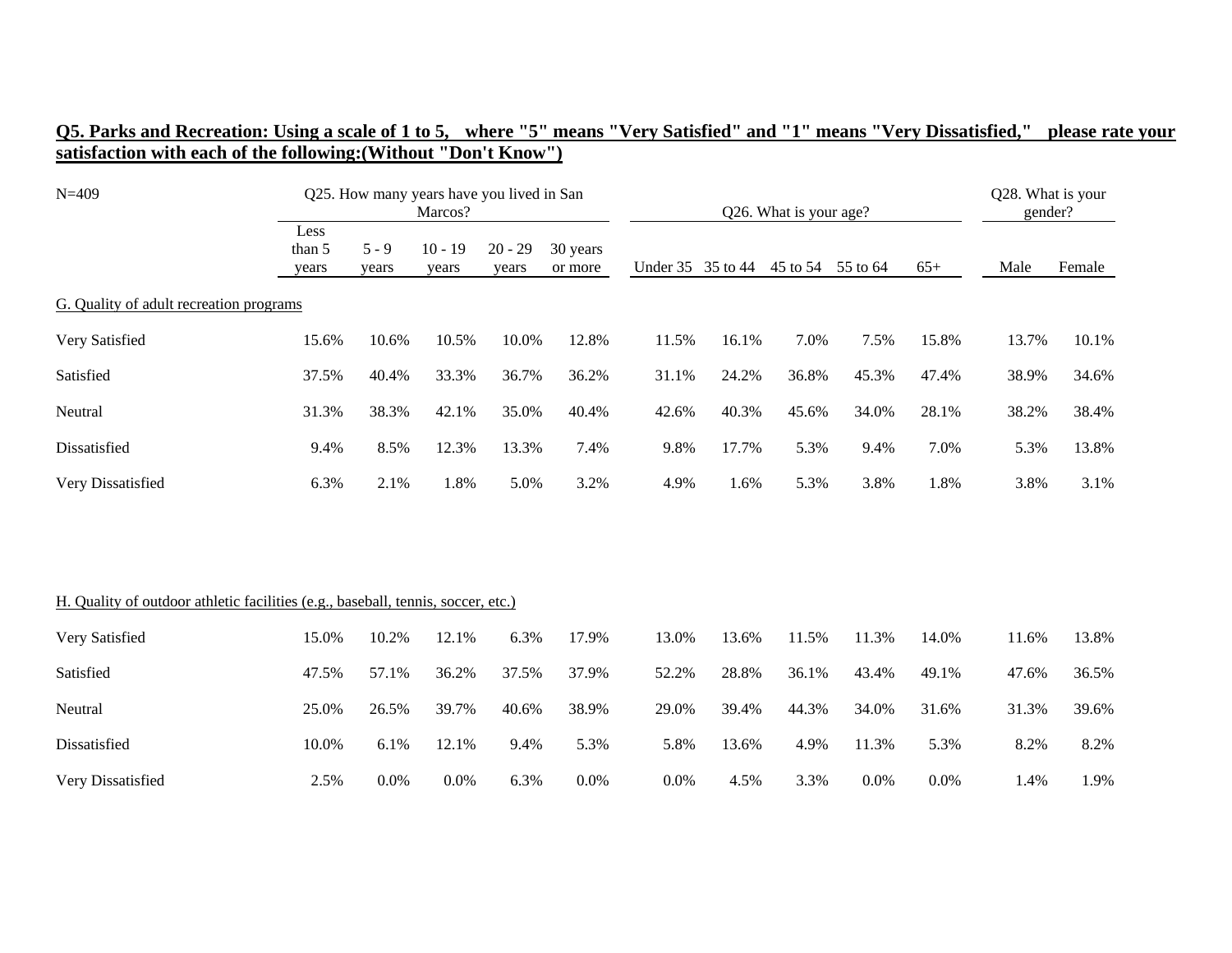| $N = 409$                                             |                         |                  | Q25. How many years have you lived in San<br>Marcos? |                    |                     | Q26. What is your age? |       |          |          |         | Q28. What is your<br>gender? |        |  |
|-------------------------------------------------------|-------------------------|------------------|------------------------------------------------------|--------------------|---------------------|------------------------|-------|----------|----------|---------|------------------------------|--------|--|
|                                                       | Less<br>than 5<br>years | $5 - 9$<br>years | $10 - 19$<br>years                                   | $20 - 29$<br>years | 30 years<br>or more | Under 35 35 to 44      |       | 45 to 54 | 55 to 64 | $65+$   | Male                         | Female |  |
| I. Mowing and trimming of public areas and greenspace |                         |                  |                                                      |                    |                     |                        |       |          |          |         |                              |        |  |
| Very Satisfied                                        | 23.2%                   | 16.4%            | 9.9%                                                 | 8.9%               | 18.3%               | 21.6%                  | 16.9% | 13.0%    | 12.5%    | 8.7%    | 12.0%                        | 18.0%  |  |
| Satisfied                                             | 39.3%                   | 46.3%            | 44.4%                                                | 46.8%              | 37.6%               | 45.4%                  | 39.0% | 46.8%    | 37.5%    | 43.5%   | 47.4%                        | 38.0%  |  |
| Neutral                                               | 19.6%                   | 25.4%            | 27.2%                                                | 29.1%              | 28.4%               | 20.6%                  | 28.6% | 19.5%    | 30.6%    | 36.2%   | 28.1%                        | 25.0%  |  |
| Dissatisfied                                          | 14.3%                   | 9.0%             | 17.3%                                                | 12.7%              | 10.1%               | 11.3%                  | 11.7% | 13.0%    | 15.3%    | 11.6%   | 9.9%                         | 15.0%  |  |
| Very Dissatisfied                                     | 3.6%                    | 3.0%             | 1.2%                                                 | 2.5%               | 5.5%                | 1.0%                   | 3.9%  | 7.8%     | 4.2%     | $0.0\%$ | 2.6%                         | 4.0%   |  |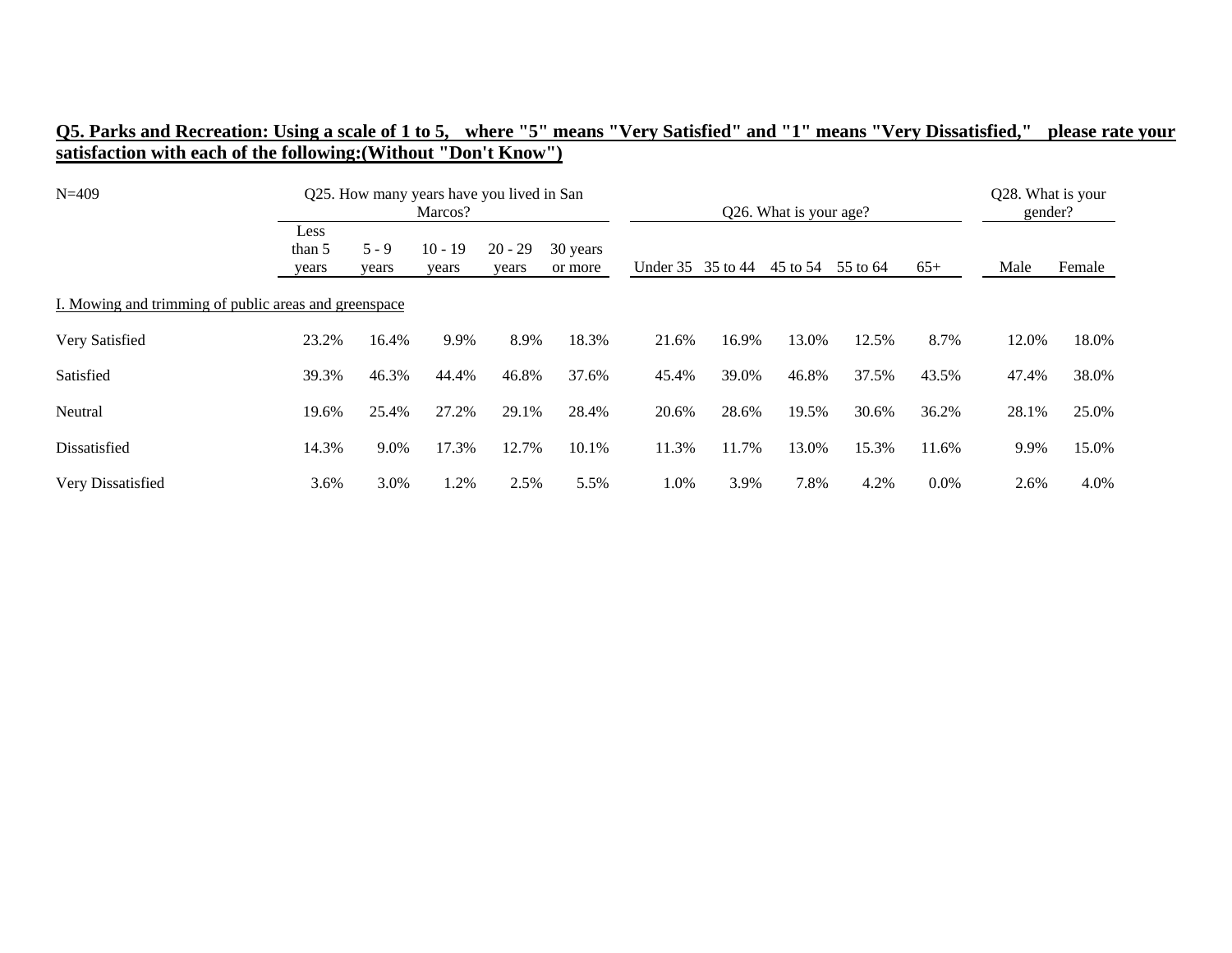| $N = 409$                                                                           |                         |                  | Q25. How many years have you lived in San<br>Marcos? |                    |                     |       |                   | Q26. What is your age? |          |       | Q28. What is your<br>gender? |        |
|-------------------------------------------------------------------------------------|-------------------------|------------------|------------------------------------------------------|--------------------|---------------------|-------|-------------------|------------------------|----------|-------|------------------------------|--------|
|                                                                                     | Less<br>than 5<br>years | $5 - 9$<br>years | $10 - 19$<br>years                                   | $20 - 29$<br>years | 30 years<br>or more |       | Under 35 35 to 44 | 45 to 54               | 55 to 64 | $65+$ | Male                         | Female |
| Q6. Sum of Top 3 Choices                                                            |                         |                  |                                                      |                    |                     |       |                   |                        |          |       |                              |        |
| Maintenance and appearance<br>of existing City parks                                | 66.7%                   | 60.3%            | 66.3%                                                | 59.8%              | 53.4%               | 59.6% | 70.4%             | 63.3%                  | 59.0%    | 48.6% | 61.1%                        | 59.7%  |
| Number of City parks                                                                | 31.6%                   | 29.4%            | 33.7%                                                | 32.9%              | 15.5%               | 29.3% | 35.8%             | 24.1%                  | 30.8%    | 15.3% | 30.3%                        | 24.6%  |
| Walking and biking trails in<br>the City                                            | 57.9%                   | 52.9%            | 41.9%                                                | 40.2%              | 27.6%               | 52.5% | 53.1%             | 40.5%                  | 32.1%    | 25.0% | 44.9%                        | 38.4%  |
| <b>Activity Center</b>                                                              | 7.0%                    | 27.9%            | 26.7%                                                | 23.2%              | 41.4%               | 19.2% | 23.5%             | 26.6%                  | 33.3%    | 38.9% | 25.3%                        | 29.9%  |
| City swimming pools                                                                 | 7.0%                    | 5.9%             | 9.3%                                                 | 8.5%               | 18.1%               | 4.0%  | 14.8%             | 13.9%                  | 10.3%    | 12.5% | 10.1%                        | 11.4%  |
| Quality of youth recreation<br>programs                                             | 29.8%                   | 38.2%            | 33.7%                                                | 9.8%               | 22.4%               | 37.4% | 23.5%             | 21.5%                  | 16.7%    | 27.8% | 21.7%                        | 29.9%  |
| Quality of adult recreation<br>programs                                             | 15.8%                   | 11.8%            | 7.0%                                                 | 6.1%               | 18.1%               | 16.2% | 6.2%              | 12.7%                  | 7.7%     | 16.7% | 12.1%                        | 11.8%  |
| Quality of outdoor athletic<br>facilities (e.g., baseball, tennis,<br>soccer, etc.) | 19.3%                   | 22.1%            | 12.8%                                                | 17.1%              | 12.9%               | 18.2% | 16.0%             | 12.7%                  | 17.9%    | 15.3% | 14.1%                        | 18.0%  |
| Mowing and trimming of<br>public areas and greenspace                               | 26.3%                   | 29.4%            | 34.9%                                                | 37.8%              | 38.8%               | 24.2% | 27.2%             | 41.8%                  | 42.3%    | 40.3% | 32.3%                        | 36.5%  |

## **Q6. The sum of the THREE parks and recreation services listed above do you think are most important for the City to provide?**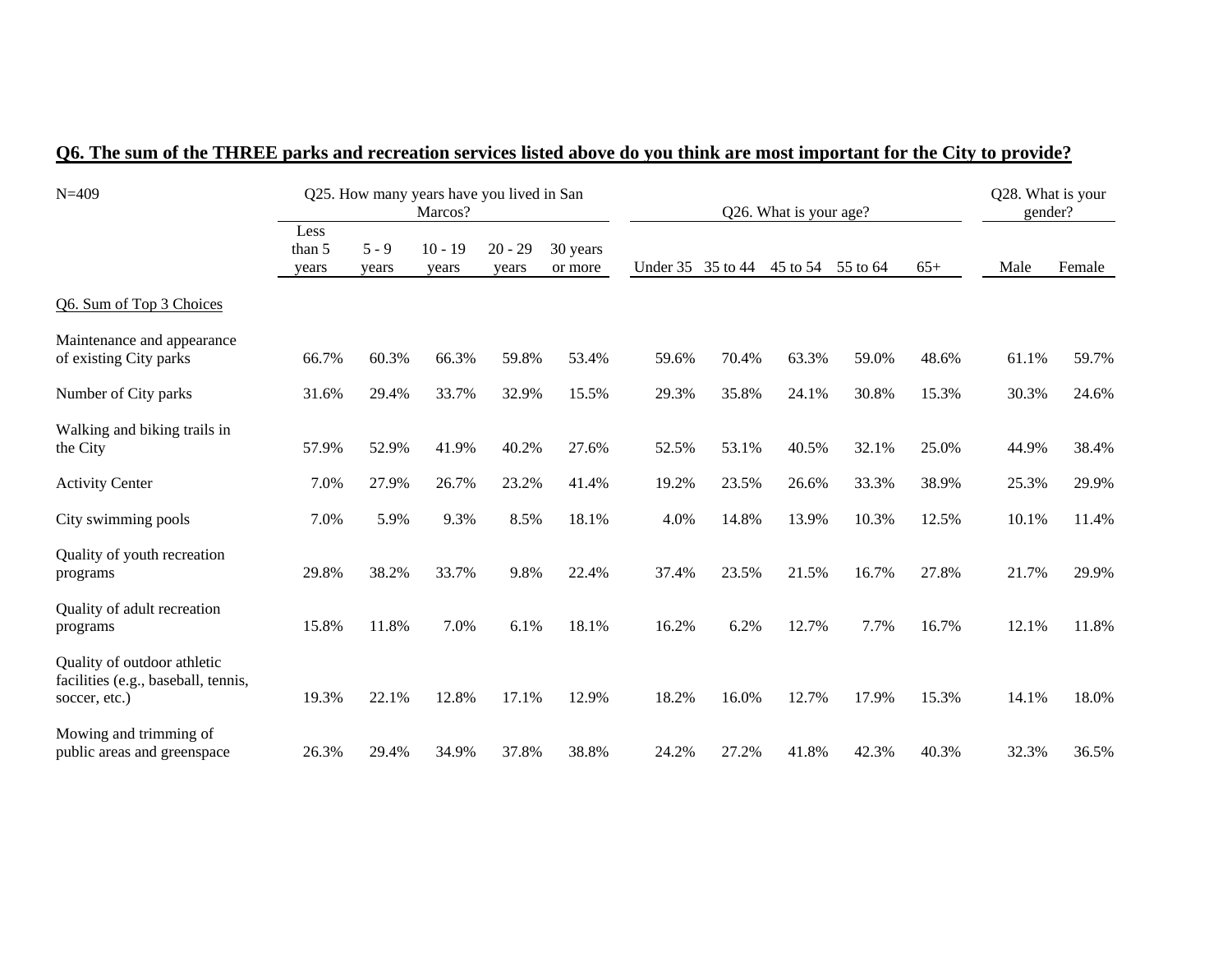| O7. Code Enforcement: Using a scale of 1 to 5, where "5" means "Very Satisfied" and "1" means "Very Dissatisfied," please rate your |  |  |  |
|-------------------------------------------------------------------------------------------------------------------------------------|--|--|--|
| satisfaction with each of the following items: (Without "Don't Know")                                                               |  |  |  |

| $N = 409$                                                             |                         |                  | Marcos?            | Q25. How many years have you lived in San |                     |       |                   | Q26. What is your age? |          |       | Q28. What is your<br>gender? |        |
|-----------------------------------------------------------------------|-------------------------|------------------|--------------------|-------------------------------------------|---------------------|-------|-------------------|------------------------|----------|-------|------------------------------|--------|
|                                                                       | Less<br>than 5<br>years | $5 - 9$<br>years | $10 - 19$<br>years | $20 - 29$<br>years                        | 30 years<br>or more |       | Under 35 35 to 44 | 45 to 54               | 55 to 64 | $65+$ | Male                         | Female |
| A. Enforcement of the clean-up of junk and debris on private property |                         |                  |                    |                                           |                     |       |                   |                        |          |       |                              |        |
| Very Satisfied                                                        | 6.3%                    | 4.8%             | 5.2%               | 1.3%                                      | 2.8%                | 4.7%  | 4.1%              | 0.0%                   | 4.3%     | 6.0%  | 3.9%                         | 3.6%   |
| Satisfied                                                             | 29.2%                   | 22.6%            | 26.0%              | 25.6%                                     | 22.4%               | 30.2% | 23.0%             | 22.4%                  | 23.2%    | 23.9% | 27.9%                        | 21.8%  |
| Neutral                                                               | 31.3%                   | 40.3%            | 24.7%              | 30.8%                                     | 34.6%               | 30.2% | 35.1%             | 32.9%                  | 30.4%    | 32.8% | 32.4%                        | 32.1%  |
| Dissatisfied                                                          | 27.1%                   | 19.4%            | 27.3%              | 24.4%                                     | 29.0%               | 25.6% | 23.0%             | 26.3%                  | 26.1%    | 28.4% | 24.6%                        | 26.9%  |
| Very Dissatisfied                                                     | 6.3%                    | 12.9%            | 16.9%              | 17.9%                                     | 11.2%               | 9.3%  | 14.9%             | 18.4%                  | 15.9%    | 9.0%  | 11.2%                        | 15.5%  |
|                                                                       |                         |                  |                    |                                           |                     |       |                   |                        |          |       |                              |        |
| B. Enforcement of mowing of weeds and grass on private property       |                         |                  |                    |                                           |                     |       |                   |                        |          |       |                              |        |
| Very Satisfied                                                        | 8.7%                    | 4.8%             | 3.8%               | 1.3%                                      | 2.8%                | 5.9%  | 4.1%              | 0.0%                   | 4.3%     | 4.3%  | 3.3%                         | 4.2%   |
| Satisfied                                                             | 30.4%                   | 22.2%            | 28.2%              | 24.4%                                     | 19.6%               | 29.4% | 24.7%             | 23.7%                  | 15.9%    | 26.1% | 24.4%                        | 24.0%  |
| Neutral                                                               | 30.4%                   | 36.5%            | 32.1%              | 33.3%                                     | 40.2%               | 31.8% | 39.7%             | 34.2%                  | 37.7%    | 33.3% | 38.3%                        | 32.3%  |
| Dissatisfied                                                          | 28.3%                   | 28.6%            | 23.1%              | 29.5%                                     | 28.0%               | 25.9% | 23.3%             | 27.6%                  | 27.5%    | 33.3% | 25.6%                        | 29.2%  |
| Very Dissatisfied                                                     | 2.2%                    | 7.9%             | 12.8%              | 11.5%                                     | 9.3%                | 7.1%  | 8.2%              | 14.5%                  | 14.5%    | 2.9%  | 8.3%                         | 10.4%  |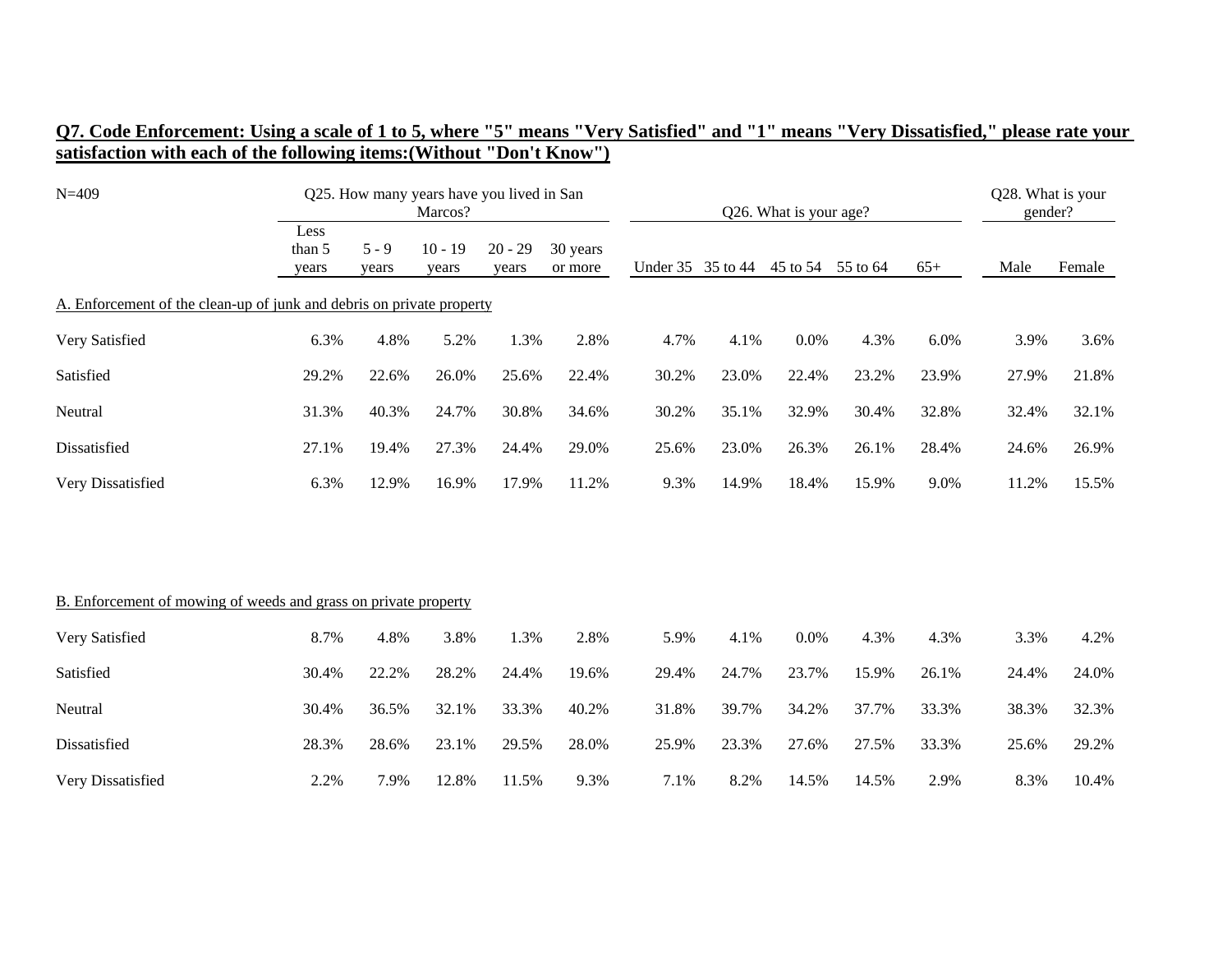| $N = 409$                              | Q25. How many years have you lived in San<br>Marcos? |                  |                    |                    |                     | Q26. What is your age? |       | Q28. What is your<br>gender? |                   |       |       |        |
|----------------------------------------|------------------------------------------------------|------------------|--------------------|--------------------|---------------------|------------------------|-------|------------------------------|-------------------|-------|-------|--------|
|                                        | Less<br>than 5<br>years                              | $5 - 9$<br>years | $10 - 19$<br>years | $20 - 29$<br>years | 30 years<br>or more | Under 35 35 to 44      |       |                              | 45 to 54 55 to 64 | $65+$ | Male  | Female |
| C. Enforcement of sign regulations     |                                                      |                  |                    |                    |                     |                        |       |                              |                   |       |       |        |
| Very Satisfied                         | 9.3%                                                 | 5.3%             | 5.6%               | 4.1%               | 5.1%                | 7.7%                   | 7.0%  | 1.5%                         | 6.2%              | 4.8%  | 5.5%  | 5.6%   |
| Satisfied                              | 41.9%                                                | 35.1%            | 32.4%              | 26.0%              | 30.6%               | 39.7%                  | 35.2% | 28.8%                        | 16.9%             | 38.7% | 32.7% | 31.6%  |
| Neutral                                | 30.2%                                                | 42.1%            | 40.8%              | 43.8%              | 46.9%               | 35.9%                  | 32.4% | 56.1%                        | 50.8%             | 37.1% | 42.4% | 41.8%  |
| Dissatisfied                           | 16.3%                                                | 14.0%            | 14.1%              | 13.7%              | 15.3%               | 10.3%                  | 12.7% | 9.1%                         | 23.1%             | 19.4% | 15.2% | 14.1%  |
| Very Dissatisfied                      | 2.3%                                                 | 3.5%             | 7.0%               | 12.3%              | 2.0%                | 6.4%                   | 12.7% | 4.5%                         | 3.1%              | 0.0%  | 4.2%  | 6.8%   |
|                                        |                                                      |                  |                    |                    |                     |                        |       |                              |                   |       |       |        |
| D. Enforcement of graffiti regulations |                                                      |                  |                    |                    |                     |                        |       |                              |                   |       |       |        |
| Very Satisfied                         | 11.9%                                                | 12.3%            | 5.7%               | 5.7%               | 3.2%                | 10.5%                  | 8.8%  | 1.6%                         | 7.8%              | 4.8%  | 8.0%  | 5.8%   |
| Satisfied                              | 42.9%                                                | 33.3%            | 37.1%              | 32.9%              | 30.5%               | 40.8%                  | 36.8% | 32.8%                        | 26.6%             | 33.9% | 35.0% | 33.9%  |
| Neutral                                | 33.3%                                                | 40.4%            | 37.1%              | 32.9%              | 46.3%               | 35.5%                  | 36.8% | 46.9%                        | 40.6%             | 35.5% | 38.0% | 39.8%  |
| Dissatisfied                           | 9.5%                                                 | 8.8%             | 15.7%              | 20.0%              | 17.9%               | 10.5%                  | 11.8% | 14.1%                        | 18.8%             | 22.6% | 15.3% | 15.2%  |
| Very Dissatisfied                      | 2.4%                                                 | 5.3%             | 4.3%               | 8.6%               | 2.1%                | 2.6%                   | 5.9%  | 4.7%                         | 6.3%              | 3.2%  | 3.7%  | 5.3%   |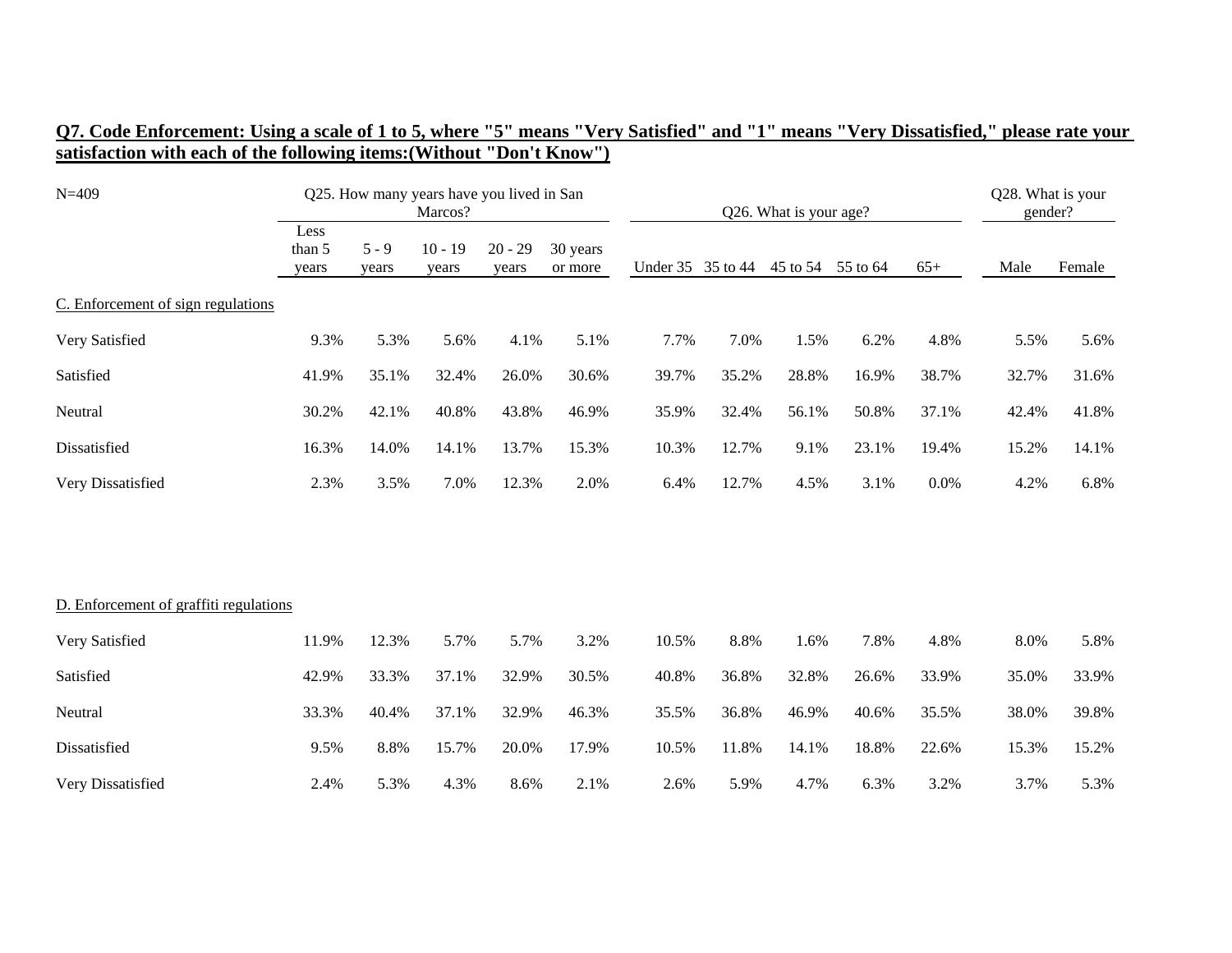| $N = 409$                                                                |                         |                  | Q25. How many years have you lived in San<br>Marcos? |                    |                     | Q26. What is your age? |          |          |          |       | Q28. What is your<br>gender? |        |
|--------------------------------------------------------------------------|-------------------------|------------------|------------------------------------------------------|--------------------|---------------------|------------------------|----------|----------|----------|-------|------------------------------|--------|
|                                                                          | Less<br>than 5<br>years | $5 - 9$<br>years | $10 - 19$<br>years                                   | $20 - 29$<br>years | 30 years<br>or more | Under 35               | 35 to 44 | 45 to 54 | 55 to 64 | $65+$ | Male                         | Female |
| Q8. Sum of Top 2 Choices                                                 |                         |                  |                                                      |                    |                     |                        |          |          |          |       |                              |        |
| Enforcement of the clean-up<br>of junk and debris on private<br>property | 73.7%                   | 69.1%            | 69.8%                                                | 69.5%              | 75.0%               | 62.6%                  | 69.1%    | 74.7%    | 75.6%    | 79.2% | 68.2%                        | 74.9%  |
| Enforcement of mowing of<br>weeds and grass on private<br>property       | 42.1%                   | 35.3%            | 44.2%                                                | 42.7%              | 50.0%               | 38.4%                  | 42.0%    | 53.2%    | 38.5%    | 48.6% | 40.9%                        | 46.4%  |
| Enforcement of sign<br>regulations                                       | 22.8%                   | 35.3%            | 27.9%                                                | 29.3%              | 20.7%               | 37.4%                  | 23.5%    | 24.1%    | 28.2%    | 16.7% | 26.3%                        | 27.0%  |
| Enforcement of graffiti<br>regulations                                   | 35.1%                   | 38.2%            | 36.0%                                                | 32.9%              | 25.0%               | 35.4%                  | 40.7%    | 27.8%    | 30.8%    | 26.4% | 33.8%                        | 31.3%  |

### **Q8. The sum of the TWO of the code enforcement services listed above do you think is MOST IMPORTANT for the City to provide?**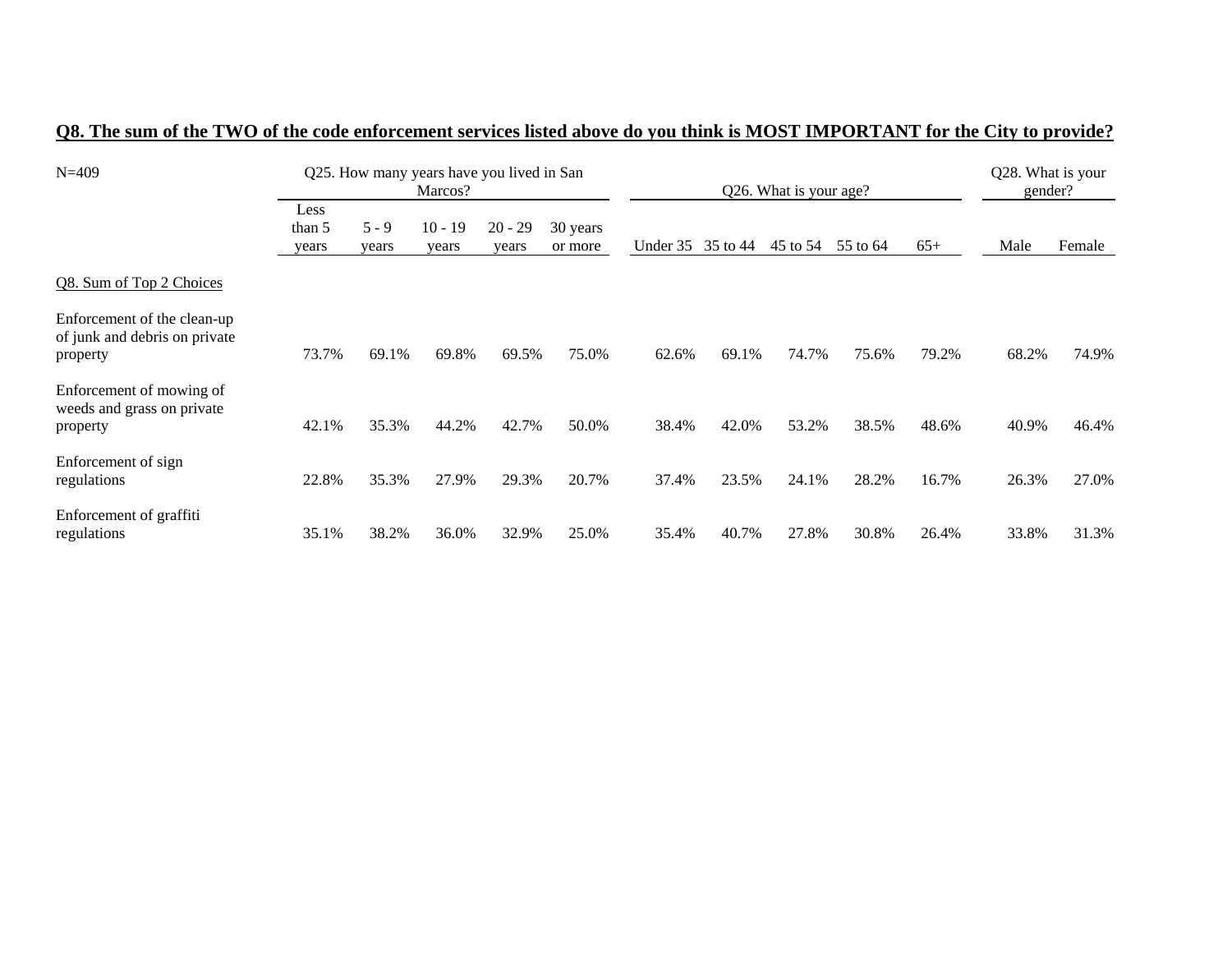| $N = 409$                                                 |                         |                  | Q25. How many years have you lived in San<br>Marcos? |                    |                     | Q26. What is your age? |                   |       |                   |       | Q28. What is your<br>gender? |        |  |
|-----------------------------------------------------------|-------------------------|------------------|------------------------------------------------------|--------------------|---------------------|------------------------|-------------------|-------|-------------------|-------|------------------------------|--------|--|
|                                                           | Less<br>than 5<br>years | $5 - 9$<br>years | $10 - 19$<br>years                                   | $20 - 29$<br>years | 30 years<br>or more |                        | Under 35 35 to 44 |       | 45 to 54 55 to 64 | $65+$ | Male                         | Female |  |
| A. Maintenance of major City streets (non-TxDOT roadways) |                         |                  |                                                      |                    |                     |                        |                   |       |                   |       |                              |        |  |
| Very Satisfied                                            | 1.8%                    | 7.6%             | 3.7%                                                 | 1.3%               | 6.4%                | 5.1%                   | 6.5%              | 3.9%  | 1.4%              | 4.4%  | 4.2%                         | 4.5%   |  |
| Satisfied                                                 | 21.1%                   | 21.2%            | 28.0%                                                | 24.4%              | 24.8%               | 25.5%                  | 22.1%             | 21.1% | 24.7%             | 27.9% | 27.9%                        | 20.8%  |  |
| Neutral                                                   | 24.6%                   | 30.3%            | 23.2%                                                | 32.1%              | 27.5%               | 21.4%                  | 28.6%             | 30.3% | 31.5%             | 27.9% | 25.3%                        | 29.7%  |  |
| Dissatisfied                                              | 45.6%                   | 31.8%            | 31.7%                                                | 28.2%              | 33.0%               | 34.7%                  | 35.1%             | 36.8% | 30.1%             | 29.4% | 30.0%                        | 36.6%  |  |
| Very Dissatisfied                                         | 7.0%                    | 9.1%             | 13.4%                                                | 14.1%              | 8.3%                | 13.3%                  | 7.8%              | 7.9%  | 12.3%             | 10.3% | 12.6%                        | 8.4%   |  |
|                                                           |                         |                  |                                                      |                    |                     |                        |                   |       |                   |       |                              |        |  |
| B. Maintenance of streets in your neighborhood            |                         |                  |                                                      |                    |                     |                        |                   |       |                   |       |                              |        |  |
| Very Satisfied                                            | 12.3%                   | 8.8%             | 7.1%                                                 | 5.1%               | 13.4%               | 12.1%                  | 9.0%              | 8.9%  | 4.0%              | 13.0% | 9.8%                         | 9.2%   |  |
| Satisfied                                                 | 36.8%                   | 36.8%            | 32.9%                                                | 30.8%              | 35.7%               | 29.3%                  | 34.6%             | 35.4% | 38.7%             | 36.2% | 35.8%                        | 33.3%  |  |
| Neutral                                                   | 22.8%                   | 26.5%            | 28.2%                                                | 21.8%              | 20.5%               | 24.2%                  | 20.5%             | 24.1% | 26.7%             | 23.2% | 22.3%                        | 25.1%  |  |
| Dissatisfied                                              | 21.1%                   | 23.5%            | 16.5%                                                | 29.5%              | 25.0%               | 24.2%                  | 29.5%             | 22.8% | 20.0%             | 18.8% | 23.3%                        | 23.2%  |  |
| Very Dissatisfied                                         | 7.0%                    | 4.4%             | 15.3%                                                | 12.8%              | 5.4%                | 10.1%                  | 6.4%              | 8.9%  | 10.7%             | 8.7%  | 8.8%                         | 9.2%   |  |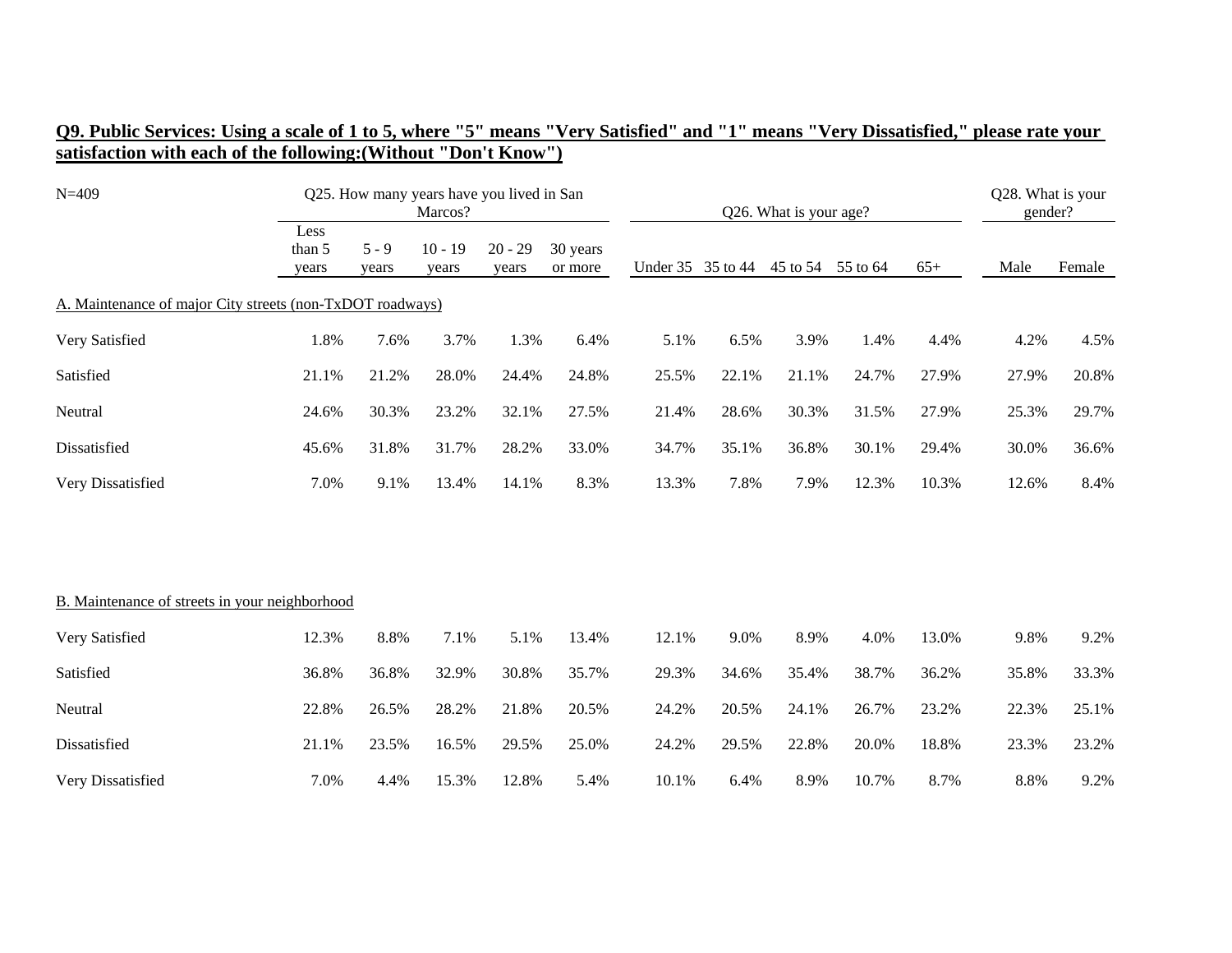| O9. Public Services: Using a scale of 1 to 5, where "5" means "Very Satisfied" and "1" means "Very Dissatisfied," please rate your |  |  |
|------------------------------------------------------------------------------------------------------------------------------------|--|--|
| satisfaction with each of the following: (Without "Don't Know")                                                                    |  |  |

| $N = 409$                                |                         | Q25. How many years have you lived in San<br>Marcos? |                    |                    |                     |                   |       | Q26. What is your age? |       |       |       |        |
|------------------------------------------|-------------------------|------------------------------------------------------|--------------------|--------------------|---------------------|-------------------|-------|------------------------|-------|-------|-------|--------|
|                                          | Less<br>than 5<br>years | $5 - 9$<br>years                                     | $10 - 19$<br>years | $20 - 29$<br>years | 30 years<br>or more | Under 35 35 to 44 |       | 45 to 54 55 to 64      |       | $65+$ | Male  | Female |
| C. Timing of traffic signals in the City |                         |                                                      |                    |                    |                     |                   |       |                        |       |       |       |        |
| Very Satisfied                           | 7.0%                    | 5.9%                                                 | 3.5%               | 1.3%               | 4.5%                | 9.1%              | 5.1%  | 0.0%                   | 2.7%  | 2.9%  | 5.2%  | 3.4%   |
| Satisfied                                | 42.1%                   | 30.9%                                                | 34.1%              | 30.8%              | 34.8%               | 32.3%             | 35.9% | 30.4%                  | 36.0% | 37.7% | 30.7% | 37.5%  |
| Neutral                                  | 19.3%                   | 25.0%                                                | 23.5%              | 24.4%              | 33.9%               | 20.2%             | 17.9% | 34.2%                  | 29.3% | 31.9% | 31.3% | 21.6%  |
| Dissatisfied                             | 29.8%                   | 30.9%                                                | 23.5%              | 28.2%              | 15.2%               | 28.3%             | 30.8% | 25.3%                  | 18.7% | 15.9% | 20.3% | 27.9%  |
| Very Dissatisfied                        | 1.8%                    | 7.4%                                                 | 15.3%              | 15.4%              | 11.6%               | 10.1%             | 10.3% | 10.1%                  | 13.3% | 11.6% | 12.5% | 9.6%   |
|                                          |                         |                                                      |                    |                    |                     |                   |       |                        |       |       |       |        |
| D. Mowing/trimming along City streets    |                         |                                                      |                    |                    |                     |                   |       |                        |       |       |       |        |
| Very Satisfied                           | 14.5%                   | 9.0%                                                 | 5.9%               | 3.9%               | 5.5%                | 14.4%             | 8.9%  | 2.6%                   | 2.7%  | 4.4%  | 6.9%  | 7.3%   |
| Satisfied                                | 47.3%                   | 44.8%                                                | 48.2%              | 42.9%              | 39.1%               | 48.5%             | 46.8% | 38.2%                  | 40.5% | 44.1% | 43.1% | 44.7%  |
| Neutral                                  | 20.0%                   | 28.4%                                                | 23.5%              | 39.0%              | 31.8%               | 24.7%             | 29.1% | 35.5%                  | 29.7% | 27.9% | 32.4% | 26.2%  |
| Dissatisfied                             | 16.4%                   | 13.4%                                                | 20.0%              | 10.4%              | 20.0%               | 10.3%             | 11.4% | 18.4%                  | 23.0% | 22.1% | 14.4% | 18.4%  |
| Very Dissatisfied                        | 1.8%                    | 4.5%                                                 | 2.4%               | 3.9%               | 3.6%                | 2.1%              | 3.8%  | 5.3%                   | 4.1%  | 1.5%  | 3.2%  | 3.4%   |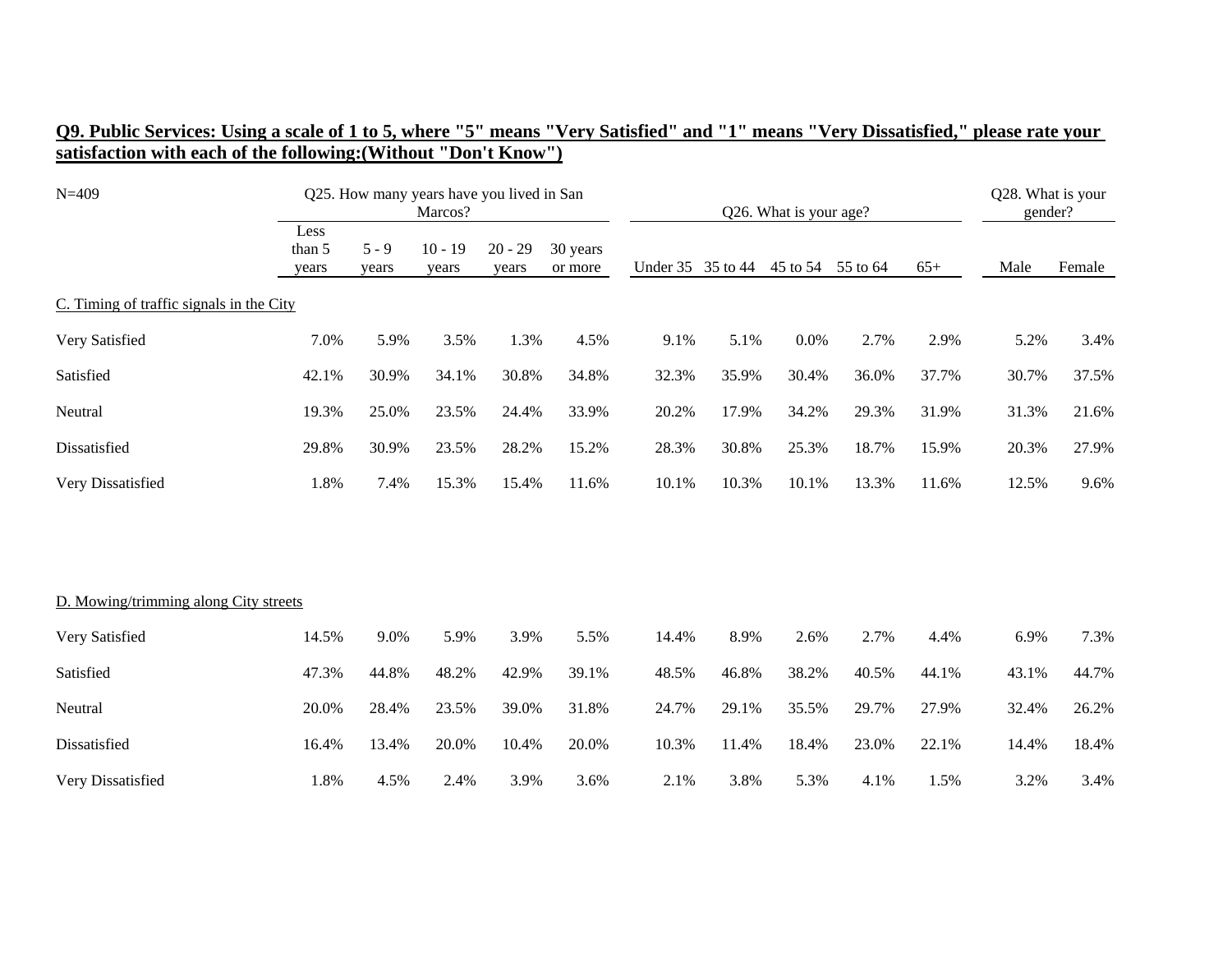| O9. Public Services: Using a scale of 1 to 5, where "5" means "Very Satisfied" and "1" means "Very Dissatisfied," please rate your |  |
|------------------------------------------------------------------------------------------------------------------------------------|--|
| satisfaction with each of the following: (Without "Don't Know")                                                                    |  |

| $N = 409$                                             |                 | Q25. How many years have you lived in San<br>Marcos?<br>Less |                    |                    |                     |       |                   | Q26. What is your age? |          |       | Q28. What is your<br>gender? |        |
|-------------------------------------------------------|-----------------|--------------------------------------------------------------|--------------------|--------------------|---------------------|-------|-------------------|------------------------|----------|-------|------------------------------|--------|
|                                                       | than 5<br>years | $5 - 9$<br>years                                             | $10 - 19$<br>years | $20 - 29$<br>years | 30 years<br>or more |       | Under 35 35 to 44 | 45 to 54               | 55 to 64 | $65+$ | Male                         | Female |
| E. Cleanliness of City streets and other public areas |                 |                                                              |                    |                    |                     |       |                   |                        |          |       |                              |        |
| Very Satisfied                                        | 12.3%           | 10.6%                                                        | 9.4%               | 3.8%               | 6.3%                | 13.3% | 8.9%              | 3.8%                   | 4.0%     | 8.7%  | 6.7%                         | 9.2%   |
| Satisfied                                             | 54.4%           | 40.9%                                                        | 45.9%              | 44.3%              | 40.2%               | 50.0% | 40.5%             | 51.3%                  | 42.7%    | 34.8% | 48.2%                        | 40.8%  |
| Neutral                                               | 19.3%           | 28.8%                                                        | 25.9%              | 35.4%              | 34.8%               | 23.5% | 31.6%             | 29.5%                  | 32.0%    | 34.8% | 25.4%                        | 34.0%  |
| Dissatisfied                                          | 12.3%           | 15.2%                                                        | 16.5%              | 13.9%              | 15.2%               | 10.2% | 16.5%             | 12.8%                  | 17.3%    | 18.8% | 16.1%                        | 13.6%  |
| Very Dissatisfied                                     | 1.8%            | 4.5%                                                         | 2.4%               | 2.5%               | 3.6%                | 3.1%  | 2.5%              | 2.6%                   | 4.0%     | 2.9%  | 3.6%                         | 2.4%   |
| F. Cleanliness of creeks and open channels            |                 |                                                              |                    |                    |                     |       |                   |                        |          |       |                              |        |
| Very Satisfied                                        | 8.8%            | 13.8%                                                        | 7.6%               | 3.8%               | 4.1%                | 13.5% | 10.4%             | 2.7%                   | 2.9%     | 3.2%  | 6.5%                         | 7.8%   |
| Satisfied                                             | 36.8%           | 23.1%                                                        | 44.3%              | 35.9%              | 29.6%               | 33.3% | 39.0%             | 34.2%                  | 30.9%    | 31.7% | 34.6%                        | 33.3%  |
| Neutral                                               | 36.8%           | 32.3%                                                        | 20.3%              | 33.3%              | 38.8%               | 30.2% | 27.3%             | 32.9%                  | 33.8%    | 39.7% | 31.4%                        | 33.3%  |
| Dissatisfied                                          | 15.8%           | 24.6%                                                        | 22.8%              | 23.1%              | 20.4%               | 15.6% | 19.5%             | 23.3%                  | 27.9%    | 23.8% | 21.6%                        | 21.4%  |
| Very Dissatisfied                                     | 1.8%            | 6.2%                                                         | 5.1%               | 3.8%               | 7.1%                | 7.3%  | 3.9%              | 6.8%                   | 4.4%     | 1.6%  | 5.9%                         | 4.2%   |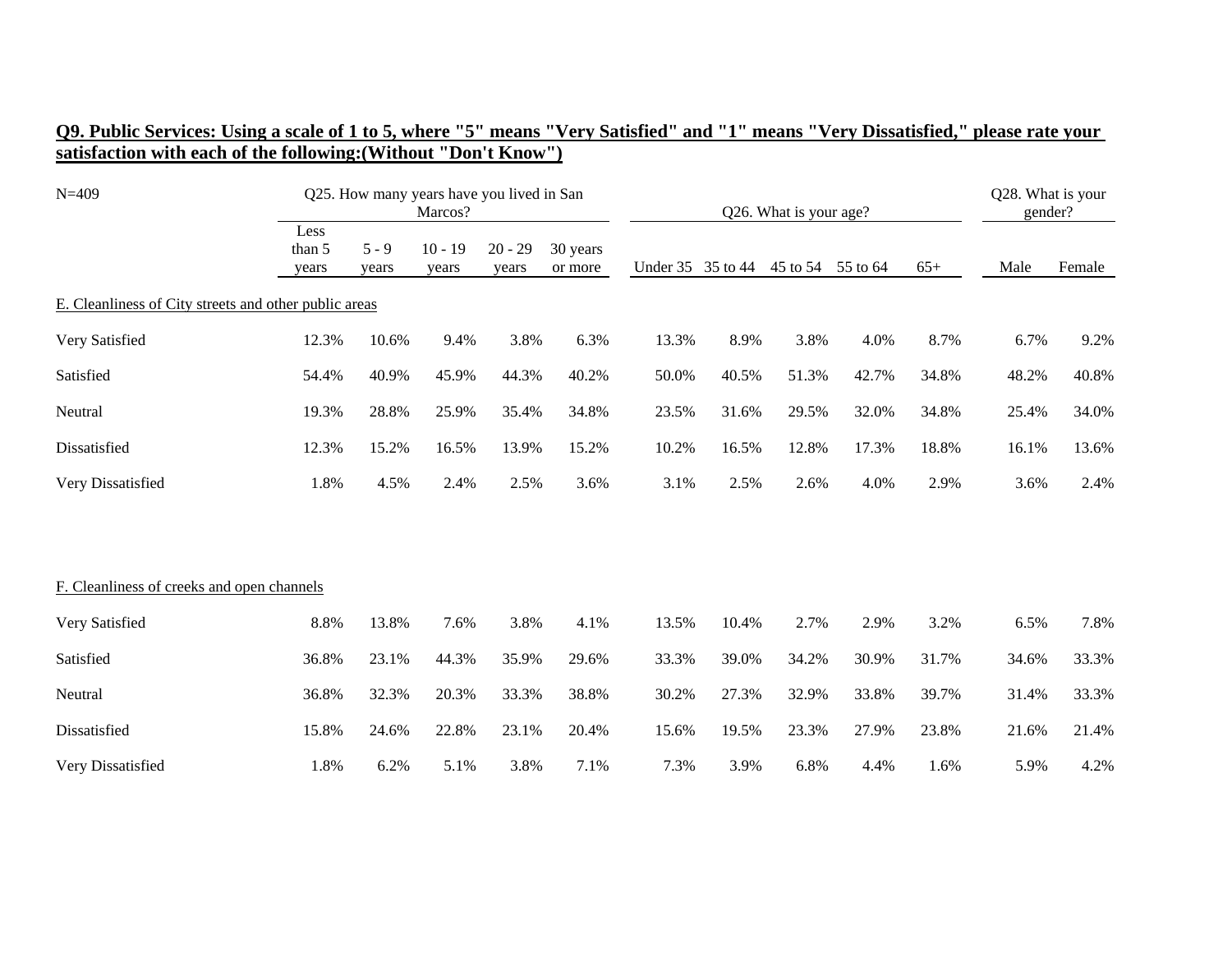| $N = 409$                             |                         | Q25. How many years have you lived in San |                    |                    |                     | Q26. What is your age? |                   |       | Q28. What is your<br>gender? |       |       |        |
|---------------------------------------|-------------------------|-------------------------------------------|--------------------|--------------------|---------------------|------------------------|-------------------|-------|------------------------------|-------|-------|--------|
|                                       | Less<br>than 5<br>years | $5 - 9$<br>years                          | $10 - 19$<br>years | $20 - 29$<br>years | 30 years<br>or more |                        | Under 35 35 to 44 |       | 45 to 54 55 to 64            | $65+$ | Male  | Female |
| G. Condition of sidewalks in the City |                         |                                           |                    |                    |                     |                        |                   |       |                              |       |       |        |
| Very Satisfied                        | 3.5%                    | 4.5%                                      | 3.6%               | 5.1%               | 4.6%                | 8.1%                   | 5.1%              | 2.6%  | 2.7%                         | 1.5%  | 3.7%  | 4.9%   |
| Satisfied                             | 38.6%                   | 31.3%                                     | 28.6%              | 26.9%              | 27.8%               | 32.3%                  | 37.2%             | 18.4% | 32.4%                        | 28.4% | 28.9% | 30.9%  |
| Neutral                               | 33.3%                   | 29.9%                                     | 31.0%              | 35.9%              | 35.2%               | 31.3%                  | 26.9%             | 42.1% | 35.1%                        | 31.3% | 33.2% | 33.3%  |
| Dissatisfied                          | 14.0%                   | 23.9%                                     | 27.4%              | 20.5%              | 25.9%               | 19.2%                  | 17.9%             | 25.0% | 23.0%                        | 32.8% | 23.2% | 23.0%  |
| Very Dissatisfied                     | 10.5%                   | 10.4%                                     | 9.5%               | 11.5%              | 6.5%                | 9.1%                   | 12.8%             | 11.8% | 6.8%                         | 6.0%  | 11.1% | 7.8%   |
|                                       |                         |                                           |                    |                    |                     |                        |                   |       |                              |       |       |        |
| H. Availability of bike lanes         |                         |                                           |                    |                    |                     |                        |                   |       |                              |       |       |        |
| Very Satisfied                        | 3.7%                    | 9.4%                                      | 6.9%               | 7.5%               | 11.1%               | 11.7%                  | 8.1%              | 8.2%  | 4.9%                         | 5.6%  | 7.6%  | 8.7%   |
| Satisfied                             | 22.2%                   | 18.8%                                     | 23.6%              | 20.9%              | 26.3%               | 12.8%                  | 24.3%             | 24.7% | 27.9%                        | 29.6% | 22.1% | 23.4%  |
| Neutral                               | 33.3%                   | 28.1%                                     | 45.8%              | 35.8%              | 41.4%               | 39.4%                  | 36.5%             | 31.5% | 32.8%                        | 50.0% | 38.4% | 37.0%  |
| Dissatisfied                          | 27.8%                   | 34.4%                                     | 12.5%              | 26.9%              | 19.2%               | 22.3%                  | 20.3%             | 28.8% | 29.5%                        | 14.8% | 23.8% | 22.8%  |
| Very Dissatisfied                     | 13.0%                   | 9.4%                                      | 11.1%              | 9.0%               | 2.0%                | 13.8%                  | 10.8%             | 6.8%  | 4.9%                         | 0.0%  | 8.1%  | 8.2%   |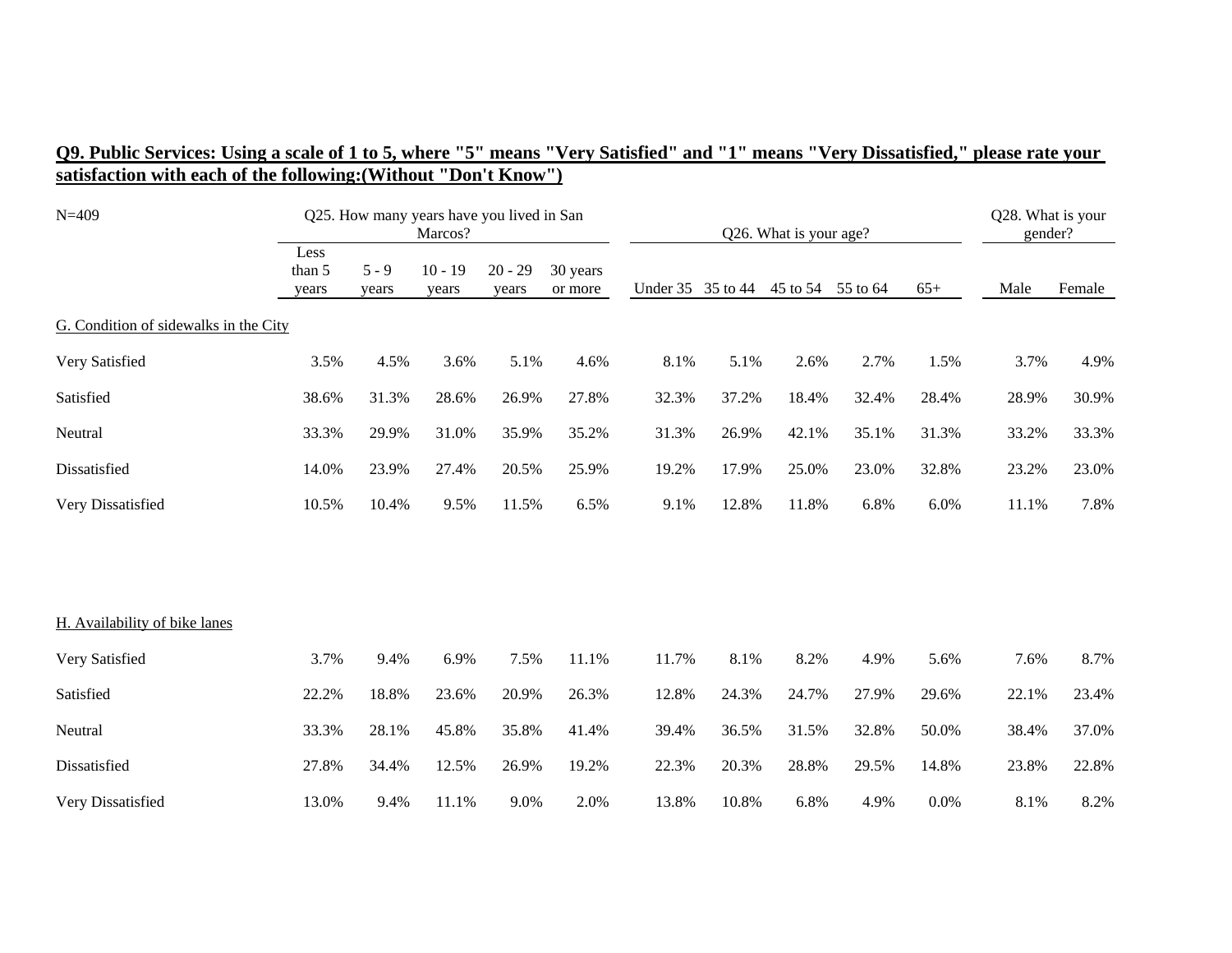| $N = 409$                                                              | Q25. How many years have you lived in San<br>Marcos?<br>Q26. What is your age? |                  |                    |                    |                     |       |                   | Q28. What is your<br>gender? |                   |       |       |        |
|------------------------------------------------------------------------|--------------------------------------------------------------------------------|------------------|--------------------|--------------------|---------------------|-------|-------------------|------------------------------|-------------------|-------|-------|--------|
|                                                                        | Less<br>than 5<br>years                                                        | $5 - 9$<br>years | $10 - 19$<br>years | $20 - 29$<br>years | 30 years<br>or more |       | Under 35 35 to 44 |                              | 45 to 54 55 to 64 | $65+$ | Male  | Female |
| I. The level of usefulness of City e-services such as internet payment |                                                                                |                  |                    |                    |                     |       |                   |                              |                   |       |       |        |
| Very Satisfied                                                         | 20.0%                                                                          | 21.1%            | 18.2%              | 10.2%              | 15.6%               | 23.8% | 24.6%             | 13.3%                        | 8.6%              | 9.1%  | 12.9% | 20.4%  |
| Satisfied                                                              | 50.0%                                                                          | 45.6%            | 39.4%              | 45.8%              | 24.4%               | 46.4% | 40.0%             | 43.3%                        | 34.5%             | 27.3% | 39.4% | 38.9%  |
| Neutral                                                                | 20.0%                                                                          | 21.1%            | 30.3%              | 35.6%              | 54.4%               | 21.4% | 23.1%             | 38.3%                        | 39.7%             | 60.0% | 36.1% | 33.5%  |
| Dissatisfied                                                           | 4.0%                                                                           | 10.5%            | 7.6%               | 3.4%               | 4.4%                | 6.0%  | 7.7%              | 1.7%                         | 10.3%             | 3.6%  | 7.7%  | 4.2%   |
| Very Dissatisfied                                                      | 6.0%                                                                           | 1.8%             | 4.5%               | 5.1%               | 1.1%                | 2.4%  | 4.6%              | 3.3%                         | 6.9%              | 0.0%  | 3.9%  | 3.0%   |
|                                                                        |                                                                                |                  |                    |                    |                     |       |                   |                              |                   |       |       |        |
| J. Reliability of Electric service                                     |                                                                                |                  |                    |                    |                     |       |                   |                              |                   |       |       |        |
| Very Satisfied                                                         | 27.8%                                                                          | 20.0%            | 23.8%              | 18.3%              | 27.9%               | 25.8% | 26.8%             | 12.5%                        | 29.9%             | 23.9% | 24.2% | 23.5%  |
| Satisfied                                                              | 51.9%                                                                          | 52.3%            | 50.0%              | 52.1%              | 49.0%               | 52.6% | 52.1%             | 59.7%                        | 47.8%             | 40.3% | 51.1% | 50.5%  |
| Neutral                                                                | 14.8%                                                                          | 21.5%            | 16.3%              | 22.5%              | 19.2%               | 18.6% | 14.1%             | 20.8%                        | 14.9%             | 26.9% | 17.4% | 20.4%  |
| Dissatisfied                                                           | 5.6%                                                                           | 3.1%             | 3.8%               | 4.2%               | 1.9%                | 3.1%  | 2.8%              | 1.4%                         | 4.5%              | 6.0%  | 5.1%  | 2.0%   |
| Very Dissatisfied                                                      | 0.0%                                                                           | 3.1%             | 6.3%               | 2.8%               | 1.9%                | 0.0%  | 4.2%              | 5.6%                         | 3.0%              | 3.0%  | 2.2%  | 3.6%   |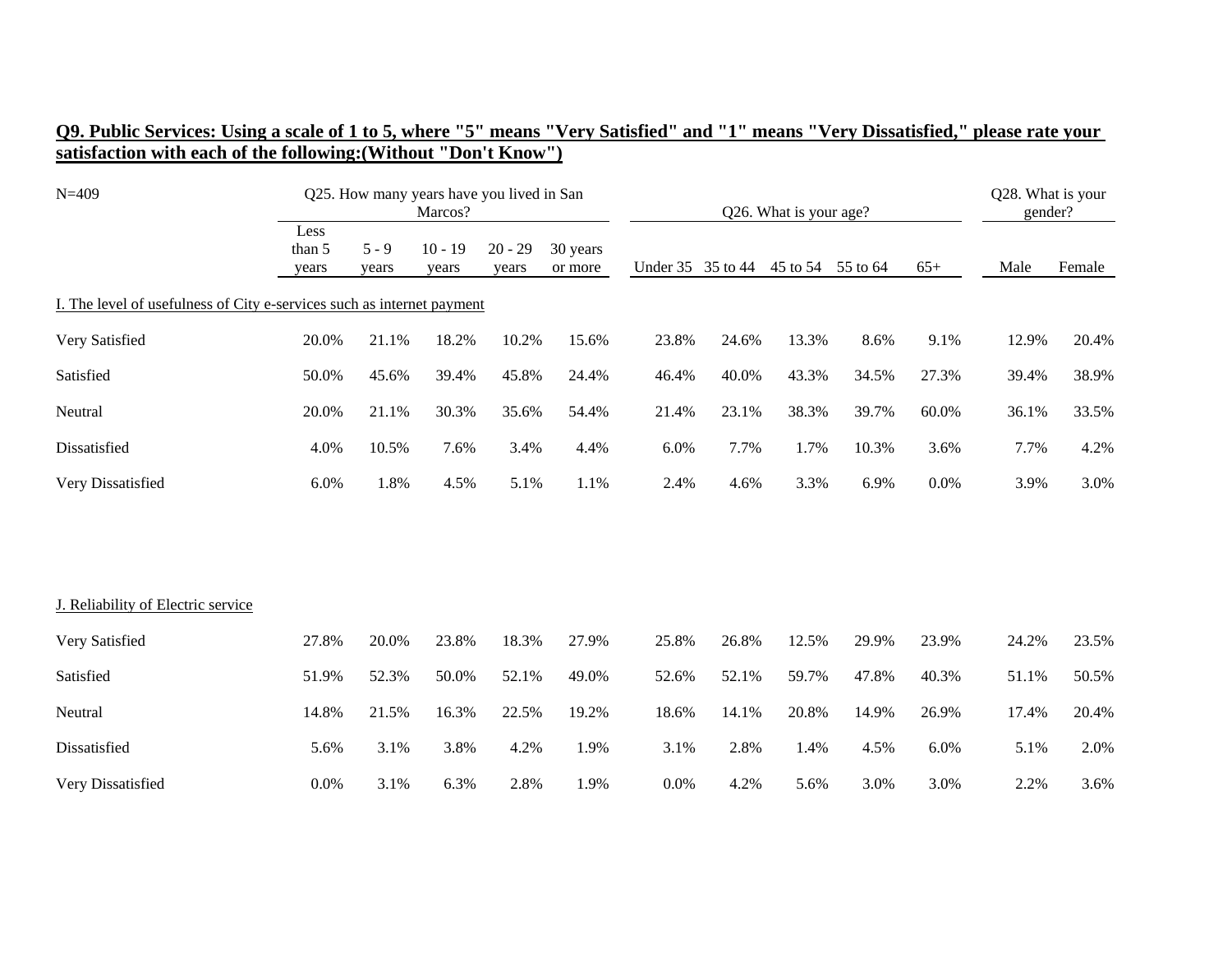|                                                                 | O9. Public Services: Using a scale of 1 to 5, where "5" means "Very Satisfied" and "1" means "Very Dissatisfied," please rate your |
|-----------------------------------------------------------------|------------------------------------------------------------------------------------------------------------------------------------|
| satisfaction with each of the following: (Without "Don't Know") |                                                                                                                                    |

| $N = 409$                           |                         |                  | Q25. How many years have you lived in San<br>Marcos? |                    |                     | Q26. What is your age? |       |          |          |       | Q28. What is your<br>gender? |        |  |
|-------------------------------------|-------------------------|------------------|------------------------------------------------------|--------------------|---------------------|------------------------|-------|----------|----------|-------|------------------------------|--------|--|
|                                     | Less<br>than 5<br>years | $5 - 9$<br>years | $10 - 19$<br>years                                   | $20 - 29$<br>years | 30 years<br>or more | Under 35 35 to 44      |       | 45 to 54 | 55 to 64 | $65+$ | Male                         | Female |  |
| K. Adequacy of City street lighting |                         |                  |                                                      |                    |                     |                        |       |          |          |       |                              |        |  |
| Very Satisfied                      | 15.8%                   | 15.2%            | 9.6%                                                 | 3.9%               | 11.0%               | 19.4%                  | 6.4%  | 1.3%     | 12.2%    | 12.3% | 9.6%                         | 11.8%  |  |
| Satisfied                           | 36.8%                   | 40.9%            | 44.6%                                                | 38.2%              | 46.8%               | 37.8%                  | 51.3% | 46.1%    | 41.9%    | 33.8% | 45.7%                        | 38.9%  |  |
| Neutral                             | 26.3%                   | 25.8%            | 21.7%                                                | 27.6%              | 24.8%               | 24.5%                  | 15.4% | 26.3%    | 27.0%    | 33.8% | 27.1%                        | 23.2%  |  |
| Dissatisfied                        | 19.3%                   | 13.6%            | 18.1%                                                | 26.3%              | 13.8%               | 13.3%                  | 21.8% | 19.7%    | 17.6%    | 18.5% | 14.4%                        | 21.2%  |  |
| Very Dissatisfied                   | 1.8%                    | 4.5%             | 6.0%                                                 | 3.9%               | 3.7%                | 5.1%                   | 5.1%  | 6.6%     | 1.4%     | 1.5%  | 3.2%                         | 4.9%   |  |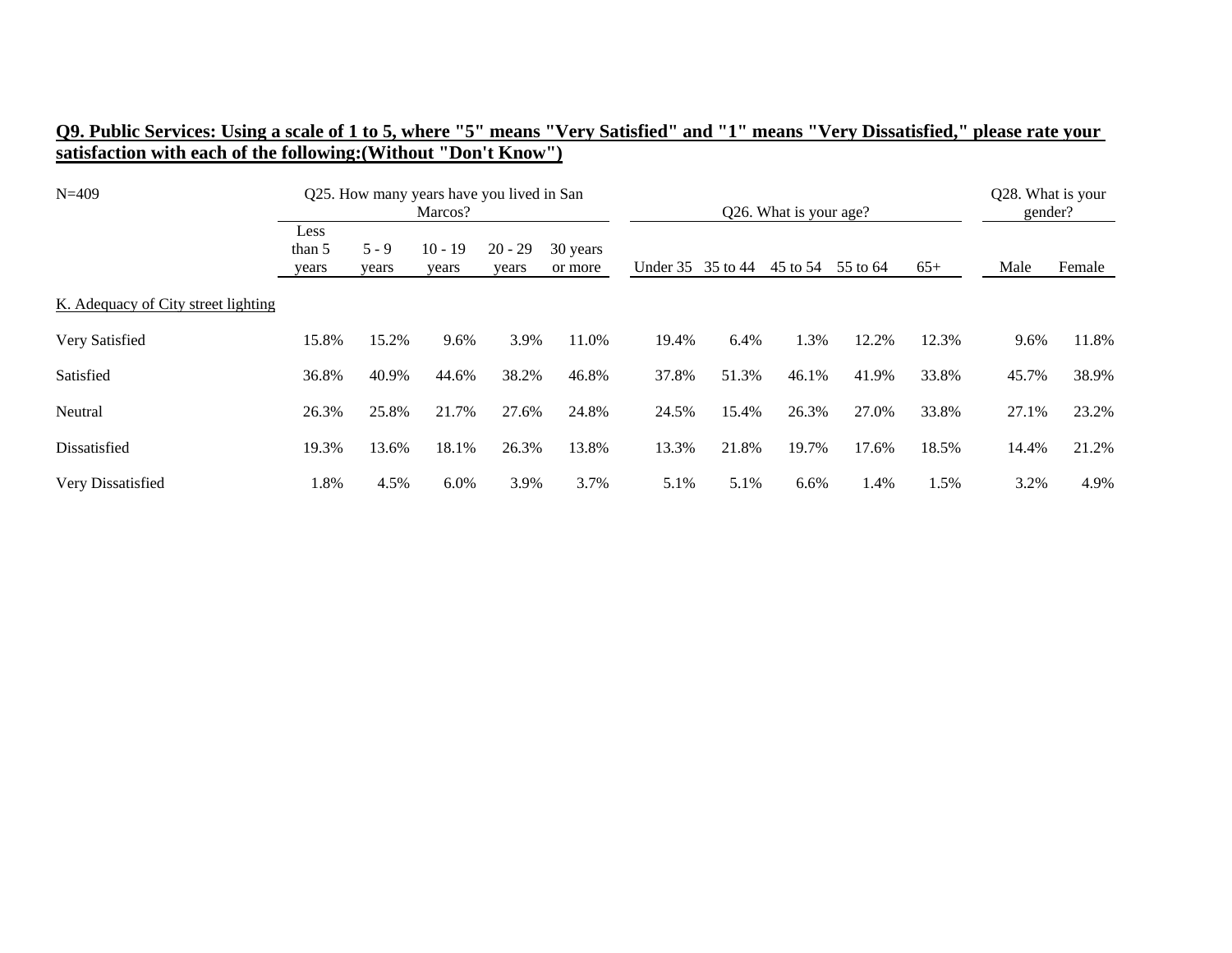| $N = 409$                                                    |                         |                  | Q25. How many years have you lived in San<br>Marcos? |                    |                     |                   |       | Q26. What is your age? |          |       | Q28. What is your<br>gender? |        |
|--------------------------------------------------------------|-------------------------|------------------|------------------------------------------------------|--------------------|---------------------|-------------------|-------|------------------------|----------|-------|------------------------------|--------|
|                                                              | Less<br>than 5<br>years | $5 - 9$<br>years | $10 - 19$<br>years                                   | $20 - 29$<br>years | 30 years<br>or more | Under 35 35 to 44 |       | 45 to 54               | 55 to 64 | $65+$ | Male                         | Female |
| Q10. Sum of Top 3 Choices                                    |                         |                  |                                                      |                    |                     |                   |       |                        |          |       |                              |        |
| Maintenance of major City<br>streets (non-TxDOT<br>roadways) | 61.4%                   | 72.1%            | 74.4%                                                | 53.7%              | 65.5%               | 67.7%             | 63.0% | 70.9%                  | 62.8%    | 62.5% | 64.1%                        | 66.8%  |
| Maintenance of streets in<br>your neighborhood               | 22.8%                   | 22.1%            | 26.7%                                                | 25.6%              | 37.1%               | 22.2%             | 28.4% | 30.4%                  | 37.2%    | 23.6% | 30.8%                        | 25.6%  |
| Timing of traffic signals in the<br>City                     | 22.8%                   | 26.5%            | 23.3%                                                | 31.7%              | 21.6%               | 26.3%             | 29.6% | 19.0%                  | 23.1%    | 26.4% | 26.3%                        | 23.7%  |
| Mowing/trimming along City<br>streets                        | 8.8%                    | 11.8%            | 7.0%                                                 | 7.3%               | 12.9%               | 4.0%              | 6.2%  | 17.7%                  | 10.3%    | 12.5% | 7.6%                         | 11.8%  |
| Cleanliness of City streets<br>and other public areas        | 43.9%                   | 29.4%            | 38.4%                                                | 31.7%              | 28.4%               | 27.3%             | 29.6% | 46.8%                  | 33.3%    | 31.9% | 31.8%                        | 35.1%  |
| Cleanliness of creeks and<br>open channels                   | 21.1%                   | 25.0%            | 18.6%                                                | 17.1%              | 19.0%               | 31.3%             | 13.6% | 19.0%                  | 15.4%    | 16.7% | 21.7%                        | 18.0%  |
| Condition of sidewalks in the<br>City                        | 17.5%                   | 25.0%            | 17.4%                                                | 19.5%              | 13.8%               | 23.2%             | 19.8% | 15.2%                  | 12.8%    | 18.1% | 17.2%                        | 19.0%  |
| Availability of bike lanes                                   | 17.5%                   | 26.5%            | 7.0%                                                 | 7.3%               | 3.4%                | 23.2%             | 9.9%  | 3.8%                   | 9.0%     | 4.2%  | 13.1%                        | 8.5%   |

## **Q10. The sum of the THREE public services listed above do you think are MOST IMPORTANT for the City to provide?**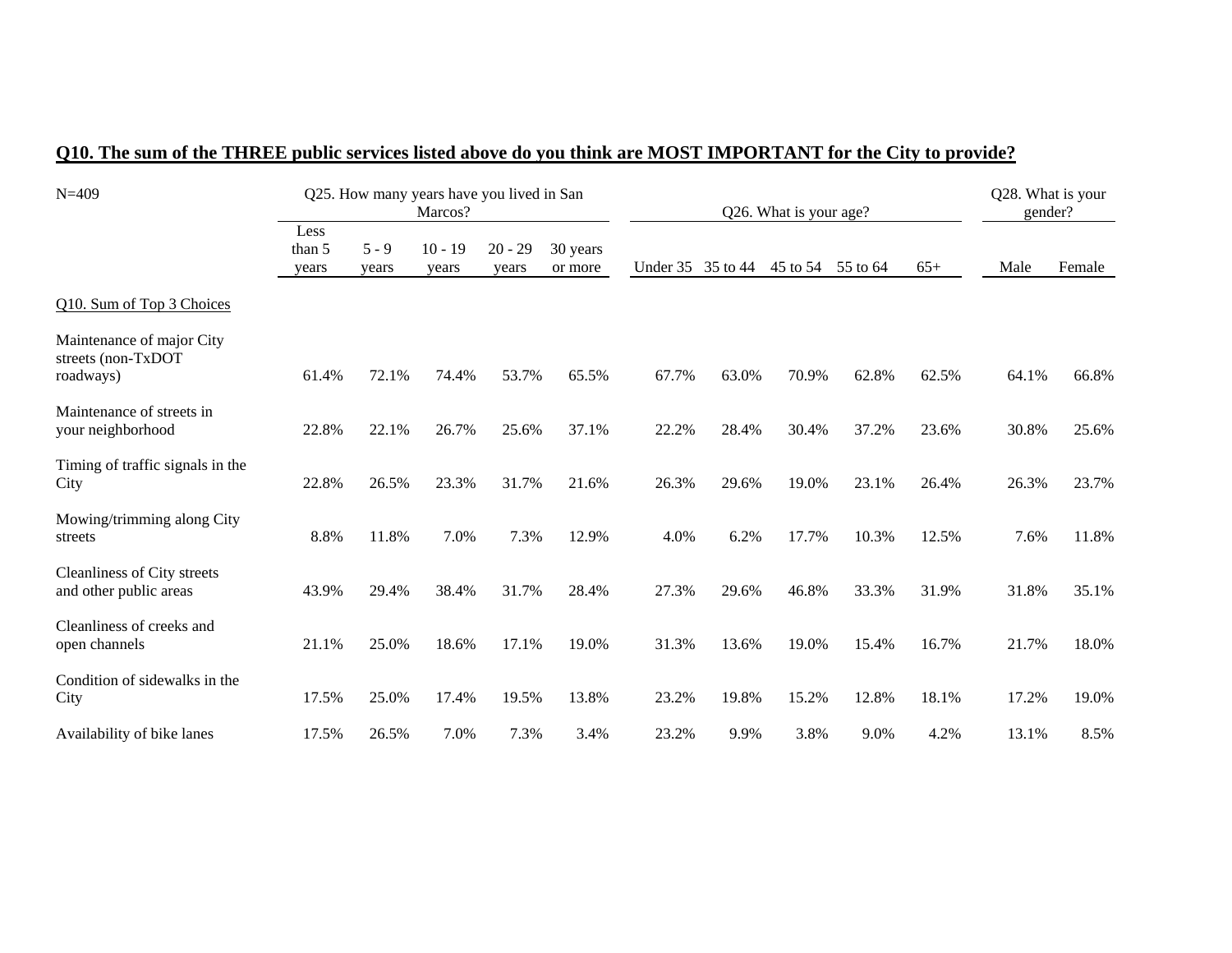| $N=409$                                                                   |                         |                  | Q25. How many years have you lived in San<br>Marcos? |                    |                     | Q26. What is your age? |       |          |          |       | Q28. What is your<br>gender? |        |  |
|---------------------------------------------------------------------------|-------------------------|------------------|------------------------------------------------------|--------------------|---------------------|------------------------|-------|----------|----------|-------|------------------------------|--------|--|
|                                                                           | Less<br>than 5<br>years | $5 - 9$<br>years | $10 - 19$<br>years                                   | $20 - 29$<br>years | 30 years<br>or more | Under 35 35 to 44      |       | 45 to 54 | 55 to 64 | $65+$ | Male                         | Female |  |
| Q10. Sum of Top 3 Choices (Cont.)                                         |                         |                  |                                                      |                    |                     |                        |       |          |          |       |                              |        |  |
| The level of usefulness of<br>City e-services such as<br>internet payment | 1.8%                    | $0.0\%$          | 5.8%                                                 | .2%                | 4.3%                | 2.0%                   | 2.5%  | 5.1%     | 3.8%     | 1.4%  | 2.5%                         | 3.3%   |  |
| Reliability of Electric service                                           | 31.6%                   | 38.2%            | 32.6%                                                | 29.3%              | 42.2%               | 32.3%                  | 34.6% | 35.4%    | 39.7%    | 36.1% | 35.4%                        | 35.5%  |  |
| Adequacy of City street<br>lighting                                       | 24.6%                   | 13.2%            | 27.9%                                                | 32.9%              | 26.7%               | 19.2%                  | 27.2% | 20.3%    | 26.9%    | 37.5% | 21.2%                        | 29.9%  |  |

## **Q10. The sum of the THREE public services listed above do you think are MOST IMPORTANT for the City to provide? (cont.)**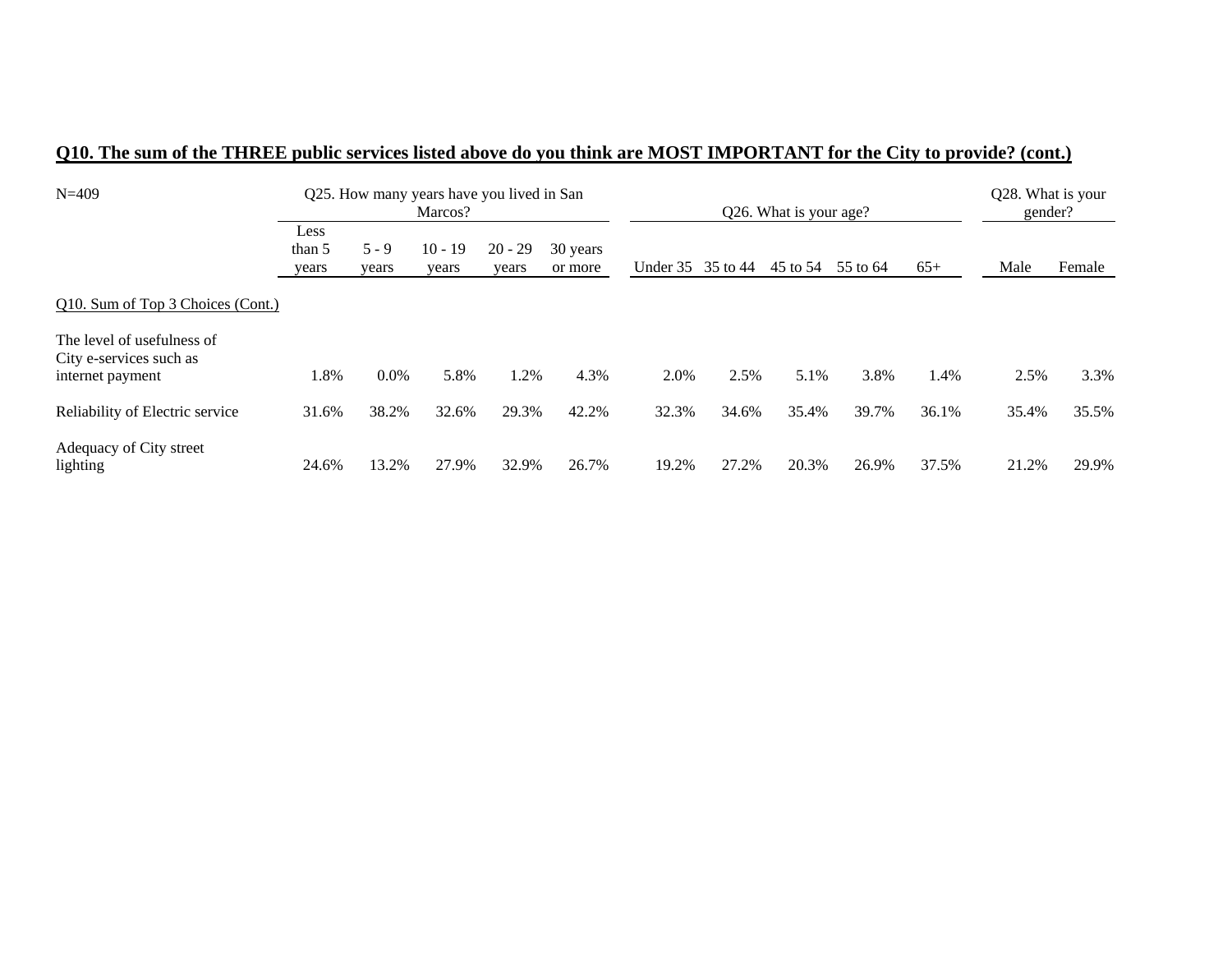| $N = 409$                                   |                         |                  | Q25. How many years have you lived in San<br>Marcos? |                    |                     |                   |       | Q26. What is your age? |       |       | Q28. What is your<br>gender? |        |
|---------------------------------------------|-------------------------|------------------|------------------------------------------------------|--------------------|---------------------|-------------------|-------|------------------------|-------|-------|------------------------------|--------|
|                                             | Less<br>than 5<br>vears | $5 - 9$<br>years | $10 - 19$<br>years                                   | $20 - 29$<br>vears | 30 years<br>or more | Under 35 35 to 44 |       | 45 to 54 55 to 64      |       | $65+$ | Male                         | Female |
| Q11. Sources you currently get information  |                         |                  |                                                      |                    |                     |                   |       |                        |       |       |                              |        |
| City website (www.<br>sanmarcostx.gov)      | 63.2%                   | 60.3%            | 54.7%                                                | 56.1%              | 49.1%               | 62.6%             | 71.6% | 57.0%                  | 55.1% | 26.4% | 49.5%                        | 61.1%  |
| Enclosures in City utility bill             | 49.1%                   | 55.9%            | 57.0%                                                | 57.3%              | 61.2%               | 46.5%             | 50.6% | 67.1%                  | 64.1% | 59.7% | 52.5%                        | 61.1%  |
| Local TV news                               | 36.8%                   | 38.2%            | 38.4%                                                | 39.0%              | 50.0%               | 34.3%             | 40.7% | 43.0%                  | 43.6% | 48.6% | 38.9%                        | 44.1%  |
| Neighborhood groups                         | 14.0%                   | 22.1%            | 29.1%                                                | 23.2%              | 23.3%               | 15.2%             | 32.1% | 24.1%                  | 26.9% | 18.1% | 16.7%                        | 28.9%  |
| Friends                                     | 47.4%                   | 55.9%            | 58.1%                                                | 47.6%              | 50.9%               | 55.6%             | 54.3% | 53.2%                  | 50.0% | 45.8% | 47.0%                        | 56.9%  |
| San Marcos Daily Record                     | 40.4%                   | 44.1%            | 47.7%                                                | 51.2%              | 64.7%               | 45.5%             | 49.4% | 50.6%                  | 52.6% | 62.5% | 50.0%                        | 53.1%  |
| University Star Newspaper                   | 17.5%                   | 11.8%            | 16.3%                                                | 14.6%              | 11.2%               | 21.2%             | 16.0% | 16.5%                  | 10.3% | 2.8%  | 13.6%                        | 14.2%  |
| <b>Community Impact News</b>                | 42.1%                   | 39.7%            | 46.5%                                                | 40.2%              | 38.8%               | 39.4%             | 45.7% | 45.6%                  | 35.9% | 40.3% | 37.4%                        | 45.0%  |
| Local radio                                 | 14.0%                   | 8.8%             | 8.1%                                                 | 4.9%               | 4.3%                | 10.1%             | 7.4%  | 8.9%                   | 5.1%  | 4.2%  | 7.6%                         | 7.1%   |
| City cable channel (Grande/<br>Time Warner) | 28.1%                   | 19.1%            | 19.8%                                                | 28.0%              | 40.5%               | 18.2%             | 33.3% | 32.9%                  | 29.5% | 30.6% | 31.8%                        | 25.1%  |
| City social media outlets                   | 31.6%                   | 36.8%            | 22.1%                                                | 22.0%              | 12.1%               | 40.4%             | 33.3% | 16.5%                  | 12.8% | 5.6%  | 16.2%                        | 29.4%  |

## **Q11. From which of the following sources do you currently get information about the City of San Marcos? (Check all that apply.)**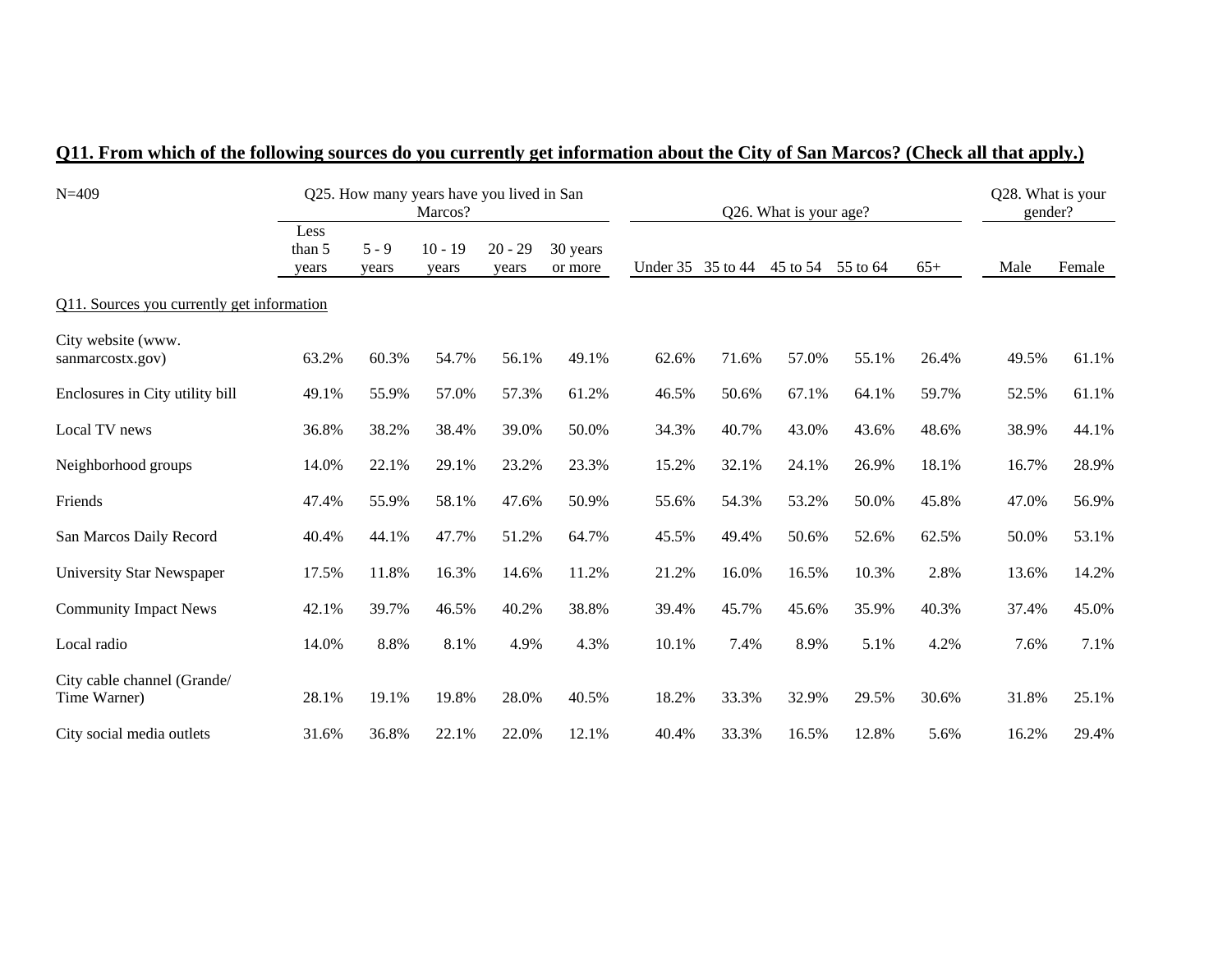| $N=409$                                            |                         |                  | Q25. How many years have you lived in San<br>Marcos? |                    |                     |          | Q26. What is your age? |          | Q28. What is your<br>gender? |       |       |        |
|----------------------------------------------------|-------------------------|------------------|------------------------------------------------------|--------------------|---------------------|----------|------------------------|----------|------------------------------|-------|-------|--------|
|                                                    | Less<br>than 5<br>years | $5 - 9$<br>years | $10 - 19$<br>years                                   | $20 - 29$<br>years | 30 years<br>or more | Under 35 | 35 to 44               | 45 to 54 | 55 to 64                     | $65+$ | Male  | Female |
| Q11. Sources you currently get information (Cont.) |                         |                  |                                                      |                    |                     |          |                        |          |                              |       |       |        |
| Public meetings                                    | 7.0%                    | 13.2%            | 11.6%                                                | 17.1%              | 13.8%               | 10.1%    | 13.6%                  | 12.7%    | 14.1%                        | 15.3% | 11.6% | 14.2%  |
| <b>Austin American Statesman</b>                   | 14.0%                   | 17.6%            | 30.2%                                                | 12.2%              | 21.6%               | 10.1%    | 9.9%                   | 17.7%    | 34.6%                        | 30.6% | 22.7% | 17.1%  |
| San Marcos Mercury                                 | 10.5%                   | 11.8%            | 27.9%                                                | 18.3%              | 14.7%               | 15.2%    | 22.2%                  | 29.1%    | 11.5%                        | 6.9%  | 14.1% | 19.9%  |
| <b>SMTX</b> Magazine                               | 21.1%                   | 11.8%            | 8.1%                                                 | 11.0%              | 11.2%               | 12.1%    | 9.9%                   | 15.2%    | 11.5%                        | 11.1% | 10.6% | 13.3%  |
| Community organizations                            | 14.0%                   | 11.8%            | 16.3%                                                | 9.8%               | 8.6%                | 11.1%    | 12.3%                  | 15.2%    | 7.7%                         | 12.5% | 8.1%  | 15.2%  |
| San Marcos Corridor News                           | 5.3%                    | 2.9%             | 7.0%                                                 | 4.9%               | 6.0%                | 5.1%     | 3.7%                   | 8.9%     | 5.1%                         | 4.2%  | 4.5%  | 6.2%   |
| Mobile apps                                        | 14.0%                   | 11.8%            | 8.1%                                                 | 6.1%               | 5.2%                | 14.1%    | 9.9%                   | 5.1%     | 10.3%                        | 0.0%  | 7.6%  | 9.0%   |
| Other                                              | 3.5%                    | 5.9%             | 2.3%                                                 | 2.4%               | 5.2%                | 2.0%     | 7.4%                   | 5.1%     | 1.3%                         | 4.2%  | 4.5%  | 3.3%   |
| None chosen                                        | 1.8%                    | 0.0%             | 3.5%                                                 | 4.9%               | 1.7%                | 1.0%     | 2.5%                   | 1.3%     | 3.8%                         | 4.2%  | 3.5%  | 1.4%   |

## **Q11. From which of the following sources do you currently get information about the City of San Marcos? (Check all that apply) (cont.)**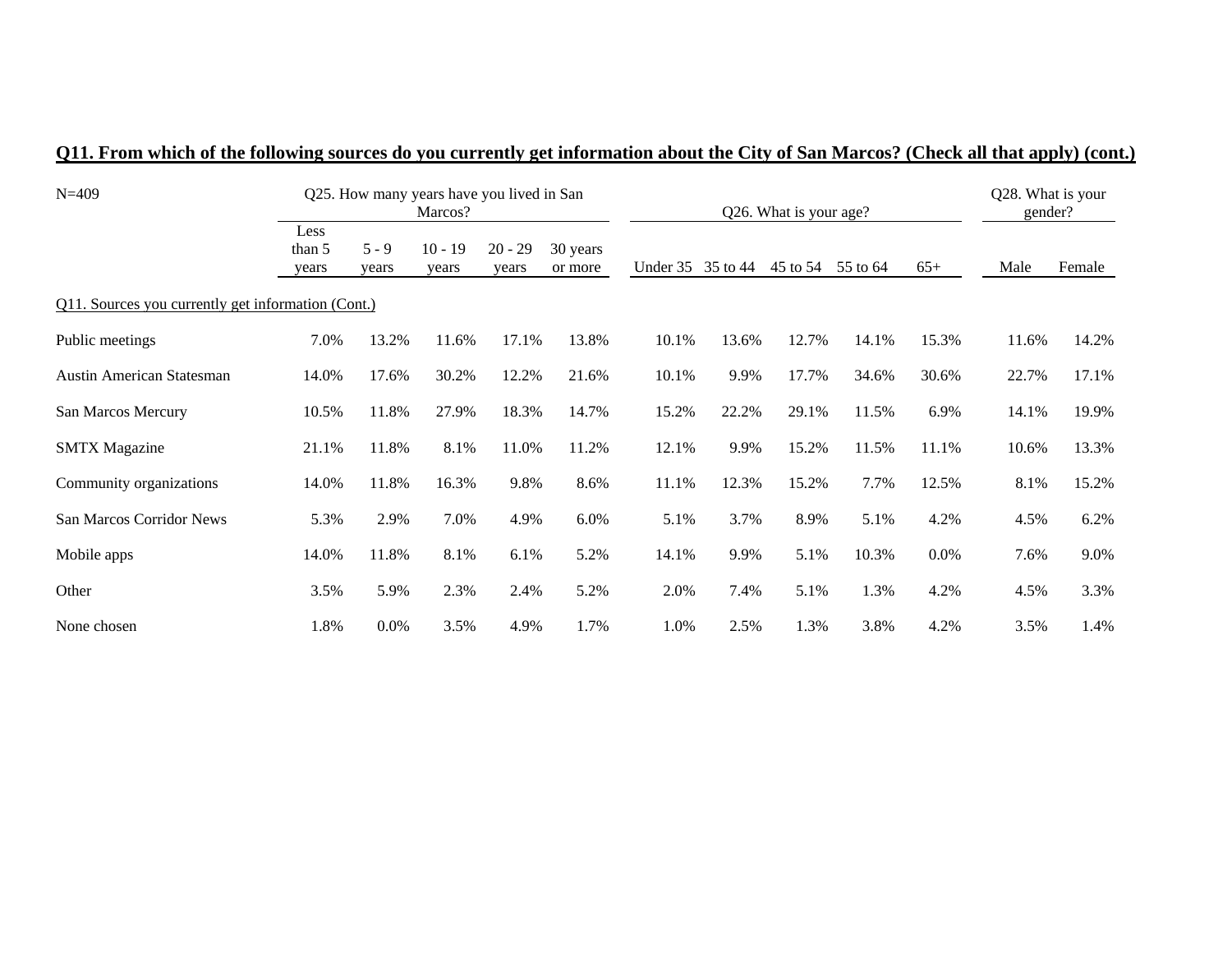| $N = 409$                                                       |                         |                  | Q25. How many years have you lived in San<br>Marcos? |                    |                     |          |          | Q26. What is your age? |          |       | Q28. What is your<br>gender? |        |
|-----------------------------------------------------------------|-------------------------|------------------|------------------------------------------------------|--------------------|---------------------|----------|----------|------------------------|----------|-------|------------------------------|--------|
|                                                                 | Less<br>than 5<br>years | $5 - 9$<br>years | $10 - 19$<br>vears                                   | $20 - 29$<br>years | 30 years<br>or more | Under 35 | 35 to 44 | 45 to 54               | 55 to 64 | $65+$ | Male                         | Female |
| Q12. Electronic sources of information are you currently using? |                         |                  |                                                      |                    |                     |          |          |                        |          |       |                              |        |
| Facebook                                                        | 68.4%                   | 66.2%            | 60.5%                                                | 47.6%              | 47.4%               | 71.7%    | 72.8%    | 59.5%                  | 43.6%    | 26.4% | 47.0%                        | 64.9%  |
| Twitter                                                         | 26.3%                   | 14.7%            | 18.6%                                                | 11.0%              | 6.9%                | 17.2%    | 25.9%    | 13.9%                  | 7.7%     | 4.2%  | 12.6%                        | 15.6%  |
| YouTube                                                         | 38.6%                   | 47.1%            | 37.2%                                                | 26.8%              | 21.6%               | 46.5%    | 43.2%    | 32.9%                  | 21.8%    | 12.5% | 31.8%                        | 33.2%  |
| iPhone application                                              | 43.9%                   | 54.4%            | 45.3%                                                | 30.5%              | 25.0%               | 49.5%    | 45.7%    | 36.7%                  | 33.3%    | 19.4% | 31.8%                        | 43.6%  |
| <b>Android Applications</b>                                     | 22.8%                   | 13.2%            | 24.4%                                                | 14.6%              | 14.7%               | 19.2%    | 25.9%    | 17.7%                  | 15.4%    | 8.3%  | 20.7%                        | 14.7%  |
| Land line                                                       | 15.8%                   | 26.5%            | 36.0%                                                | 41.5%              | 59.5%               | 14.1%    | 37.0%    | 45.6%                  | 50.0%    | 58.3% | 38.4%                        | 40.3%  |
| Text messages                                                   | 70.2%                   | 66.2%            | 74.4%                                                | 61.0%              | 56.0%               | 69.7%    | 79.0%    | 67.1%                  | 65.4%    | 37.5% | 60.1%                        | 68.7%  |
| The Internet (general use)                                      | 93.0%                   | 91.2%            | 91.9%                                                | 78.0%              | 74.1%               | 90.9%    | 90.1%    | 86.1%                  | 84.6%    | 65.3% | 82.8%                        | 85.3%  |
| Other                                                           | 0.0%                    | 7.4%             | 1.2%                                                 | 4.9%               | 6.0%                | 3.0%     | 4.9%     | 1.3%                   | 5.1%     | 6.9%  | 5.6%                         | 2.8%   |
| None of above                                                   | 1.8%                    | 1.5%             | 4.7%                                                 | 13.4%              | 10.3%               | 2.0%     | 2.5%     | 7.6%                   | 10.3%    | 15.3% | 8.6%                         | 5.7%   |

## **Q12. Which of the following electronic sources of information are you currently using? (Check all that apply.)**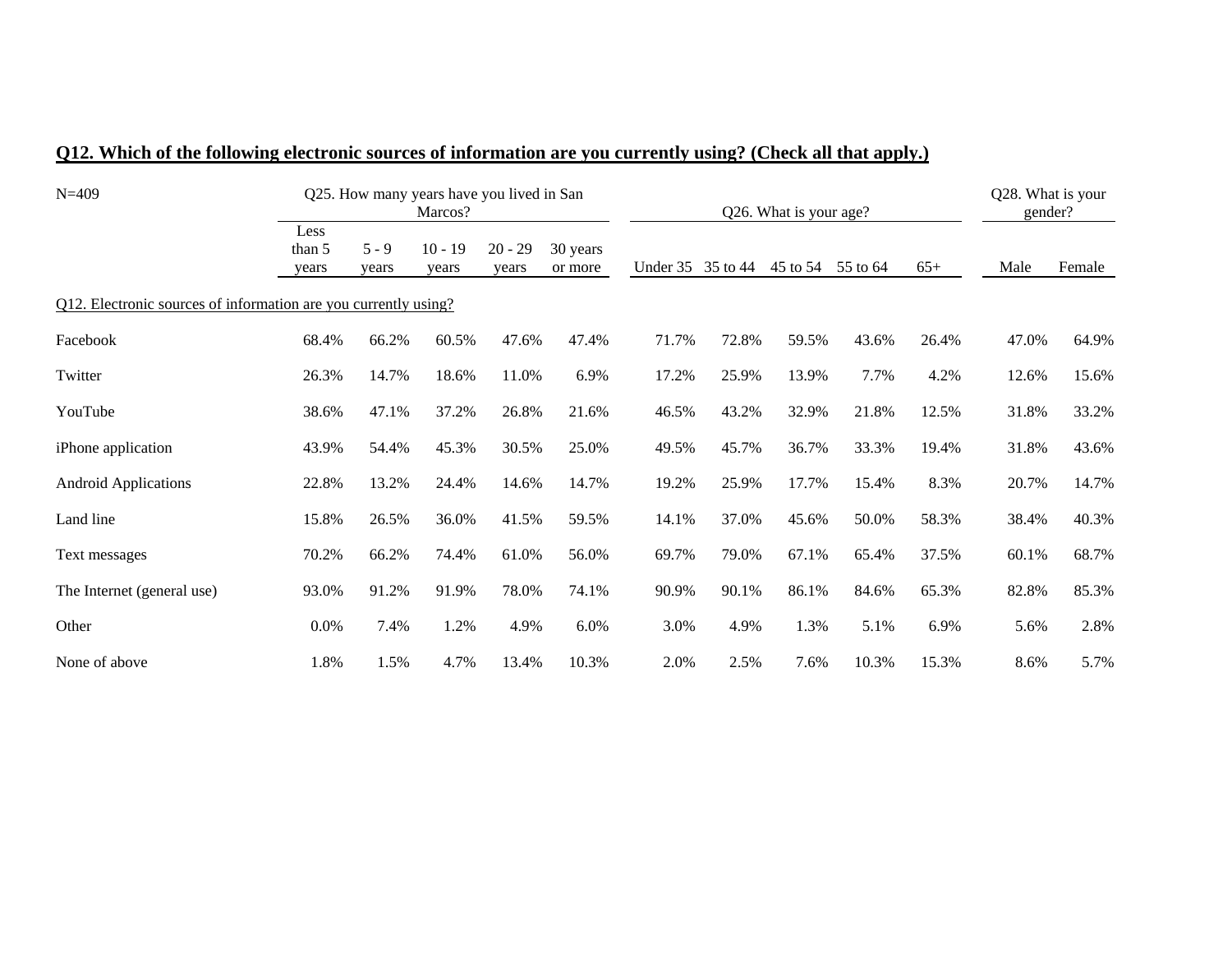| O13. Transparency. Using a scale of 1 to 5, where "5" means "Very Satisfied" and "1" means "Very Dissatisfied," please rate your |  |  |
|----------------------------------------------------------------------------------------------------------------------------------|--|--|
| satisfaction with each of the following:(Without "Don't Know")                                                                   |  |  |

| $N = 409$                                                      |                         | Q25. How many years have you lived in San<br>Marcos? |                    |                    |                     |                   |       | Q26. What is your age? |       |       |       |        |
|----------------------------------------------------------------|-------------------------|------------------------------------------------------|--------------------|--------------------|---------------------|-------------------|-------|------------------------|-------|-------|-------|--------|
|                                                                | Less<br>than 5<br>years | $5 - 9$<br>years                                     | $10 - 19$<br>years | $20 - 29$<br>years | 30 years<br>or more | Under 35 35 to 44 |       | 45 to 54 55 to 64      |       | $65+$ | Male  | Female |
| A. The availability of information about government operations |                         |                                                      |                    |                    |                     |                   |       |                        |       |       |       |        |
| Very Satisfied                                                 | 9.8%                    | 7.9%                                                 | 3.8%               | 2.9%               | 5.6%                | 9.6%              | 6.8%  | 0.0%                   | 4.3%  | 6.2%  | 5.6%  | 5.5%   |
| Satisfied                                                      | 24.4%                   | 27.0%                                                | 30.4%              | 31.4%              | 33.6%               | 27.7%             | 27.4% | 22.9%                  | 39.1% | 35.4% | 32.8% | 27.9%  |
| Neutral                                                        | 43.9%                   | 46.0%                                                | 38.0%              | 37.1%              | 35.5%               | 39.8%             | 37.0% | 51.4%                  | 29.0% | 38.5% | 31.6% | 46.4%  |
| Dissatisfied                                                   | 14.6%                   | 14.3%                                                | 20.3%              | 18.6%              | 20.6%               | 13.3%             | 23.3% | 18.6%                  | 20.3% | 16.9% | 20.9% | 15.8%  |
| Very Dissatisfied                                              | 7.3%                    | 4.8%                                                 | 7.6%               | 10.0%              | 4.7%                | 9.6%              | 5.5%  | 7.1%                   | 7.2%  | 3.1%  | 9.0%  | 4.4%   |
|                                                                |                         |                                                      |                    |                    |                     |                   |       |                        |       |       |       |        |
| B. City efforts to keep residents informed about local issues  |                         |                                                      |                    |                    |                     |                   |       |                        |       |       |       |        |
| Very Satisfied                                                 | 10.0%                   | 10.6%                                                | 4.9%               | 4.1%               | 6.4%                | 9.7%              | 7.9%  | 4.0%                   | 5.7%  | 6.0%  | 6.6%  | 7.1%   |
| Satisfied                                                      | 40.0%                   | 31.8%                                                | 32.9%              | 31.1%              | 30.3%               | 36.6%             | 31.6% | 24.0%                  | 32.9% | 37.3% | 31.7% | 33.3%  |
| Neutral                                                        | 30.0%                   | 33.3%                                                | 23.2%              | 24.3%              | 35.8%               | 24.7%             | 25.0% | 37.3%                  | 34.3% | 28.4% | 25.7% | 33.3%  |
| Dissatisfied                                                   | 12.0%                   | 19.7%                                                | 31.7%              | 28.4%              | 22.0%               | 19.4%             | 31.6% | 21.3%                  | 20.0% | 26.9% | 26.2% | 21.2%  |
| Very Dissatisfied                                              | 8.0%                    | 4.5%                                                 | 7.3%               | 12.2%              | 5.5%                | 9.7%              | 3.9%  | 13.3%                  | 7.1%  | 1.5%  | 9.8%  | 5.1%   |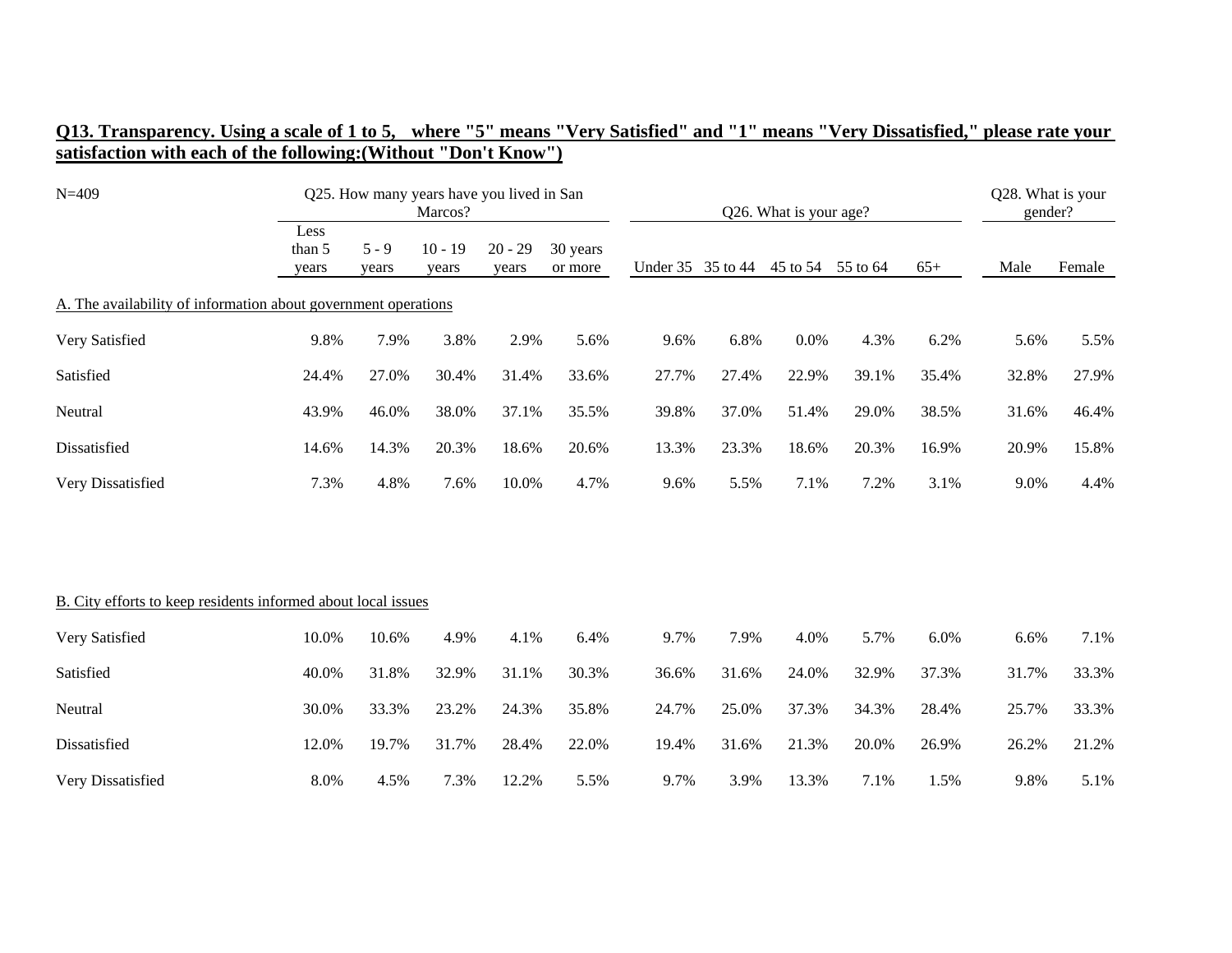| $N = 409$                                                                 |                         | Q25. How many years have you lived in San<br>Marcos? |                    |                    |                     |       |                   | Q26. What is your age? |                   |       |       |        |
|---------------------------------------------------------------------------|-------------------------|------------------------------------------------------|--------------------|--------------------|---------------------|-------|-------------------|------------------------|-------------------|-------|-------|--------|
|                                                                           | Less<br>than 5<br>years | $5 - 9$<br>years                                     | $10 - 19$<br>years | $20 - 29$<br>years | 30 years<br>or more |       | Under 35 35 to 44 |                        | 45 to 54 55 to 64 | $65+$ | Male  | Female |
| C. The level of public involvement in City decision-making                |                         |                                                      |                    |                    |                     |       |                   |                        |                   |       |       |        |
| Very Satisfied                                                            | 9.1%                    | 9.5%                                                 | 4.8%               | 0.0%               | 5.6%                | 7.0%  | 6.8%              | 1.3%                   | 7.2%              | 4.5%  | 6.8%  | 4.1%   |
| Satisfied                                                                 | 20.5%                   | 19.0%                                                | 20.5%              | 17.8%              | 20.4%               | 17.4% | 20.3%             | 21.1%                  | 20.3%             | 19.7% | 19.2% | 20.1%  |
| Neutral                                                                   | 50.0%                   | 42.9%                                                | 34.9%              | 31.5%              | 41.7%               | 43.0% | 33.8%             | 39.5%                  | 37.7%             | 42.4% | 36.2% | 42.3%  |
| Dissatisfied                                                              | 13.6%                   | 17.5%                                                | 22.9%              | 30.1%              | 22.2%               | 18.6% | 27.0%             | 26.3%                  | 17.4%             | 21.2% | 22.0% | 22.2%  |
| Very Dissatisfied                                                         | 6.8%                    | 11.1%                                                | 16.9%              | 20.5%              | 10.2%               | 14.0% | 12.2%             | 11.8%                  | 17.4%             | 12.1% | 15.8% | 11.3%  |
|                                                                           |                         |                                                      |                    |                    |                     |       |                   |                        |                   |       |       |        |
| D. Usefulness of the information that is available on the City's Web site |                         |                                                      |                    |                    |                     |       |                   |                        |                   |       |       |        |
| Very Satisfied                                                            | 13.7%                   | 11.7%                                                | 2.7%               | 2.9%               | 7.5%                | 10.3% | 8.1%              | 4.3%                   | 6.3%              | 5.7%  | 7.2%  | 7.2%   |
| Satisfied                                                                 | 31.4%                   | 25.0%                                                | 41.1%              | 27.1%              | 34.4%               | 29.9% | 35.1%             | 32.9%                  | 36.5%             | 26.4% | 29.3% | 35.0%  |
| Neutral                                                                   | 45.1%                   | 50.0%                                                | 38.4%              | 50.0%              | 44.1%               | 43.7% | 43.2%             | 45.7%                  | 44.4%             | 50.9% | 46.1% | 44.4%  |
| Dissatisfied                                                              | 7.8%                    | 10.0%                                                | 15.1%              | 15.7%              | 11.8%               | 13.8% | 10.8%             | 14.3%                  | 7.9%              | 15.1% | 14.4% | 10.6%  |
| Very Dissatisfied                                                         | 2.0%                    | 3.3%                                                 | 2.7%               | 4.3%               | 2.2%                | 2.3%  | 2.7%              | 2.9%                   | 4.8%              | 1.9%  | 3.0%  | 2.8%   |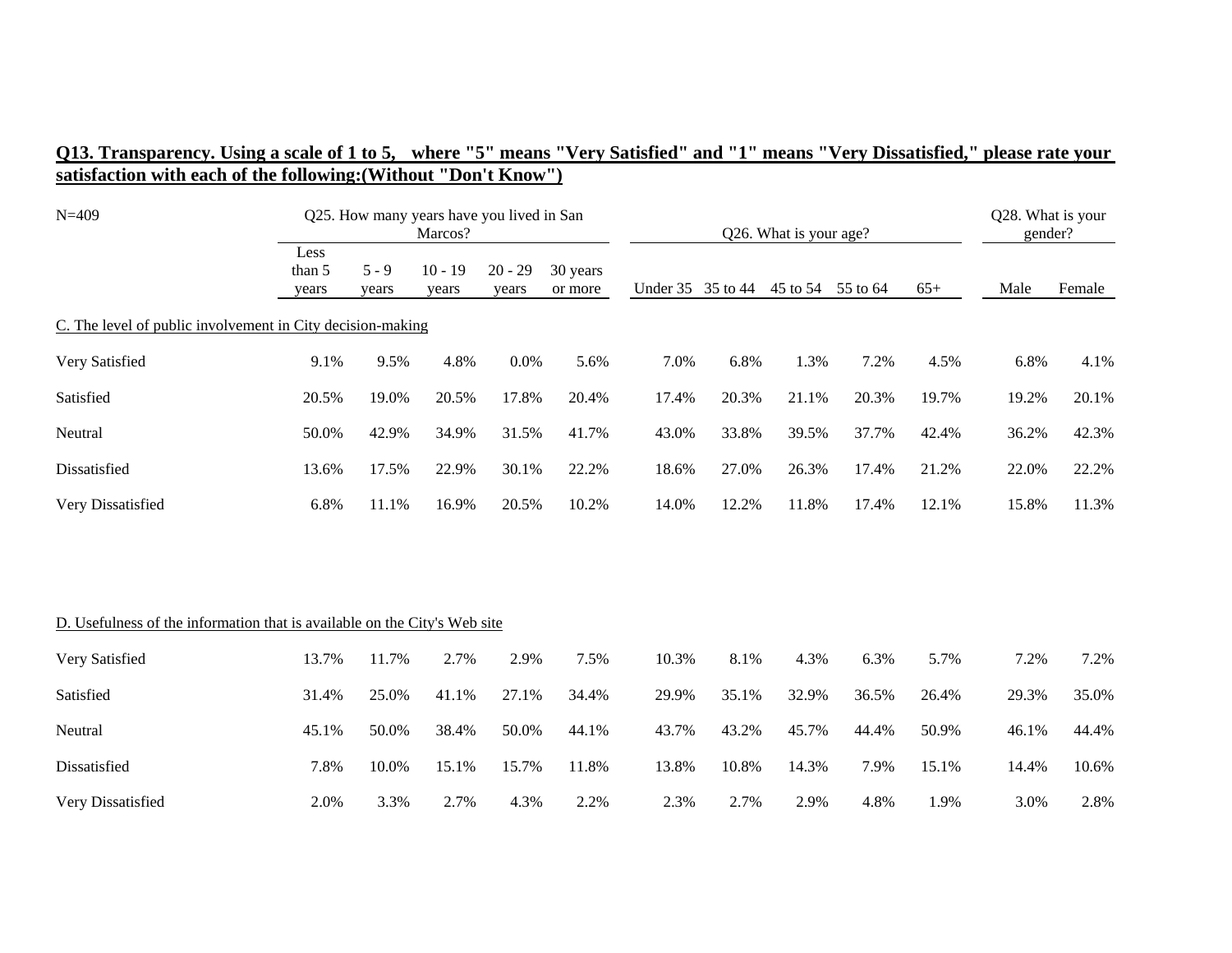| $N = 409$                                                          |                         |                  | Q25. How many years have you lived in San<br>Marcos? |                    |                     | Q26. What is your age? |       |       |                   |       | Q28. What is your<br>gender? |        |
|--------------------------------------------------------------------|-------------------------|------------------|------------------------------------------------------|--------------------|---------------------|------------------------|-------|-------|-------------------|-------|------------------------------|--------|
|                                                                    | Less<br>than 5<br>years | $5 - 9$<br>years | $10 - 19$<br>years                                   | $20 - 29$<br>years | 30 years<br>or more | Under 35 35 to 44      |       |       | 45 to 54 55 to 64 | $65+$ | Male                         | Female |
| E. How well the City listens and responds to the needs of citizens |                         |                  |                                                      |                    |                     |                        |       |       |                   |       |                              |        |
| Very Satisfied                                                     | 9.8%                    | 10.5%            | 3.8%                                                 | 1.5%               | 1.9%                | 8.5%                   | 5.6%  | 1.4%  | 4.6%              | 1.6%  | 4.1%                         | 4.9%   |
| Satisfied                                                          | 14.6%                   | 17.5%            | 17.5%                                                | 11.8%              | 16.0%               | 17.1%                  | 16.9% | 14.1% | 16.9%             | 12.7% | 16.0%                        | 15.3%  |
| Neutral                                                            | 58.5%                   | 38.6%            | 41.3%                                                | 27.9%              | 39.6%               | 37.8%                  | 39.4% | 39.4% | 40.0%             | 42.9% | 40.8%                        | 38.8%  |
| Dissatisfied                                                       | 12.2%                   | 19.3%            | 17.5%                                                | 33.8%              | 28.3%               | 19.5%                  | 22.5% | 28.2% | 18.5%             | 30.2% | 21.3%                        | 25.7%  |
| Very Dissatisfied                                                  | 4.9%                    | 14.0%            | 20.0%                                                | 25.0%              | 14.2%               | 17.1%                  | 15.5% | 16.9% | 20.0%             | 12.7% | 17.8%                        | 15.3%  |
|                                                                    |                         |                  |                                                      |                    |                     |                        |       |       |                   |       |                              |        |
| F. The level of fiscal transparency                                |                         |                  |                                                      |                    |                     |                        |       |       |                   |       |                              |        |
| Very Satisfied                                                     | 8.3%                    | 7.7%             | 3.0%                                                 | 3.1%               | 3.2%                | 10.0%                  | 4.5%  | 0.0%  | 3.5%              | 3.4%  | 6.5%                         | 2.5%   |
| Satisfied                                                          | 16.7%                   | 17.3%            | 22.4%                                                | 20.3%              | 21.1%               | 15.7%                  | 24.2% | 20.6% | 17.5%             | 22.4% | 19.6%                        | 20.5%  |
| Neutral                                                            | 52.8%                   | 53.8%            | 41.8%                                                | 39.1%              | 47.4%               | 45.7%                  | 37.9% | 52.4% | 47.4%             | 48.3% | 39.2%                        | 52.8%  |
| Dissatisfied                                                       | 16.7%                   | 13.5%            | 19.4%                                                | 25.0%              | 23.2%               | 18.6%                  | 27.3% | 14.3% | 22.8%             | 19.0% | 24.2%                        | 16.8%  |
| Very Dissatisfied                                                  | 5.6%                    | 7.7%             | 13.4%                                                | 12.5%              | 5.3%                | 10.0%                  | 6.1%  | 12.7% | 8.8%              | 6.9%  | 10.5%                        | 7.5%   |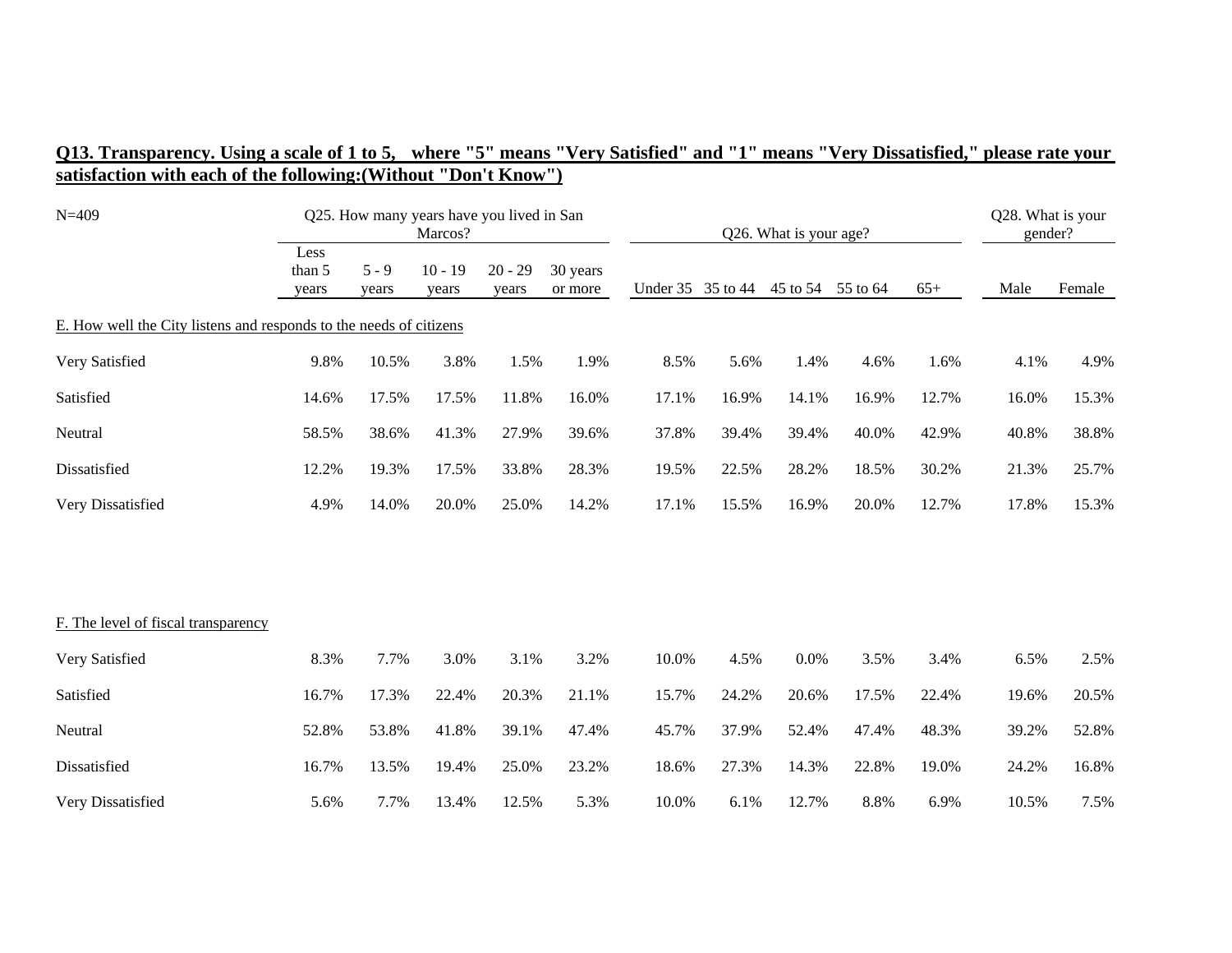## **Q14. Have you contacted the City of San Marcos during the past year?**

| $N = 409$                                              |                         |                  | Q25. How many years have you lived in San<br>Marcos? |                    |                     | Q26. What is your age? |                   |                   |       |       | Q28. What is your<br>gender? |        |  |
|--------------------------------------------------------|-------------------------|------------------|------------------------------------------------------|--------------------|---------------------|------------------------|-------------------|-------------------|-------|-------|------------------------------|--------|--|
|                                                        | Less<br>than 5<br>years | $5 - 9$<br>vears | $10 - 19$<br>vears                                   | $20 - 29$<br>vears | 30 years<br>or more |                        | Under 35 35 to 44 | 45 to 54 55 to 64 |       | $65+$ | Male                         | Female |  |
| Q14. Have you contacted the City during the past year? |                         |                  |                                                      |                    |                     |                        |                   |                   |       |       |                              |        |  |
| Yes                                                    | 49.1%                   | 60.3%            | 60.5%                                                | 59.8%              | 57.8%               | 55.6%                  | 61.7%             | 58.2%             | 62.8% | 51.4% | 55.6%                        | 60.2%  |  |
| No                                                     | 50.9%                   | 39.7%            | 39.5%                                                | 40.2%              | 42.2%               | 44.4%                  | 38.3%             | 41.8%             | 37.2% | 48.6% | 44.4%                        | 39.8%  |  |

## **Q14a. How would you describe the service you received?**

| $N = 237$                                              |                         |                  | Q25. How many years have you lived in San<br>Marcos? |                    |                     | Q26. What is your age? |         |          |          |         | Q28. What is your<br>gender? |         |
|--------------------------------------------------------|-------------------------|------------------|------------------------------------------------------|--------------------|---------------------|------------------------|---------|----------|----------|---------|------------------------------|---------|
|                                                        | Less<br>than 5<br>years | $5 - 9$<br>years | $10 - 19$<br>years                                   | $20 - 29$<br>years | 30 years<br>or more | Under 35 35 to 44      |         | 45 to 54 | 55 to 64 | $65+$   | Male                         | Female  |
| Q14a. How would you describe the service you received? |                         |                  |                                                      |                    |                     |                        |         |          |          |         |                              |         |
| Excellent                                              | 28.6%                   | 17.1%            | 26.9%                                                | 20.4%              | 23.9%               | 21.8%                  | 26.0%   | 21.7%    | 24.5%    | 21.6%   | 18.2%                        | 27.6%   |
| Good                                                   | 21.4%                   | 61.0%            | 34.6%                                                | 38.8%              | 43.3%               | 34.5%                  | 40.0%   | 43.5%    | 34.7%    | 56.8%   | 45.5%                        | 37.0%   |
| Fair                                                   | 28.6%                   | 12.2%            | 28.8%                                                | 18.4%              | 20.9%               | 30.9%                  | 26.0%   | 13.0%    | 18.4%    | 16.2%   | 22.7%                        | 20.5%   |
| Poor                                                   | 17.9%                   | 9.8%             | 9.6%                                                 | 20.4%              | 10.4%               | 12.7%                  | 8.0%    | 19.6%    | 18.4%    | 5.4%    | 11.8%                        | 14.2%   |
| Don't know                                             | 3.6%                    | $0.0\%$          | $0.0\%$                                              | 2.0%               | 1.5%                | $0.0\%$                | $0.0\%$ | 2.2%     | 4.1%     | $0.0\%$ | 1.8%                         | $0.8\%$ |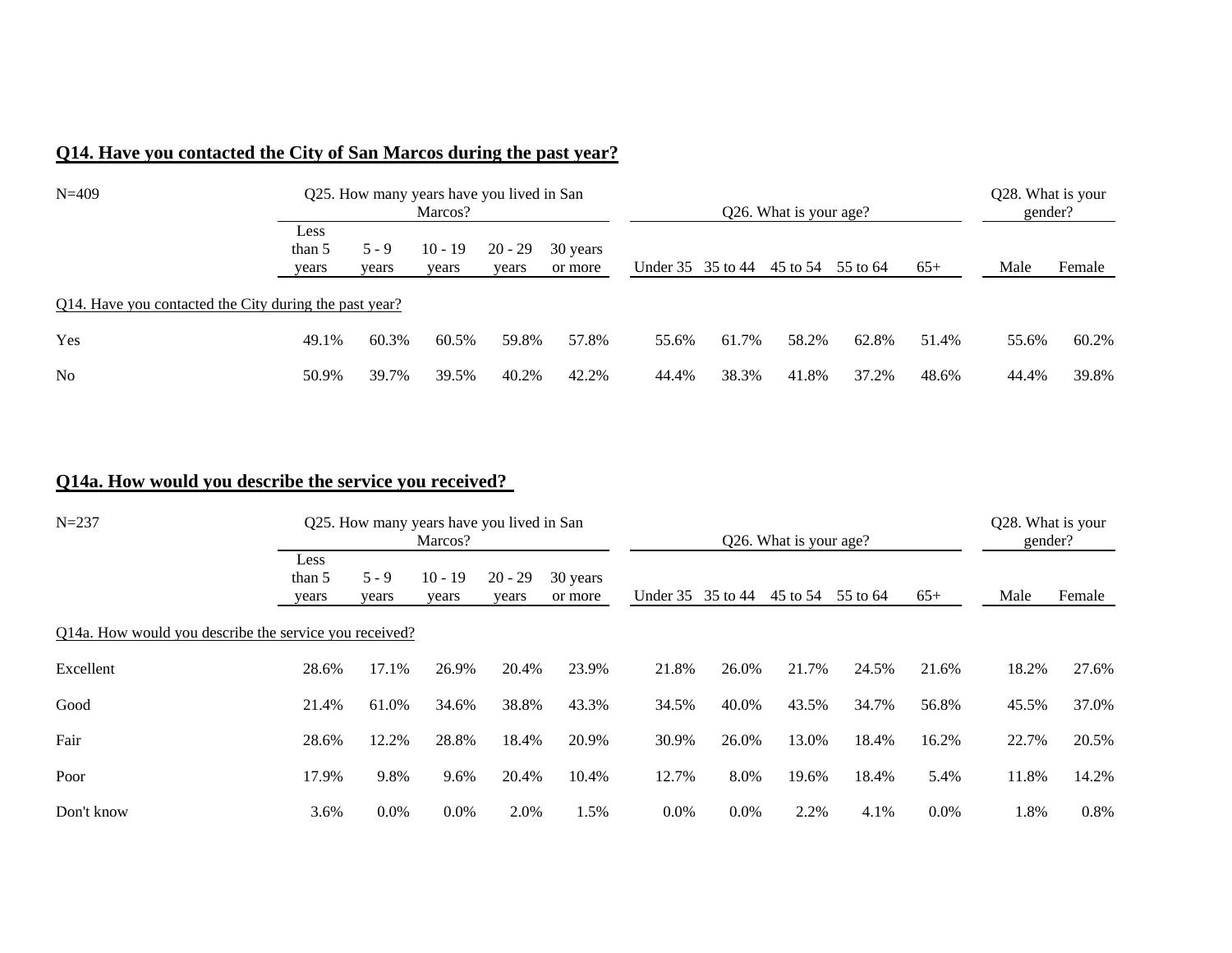| $N = 237$                        | Q25. How many years have you lived in San<br>Marcos? |                  |                    |                    |                     | Q26. What is your age? |       |          |          |       | Q28. What is your<br>gender? |        |
|----------------------------------|------------------------------------------------------|------------------|--------------------|--------------------|---------------------|------------------------|-------|----------|----------|-------|------------------------------|--------|
|                                  | Less<br>than 5<br>years                              | $5 - 9$<br>years | $10 - 19$<br>years | $20 - 29$<br>years | 30 years<br>or more | Under 35 35 to 44      |       | 45 to 54 | 55 to 64 | $65+$ | Male                         | Female |
| 1. How easy they were to contact |                                                      |                  |                    |                    |                     |                        |       |          |          |       |                              |        |
| Very Satisfied                   | 25.0%                                                | 22.5%            | 34.6%              | 12.5%              | 23.9%               | 22.2%                  | 26.0% | 19.6%    | 27.1%    | 24.3% | 20.9%                        | 26.4%  |
| Satisfied                        | 50.0%                                                | 50.0%            | 38.5%              | 52.1%              | 46.3%               | 44.4%                  | 44.0% | 60.9%    | 43.8%    | 40.5% | 50.0%                        | 44.0%  |
| Neutral                          | 25.0%                                                | 20.0%            | 19.2%              | 14.6%              | 23.9%               | 25.9%                  | 18.0% | 8.7%     | 20.8%    | 29.7% | 20.9%                        | 20.0%  |
| Dissatisfied                     | 0.0%                                                 | 5.0%             | 7.7%               | 14.6%              | 3.0%                | 3.7%                   | 10.0% | 6.5%     | 6.3%     | 5.4%  | 4.5%                         | 8.0%   |
| Very Dissatisfied                | 0.0%                                                 | 2.5%             | 0.0%               | 6.3%               | 3.0%                | 3.7%                   | 2.0%  | 4.3%     | 2.1%     | 0.0%  | 3.6%                         | 1.6%   |
|                                  |                                                      |                  |                    |                    |                     |                        |       |          |          |       |                              |        |
|                                  |                                                      |                  |                    |                    |                     |                        |       |          |          |       |                              |        |
| 2. The way you were treated      |                                                      |                  |                    |                    |                     |                        |       |          |          |       |                              |        |
| Very Satisfied                   | 22.2%                                                | 27.5%            | 30.8%              | 20.4%              | 29.9%               | 22.2%                  | 28.0% | 24.4%    | 28.6%    | 32.4% | 23.9%                        | 29.4%  |
| Satisfied                        | 44.4%                                                | 50.0%            | 50.0%              | 55.1%              | 43.3%               | 48.1%                  | 46.0% | 55.6%    | 49.0%    | 43.2% | 50.5%                        | 46.8%  |
| Neutral                          | 14.8%                                                | 12.5%            | 11.5%              | 14.3%              | 17.9%               | 14.8%                  | 14.0% | 11.1%    | 14.3%    | 18.9% | 14.7%                        | 14.3%  |
| Dissatisfied                     | 11.1%                                                | 7.5%             | 5.8%               | 2.0%               | 6.0%                | 9.3%                   | 6.0%  | 4.4%     | 6.1%     | 2.7%  | 5.5%                         | 6.3%   |
| Very Dissatisfied                | 7.4%                                                 | 2.5%             | 1.9%               | 8.2%               | 3.0%                | 5.6%                   | 6.0%  | 4.4%     | 2.0%     | 2.7%  | 5.5%                         | 3.2%   |

#### **Q14b. Using a 5-point scale where "5" means "Very Satisfied" and "1"means "Very Dissatisfied, " please rate your satisfaction with the City employees in the Department you contacted most recently with regard to the following:(Without "Don't Know")**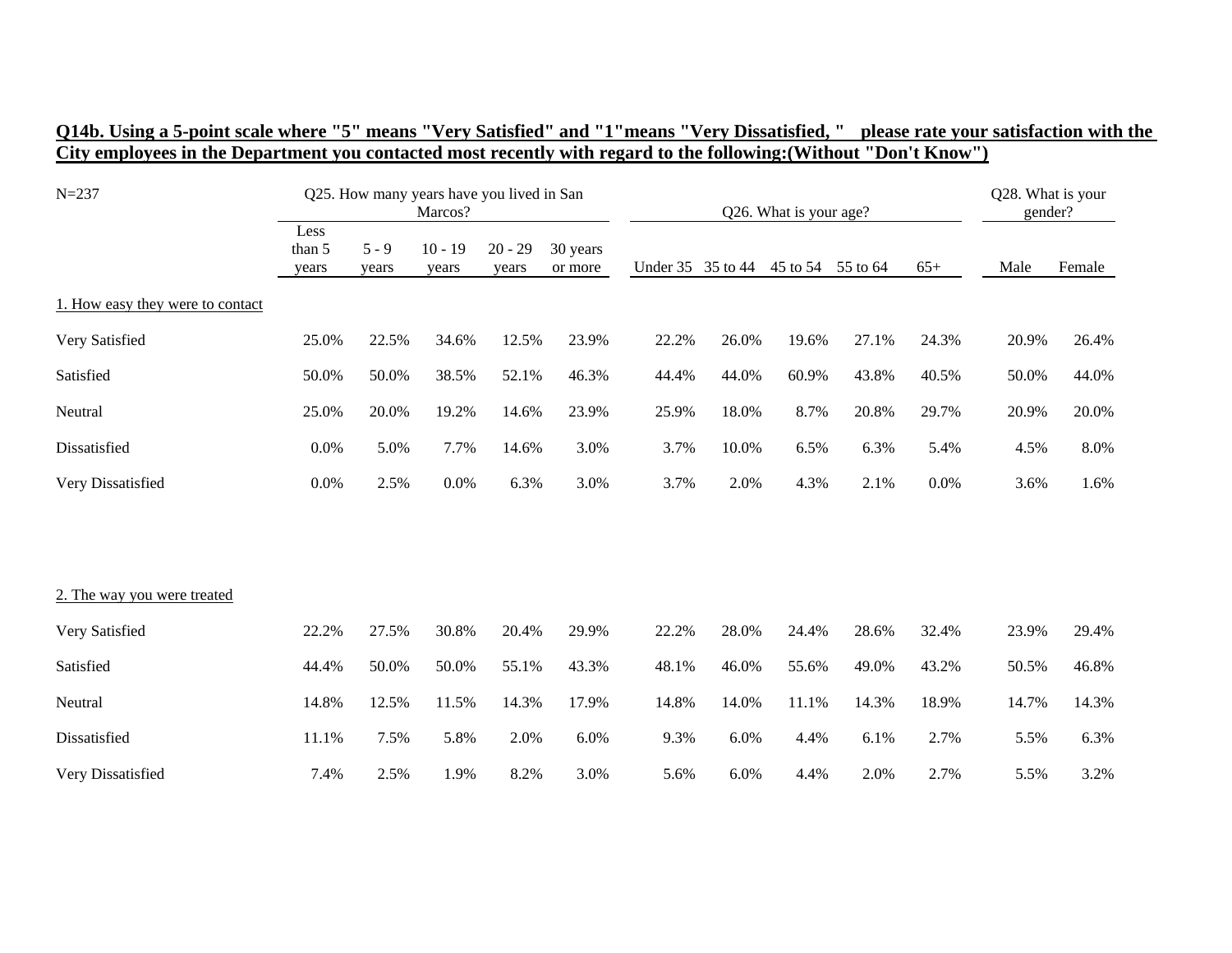|  | Q14b. Using a 5-point scale where "5" means "Very Satisfied" and "1"means "Very Dissatisfied," please rate your satisfaction with the |  |
|--|---------------------------------------------------------------------------------------------------------------------------------------|--|
|  | City employees in the Department you contacted most recently with regard to the following: (Without "Don't Know")                     |  |

| $N = 237$                                                            |                         |                  | Q25. How many years have you lived in San<br>Marcos? |                    |                     | Q26. What is your age? |                   |                   |       |       | Q28. What is your<br>gender? |        |  |
|----------------------------------------------------------------------|-------------------------|------------------|------------------------------------------------------|--------------------|---------------------|------------------------|-------------------|-------------------|-------|-------|------------------------------|--------|--|
|                                                                      | Less<br>than 5<br>years | $5 - 9$<br>years | $10 - 19$<br>years                                   | $20 - 29$<br>years | 30 years<br>or more |                        | Under 35 35 to 44 | 45 to 54 55 to 64 |       | $65+$ | Male                         | Female |  |
| 3. The accuracy of the information and the assistance you were given |                         |                  |                                                      |                    |                     |                        |                   |                   |       |       |                              |        |  |
| Very Satisfied                                                       | 25.0%                   | 25.0%            | 21.6%                                                | 20.4%              | 26.9%               | 23.6%                  | 26.5%             | 21.7%             | 20.4% | 27.8% | 19.3%                        | 27.8%  |  |
| Satisfied                                                            | 42.9%                   | 40.0%            | 43.1%                                                | 40.8%              | 37.3%               | 36.4%                  | 36.7%             | 43.5%             | 42.9% | 44.4% | 47.7%                        | 34.1%  |  |
| Neutral                                                              | 14.3%                   | 20.0%            | 17.6%                                                | 16.3%              | 23.9%               | 25.5%                  | 14.3%             | 21.7%             | 14.3% | 19.4% | 22.9%                        | 15.9%  |  |
| Dissatisfied                                                         | 14.3%                   | 7.5%             | 15.7%                                                | 12.2%              | 10.4%               | 10.9%                  | 14.3%             | 8.7%              | 18.4% | 5.6%  | 5.5%                         | 17.5%  |  |
| Very Dissatisfied                                                    | 3.6%                    | 7.5%             | 2.0%                                                 | 10.2%              | 1.5%                | 3.6%                   | 8.2%              | 4.3%              | 4.1%  | 2.8%  | 4.6%                         | 4.8%   |  |
|                                                                      |                         |                  |                                                      |                    |                     |                        |                   |                   |       |       |                              |        |  |
| 4. How quickly City staff responded to your request                  |                         |                  |                                                      |                    |                     |                        |                   |                   |       |       |                              |        |  |
| Very Satisfied                                                       | 21.4%                   | 25.0%            | 23.1%                                                | 16.3%              | 24.2%               | 21.8%                  | 26.0%             | 17.4%             | 20.4% | 25.7% | 17.4%                        | 26.2%  |  |
| Satisfied                                                            | 46.4%                   | 32.5%            | 42.3%                                                | 38.8%              | 37.9%               | 43.6%                  | 38.0%             | 41.3%             | 38.8% | 31.4% | 43.1%                        | 35.7%  |  |
| Neutral                                                              | 10.7%                   | 20.0%            | 19.2%                                                | 18.4%              | 18.2%               | 16.4%                  | 14.0%             | 19.6%             | 20.4% | 20.0% | 19.3%                        | 16.7%  |  |
| Dissatisfied                                                         | 14.3%                   | 10.0%            | 11.5%                                                | 10.2%              | 13.6%               | 12.7%                  | 10.0%             | 10.9%             | 10.2% | 17.1% | 10.1%                        | 13.5%  |  |
| Very Dissatisfied                                                    | 7.1%                    | 12.5%            | 3.8%                                                 | 16.3%              | 6.1%                | 5.5%                   | 12.0%             | 10.9%             | 10.2% | 5.7%  | 10.1%                        | 7.9%   |  |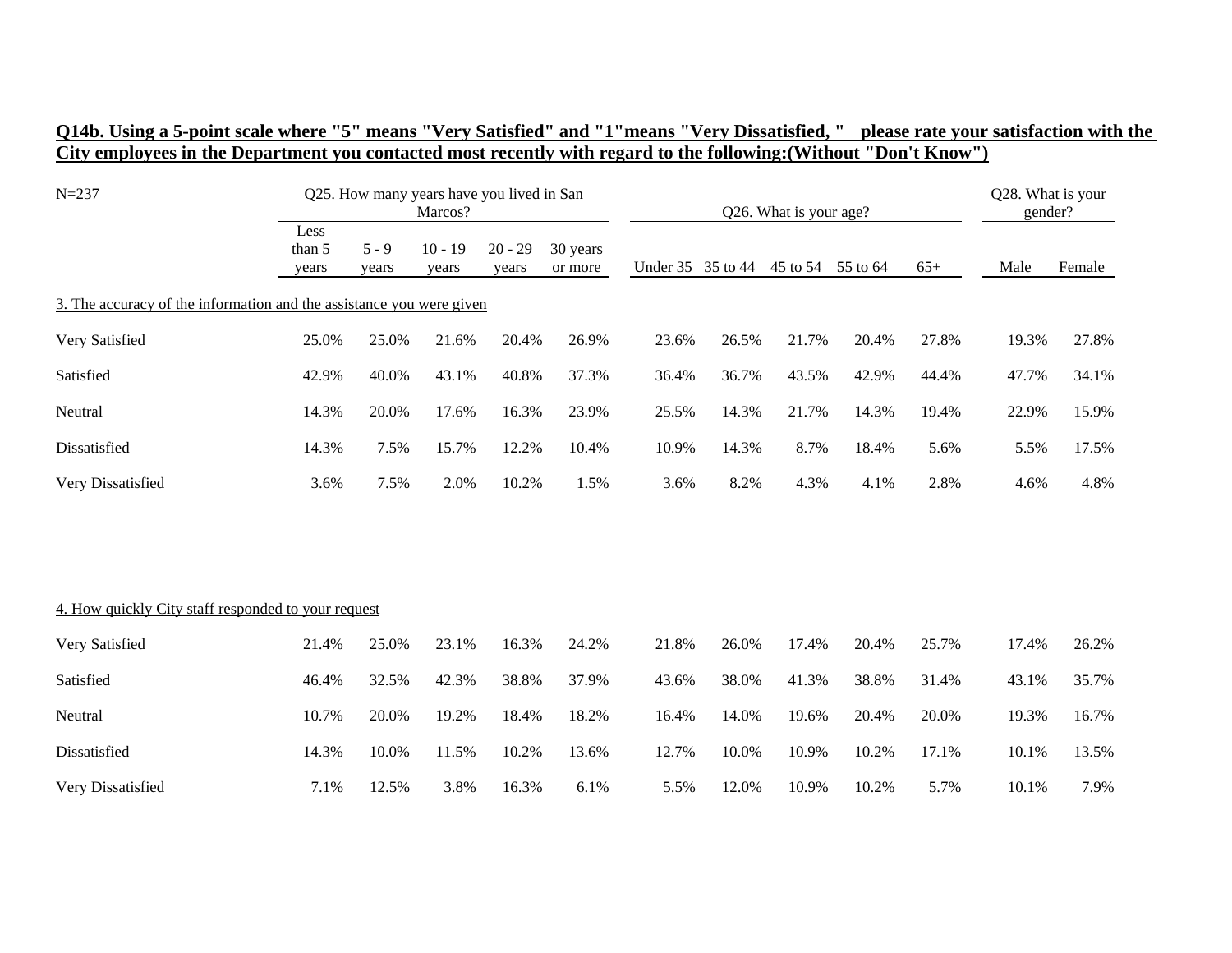## **Q14b. Using a 5-point scale where "5" means "Very Satisfied" and "1"means "Very Dissatisfied, " please rate your satisfaction with the City employees in the Department you contacted most recently with regard to the following:(Without "Don't Know")**

| $N = 237$                          |                         |                  | Q25. How many years have you lived in San<br>Marcos? |                    |                     | Q26. What is your age? |       |          |          |       | Q28. What is your<br>gender? |        |
|------------------------------------|-------------------------|------------------|------------------------------------------------------|--------------------|---------------------|------------------------|-------|----------|----------|-------|------------------------------|--------|
|                                    | Less<br>than 5<br>years | $5 - 9$<br>years | $10 - 19$<br>years                                   | $20 - 29$<br>years | 30 years<br>or more | Under 35 35 to 44      |       | 45 to 54 | 55 to 64 | $65+$ | Male                         | Female |
| 5. How well your issue was handled |                         |                  |                                                      |                    |                     |                        |       |          |          |       |                              |        |
| Very Satisfied                     | 25.0%                   | 24.4%            | 23.1%                                                | 17.0%              | 28.4%               | 25.5%                  | 22.0% | 19.6%    | 22.9%    | 30.6% | 22.7%                        | 24.8%  |
| Satisfied                          | 35.7%                   | 36.6%            | 32.7%                                                | 42.6%              | 37.3%               | 29.1%                  | 40.0% | 45.7%    | 37.5%    | 33.3% | 40.0%                        | 34.4%  |
| Neutral                            | 17.9%                   | 14.6%            | 21.2%                                                | 10.6%              | 13.4%               | 20.0%                  | 16.0% | 15.2%    | 8.3%     | 16.7% | 16.4%                        | 14.4%  |
| Dissatisfied                       | 14.3%                   | 12.2%            | 15.4%                                                | 14.9%              | 13.4%               | 16.4%                  | 10.0% | 10.9%    | 18.8%    | 13.9% | 11.8%                        | 16.0%  |
| Very Dissatisfied                  | 7.1%                    | 12.2%            | 7.7%                                                 | 14.9%              | 7.5%                | 9.1%                   | 12.0% | 8.7%     | 12.5%    | 5.6%  | 9.1%                         | 10.4%  |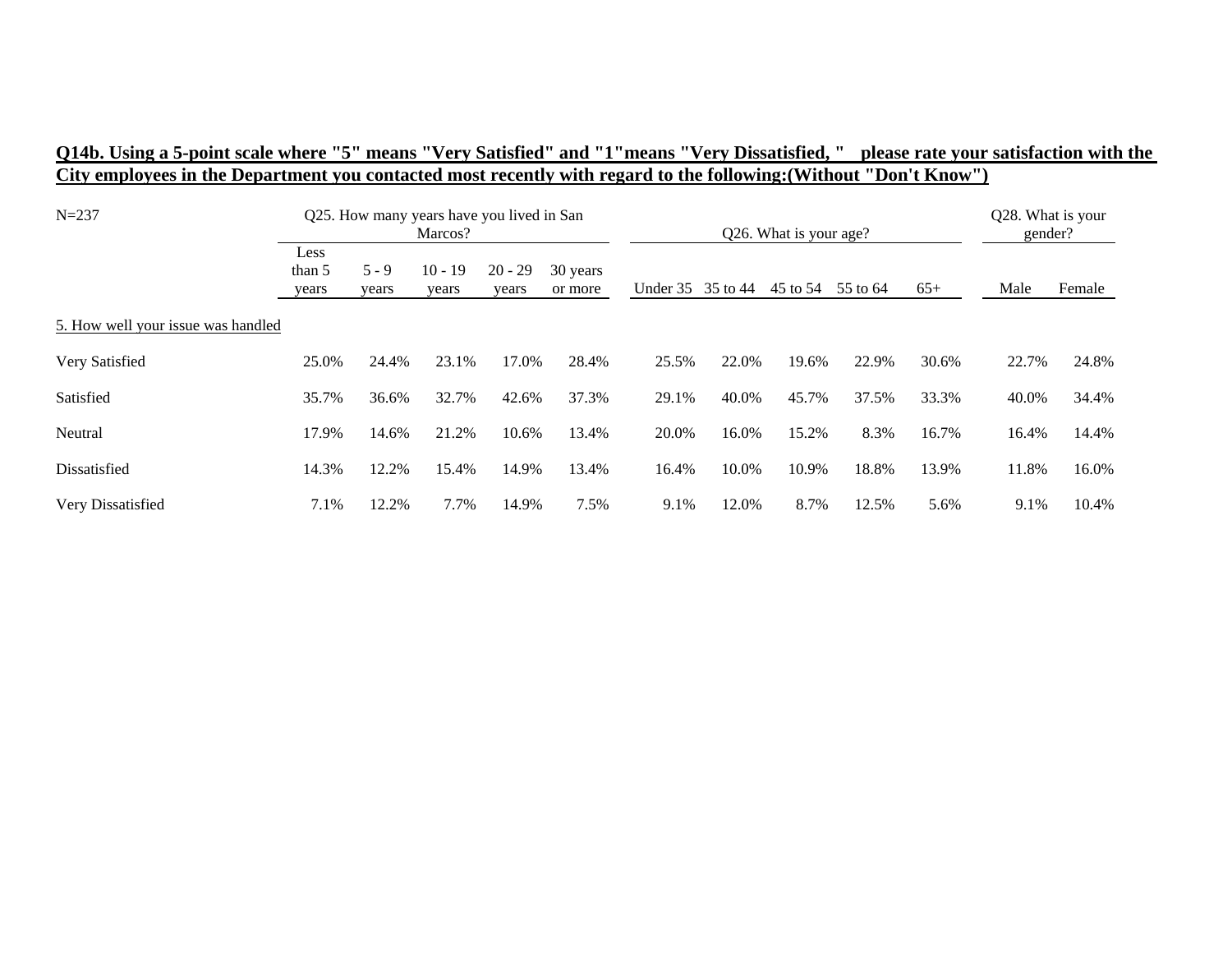| $N = 409$                                                                 |                         |                  | Q25. How many years have you lived in San<br>Marcos? |                    |                     | Q26. What is your age? |                   |          |          |       | Q28. What is your<br>gender? |        |
|---------------------------------------------------------------------------|-------------------------|------------------|------------------------------------------------------|--------------------|---------------------|------------------------|-------------------|----------|----------|-------|------------------------------|--------|
|                                                                           | Less<br>than 5<br>years | $5 - 9$<br>years | $10 - 19$<br>years                                   | $20 - 29$<br>years | 30 years<br>or more |                        | Under 35 35 to 44 | 45 to 54 | 55 to 64 | $65+$ | Male                         | Female |
| A. Residential trash (garbage) collection services                        |                         |                  |                                                      |                    |                     |                        |                   |          |          |       |                              |        |
| Very Satisfied                                                            | 35.1%                   | 42.4%            | 31.0%                                                | 27.3%              | 41.7%               | 35.1%                  | 32.9%             | 26.9%    | 43.1%    | 42.4% | 34.0%                        | 37.3%  |
| Satisfied                                                                 | 50.9%                   | 43.9%            | 56.0%                                                | 57.1%              | 44.4%               | 47.4%                  | 53.2%             | 56.4%    | 44.4%    | 50.0% | 51.1%                        | 49.5%  |
| Neutral                                                                   | 8.8%                    | 9.1%             | 4.8%                                                 | 10.4%              | 7.4%                | 11.3%                  | 6.3%              | 9.0%     | 5.6%     | 6.1%  | 9.0%                         | 6.9%   |
| Dissatisfied                                                              | 5.3%                    | 1.5%             | 7.1%                                                 | 5.2%               | 6.5%                | 5.2%                   | 6.3%              | 7.7%     | 5.6%     | 1.5%  | 5.9%                         | 4.9%   |
| Very Dissatisfied                                                         | 0.0%                    | 3.0%             | 1.2%                                                 | 0.0%               | 0.0%                | 1.0%                   | 1.3%              | 0.0%     | 1.4%     | 0.0%  | 0.0%                         | 1.5%   |
|                                                                           |                         |                  |                                                      |                    |                     |                        |                   |          |          |       |                              |        |
| <b>B.</b> Bulky item pick up/removal services (old furniture, appliances) |                         |                  |                                                      |                    |                     |                        |                   |          |          |       |                              |        |
| Very Satisfied                                                            | 20.5%                   | 21.4%            | 17.1%                                                | 18.1%              | 29.5%               | 18.2%                  | 21.4%             | 15.7%    | 31.7%    | 25.0% | 18.6%                        | 25.3%  |
| Satisfied                                                                 | 27.3%                   | 35.7%            | 37.1%                                                | 36.1%              | 37.9%               | 33.8%                  | 40.0%             | 37.1%    | 38.3%    | 28.3% | 36.5%                        | 34.7%  |
| Neutral                                                                   | 34.1%                   | 25.0%            | 30.0%                                                | 29.2%              | 21.1%               | 28.6%                  | 22.9%             | 32.9%    | 15.0%    | 35.0% | 31.1%                        | 22.9%  |
| Dissatisfied                                                              | 15.9%                   | 8.9%             | 12.9%                                                | 12.5%              | 8.4%                | 15.6%                  | 8.6%              | 11.4%    | 11.7%    | 8.3%  | 9.0%                         | 13.5%  |
| Very Dissatisfied                                                         | 2.3%                    | 8.9%             | 2.9%                                                 | 4.2%               | 3.2%                | 3.9%                   | 7.1%              | 2.9%     | 3.3%     | 3.3%  | 4.8%                         | 3.5%   |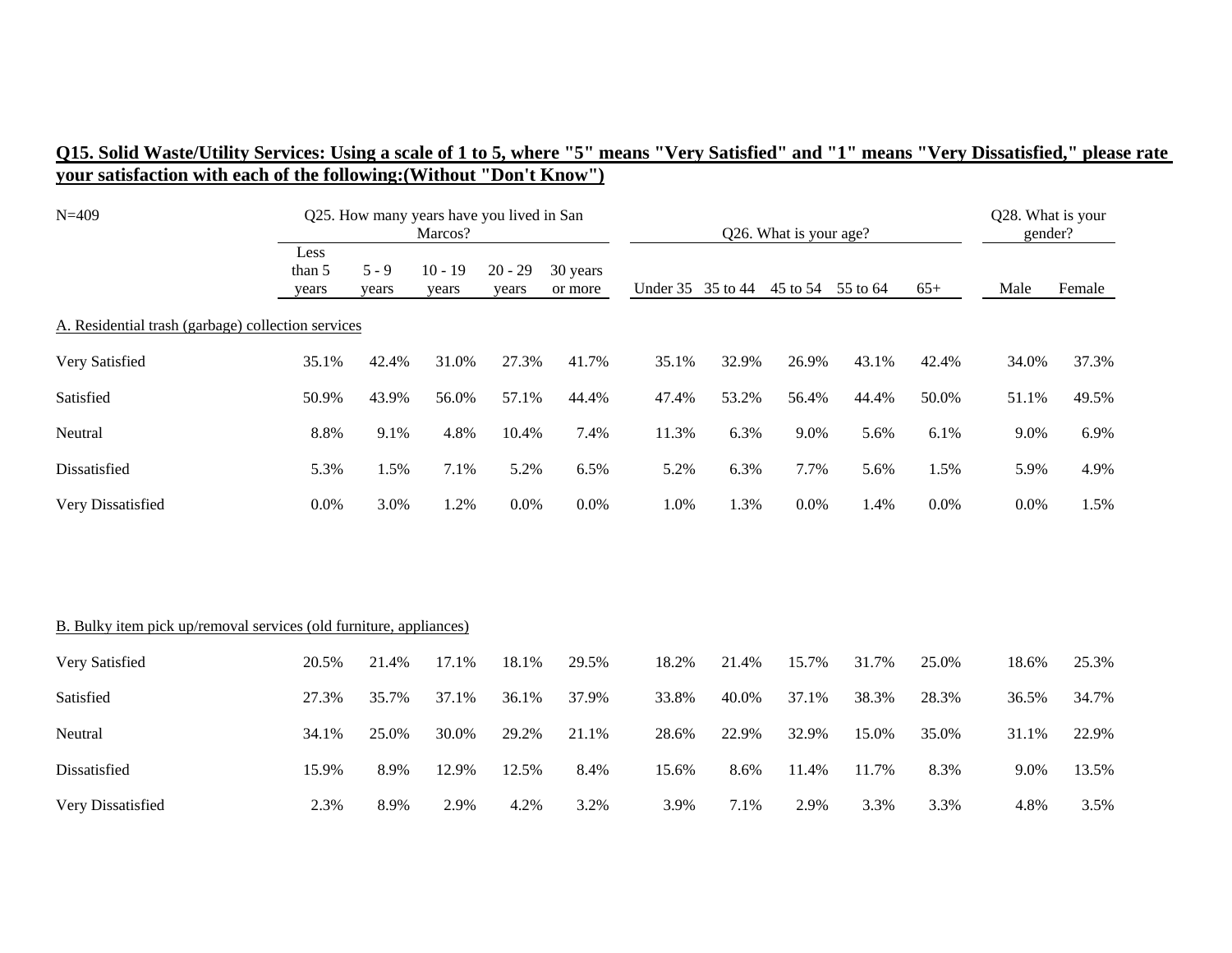| $N = 409$             |                         | Q25. How many years have you lived in San<br>Marcos? |                    |                    | Q26. What is your age? |                   |       |          |          | Q28. What is your<br>gender? |       |        |
|-----------------------|-------------------------|------------------------------------------------------|--------------------|--------------------|------------------------|-------------------|-------|----------|----------|------------------------------|-------|--------|
|                       | Less<br>than 5<br>years | $5 - 9$<br>years                                     | $10 - 19$<br>years | $20 - 29$<br>years | 30 years<br>or more    | Under 35 35 to 44 |       | 45 to 54 | 55 to 64 | $65+$                        | Male  | Female |
| C. Recycling services |                         |                                                      |                    |                    |                        |                   |       |          |          |                              |       |        |
| Very Satisfied        | 32.1%                   | 42.2%                                                | 28.6%              | 28.0%              | 42.1%                  | 32.3%             | 31.6% | 25.3%    | 52.2%    | 35.8%                        | 32.4% | 37.3%  |
| Satisfied             | 35.7%                   | 37.5%                                                | 46.4%              | 53.3%              | 44.9%                  | 41.7%             | 44.3% | 56.0%    | 34.8%    | 44.8%                        | 47.6% | 41.3%  |
| Neutral               | 23.2%                   | 17.2%                                                | 14.3%              | 9.3%               | 6.5%                   | 17.7%             | 11.4% | 9.3%     | 10.1%    | 14.9%                        | 14.1% | 11.9%  |
| Dissatisfied          | 7.1%                    | 1.6%                                                 | 6.0%               | 5.3%               | 4.7%                   | 5.2%              | 7.6%  | 6.7%     | 0.0%     | 4.5%                         | 2.7%  | 7.0%   |
| Very Dissatisfied     | 1.8%                    | 1.6%                                                 | 4.8%               | 4.0%               | 1.9%                   | 3.1%              | 5.1%  | 2.7%     | 2.9%     | 0.0%                         | 3.2%  | 2.5%   |
|                       |                         |                                                      |                    |                    |                        |                   |       |          |          |                              |       |        |
| D. Water services     |                         |                                                      |                    |                    |                        |                   |       |          |          |                              |       |        |
| Very Satisfied        | 27.3%                   | 35.3%                                                | 23.5%              | 23.0%              | 35.8%                  | 30.2%             | 22.8% | 19.7%    | 45.1%    | 30.3%                        | 26.7% | 31.8%  |
| Satisfied             | 40.0%                   | 50.0%                                                | 49.4%              | 55.4%              | 44.3%                  | 44.8%             | 57.0% | 51.3%    | 35.2%    | 51.5%                        | 50.8% | 45.3%  |
| Neutral               | 20.0%                   | 4.4%                                                 | 12.9%              | 14.9%              | 10.4%                  | 13.5%             | 8.9%  | 14.5%    | 9.9%     | 13.6%                        | 12.3% | 11.9%  |
| Dissatisfied          | 3.6%                    | 8.8%                                                 | 9.4%               | 2.7%               | 6.6%                   | 8.3%              | 5.1%  | 7.9%     | 7.0%     | 3.0%                         | 5.9%  | 7.0%   |
| Very Dissatisfied     | 9.1%                    | 1.5%                                                 | 4.7%               | 4.1%               | 2.8%                   | 3.1%              | 6.3%  | 6.6%     | 2.8%     | 1.5%                         | 4.3%  | 4.0%   |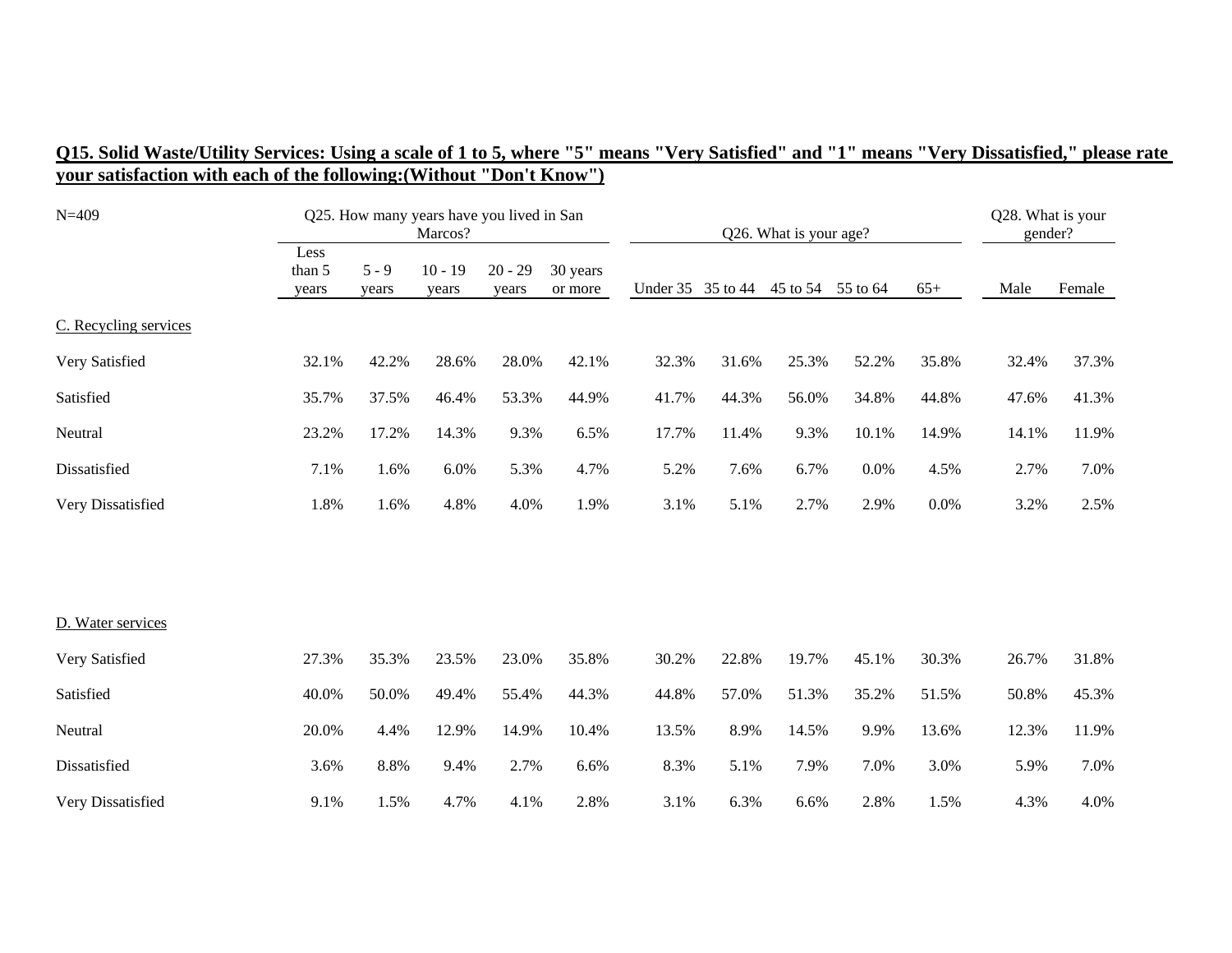| $N = 409$           |                         |                  | Q25. How many years have you lived in San<br>Marcos? |                    |                     |                   |       | Q26. What is your age? |          |       | Q28. What is your<br>gender? |        |
|---------------------|-------------------------|------------------|------------------------------------------------------|--------------------|---------------------|-------------------|-------|------------------------|----------|-------|------------------------------|--------|
|                     | Less<br>than 5<br>years | $5 - 9$<br>years | $10 - 19$<br>years                                   | $20 - 29$<br>years | 30 years<br>or more | Under 35 35 to 44 |       | 45 to 54               | 55 to 64 | $65+$ | Male                         | Female |
| E. Sewer services   |                         |                  |                                                      |                    |                     |                   |       |                        |          |       |                              |        |
| Very Satisfied      | 28.8%                   | 38.5%            | 22.6%                                                | 19.4%              | 36.9%               | 32.6%             | 21.1% | 17.8%                  | 46.3%    | 30.8% | 26.1%                        | 32.7%  |
| Satisfied           | 50.0%                   | 46.2%            | 53.6%                                                | 55.6%              | 43.7%               | 47.4%             | 63.2% | 52.1%                  | 35.8%    | 47.7% | 52.8%                        | 46.4%  |
| Neutral             | 17.3%                   | 10.8%            | 15.5%                                                | 15.3%              | 13.6%               | 12.6%             | 10.5% | 19.2%                  | 13.4%    | 16.9% | 13.9%                        | 14.8%  |
| Dissatisfied        | 0.0%                    | 3.1%             | 3.6%                                                 | 5.6%               | 3.9%                | 6.3%              | 0.0%  | 5.5%                   | 1.5%     | 3.1%  | 3.3%                         | 3.6%   |
| Very Dissatisfied   | 3.8%                    | 1.5%             | 4.8%                                                 | 4.2%               | 1.9%                | 1.1%              | 5.3%  | 5.5%                   | 3.0%     | 1.5%  | 3.9%                         | 2.6%   |
|                     |                         |                  |                                                      |                    |                     |                   |       |                        |          |       |                              |        |
| F. Electric service |                         |                  |                                                      |                    |                     |                   |       |                        |          |       |                              |        |
| Very Satisfied      | 34.6%                   | 31.3%            | 24.7%                                                | 23.6%              | 35.6%               | 30.1%             | 24.3% | 18.1%                  | 50.0%    | 29.4% | 25.1%                        | 34.5%  |
| Satisfied           | 40.4%                   | 45.3%            | 58.0%                                                | 58.3%              | 46.2%               | 46.2%             | 56.8% | 61.1%                  | 37.9%    | 48.5% | 52.5%                        | 47.9%  |
| Neutral             | 17.3%                   | 14.1%            | 13.6%                                                | 12.5%              | 13.5%               | 15.1%             | 13.5% | 16.7%                  | 7.6%     | 16.2% | 13.4%                        | 14.4%  |
| Dissatisfied        | 5.8%                    | 4.7%             | 1.2%                                                 | 4.2%               | 3.8%                | 6.5%              | 4.1%  | 0.0%                   | 4.5%     | 2.9%  | 6.1%                         | 1.5%   |
| Very Dissatisfied   | 1.9%                    | 4.7%             | 2.5%                                                 | 1.4%               | 1.0%                | 2.2%              | 1.4%  | 4.2%                   | 0.0%     | 2.9%  | 2.8%                         | 1.5%   |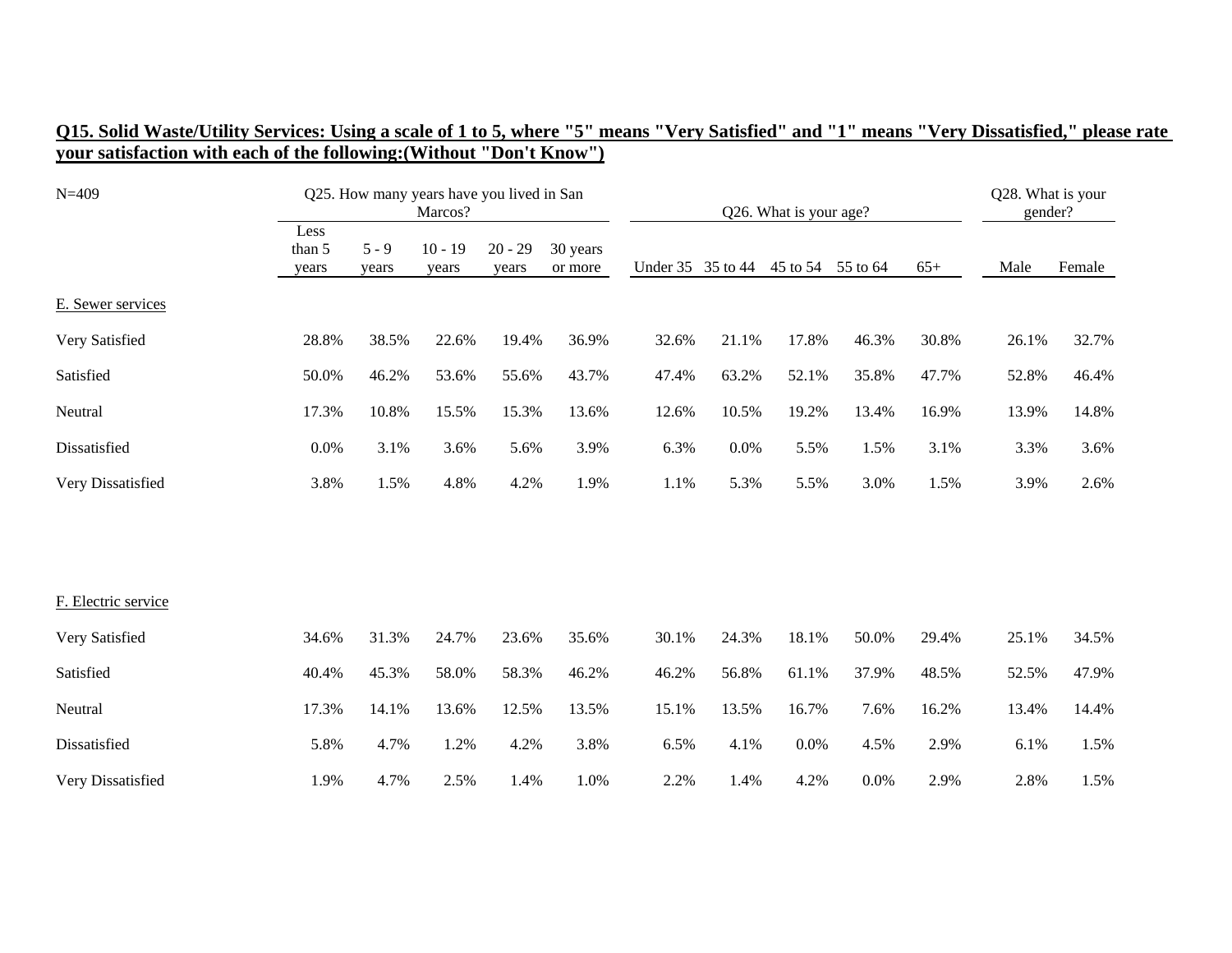| $N = 409$          |                         |                | Q25. How many years have you lived in San<br>Marcos? |                    |                     |                   |       | Q26. What is your age? |          |       | Q28. What is your<br>gender? |        |
|--------------------|-------------------------|----------------|------------------------------------------------------|--------------------|---------------------|-------------------|-------|------------------------|----------|-------|------------------------------|--------|
|                    | Less<br>than 5<br>years | 5 - 9<br>years | $10 - 19$<br>years                                   | $20 - 29$<br>years | 30 years<br>or more | Under 35 35 to 44 |       | 45 to 54               | 55 to 64 | $65+$ | Male                         | Female |
| G. Utility Billing |                         |                |                                                      |                    |                     |                   |       |                        |          |       |                              |        |
| Very Satisfied     | 37.5%                   | 32.4%          | 22.4%                                                | 23.7%              | 34.3%               | 33.3%             | 25.6% | 19.7%                  | 38.9%    | 30.9% | 25.8%                        | 33.5%  |
| Satisfied          | 37.5%                   | 44.1%          | 49.4%                                                | 52.6%              | 44.4%               | 36.4%             | 46.2% | 53.9%                  | 44.4%    | 52.9% | 46.8%                        | 45.3%  |
| Neutral            | 14.3%                   | 11.8%          | 16.5%                                                | 14.5%              | 14.8%               | 16.2%             | 12.8% | 17.1%                  | 15.3%    | 10.3% | 17.4%                        | 11.8%  |
| Dissatisfied       | 8.9%                    | 10.3%          | 9.4%                                                 | 5.3%               | 4.6%                | 11.1%             | 10.3% | 6.6%                   | 1.4%     | 5.9%  | 6.3%                         | 8.4%   |
| Very Dissatisfied  | 1.8%                    | .5%            | 2.4%                                                 | 3.9%               | 1.9%                | 3.0%              | 5.1%  | 2.6%                   | 0.0%     | 0.0%  | 3.7%                         | 1.0%   |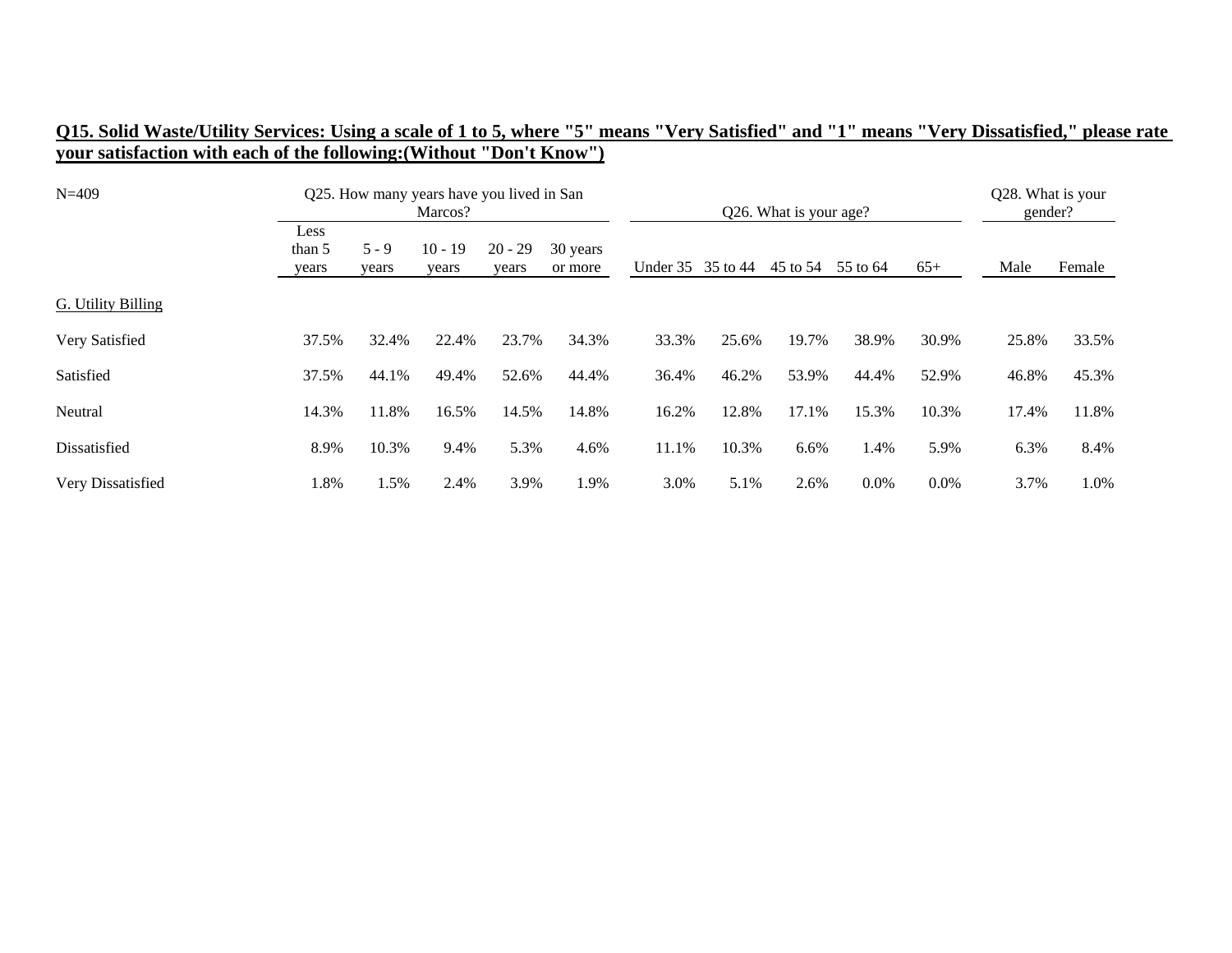## **Q16. Land Development: Using a five-point scale where "5" means Much Too Slow and "1" means Much Too Fast, please rate the City's current pace of development in each of the following areas. (Without "Don't Know")**

| $N = 409$                        |                         |                  | Q25. How many years have you lived in San<br>Marcos? |                    |                     |                   |       | Q26. What is your age? |          |       | Q28. What is your<br>gender? |        |
|----------------------------------|-------------------------|------------------|------------------------------------------------------|--------------------|---------------------|-------------------|-------|------------------------|----------|-------|------------------------------|--------|
|                                  | Less<br>than 5<br>years | $5 - 9$<br>years | $10 - 19$<br>years                                   | $20 - 29$<br>vears | 30 years<br>or more | Under 35 35 to 44 |       | 45 to 54               | 55 to 64 | $65+$ | Male                         | Female |
| A. Office development            |                         |                  |                                                      |                    |                     |                   |       |                        |          |       |                              |        |
| Much too Slow                    | 10.3%                   | 13.3%            | 6.3%                                                 | 4.8%               | 2.3%                | 8.1%              | 11.3% | 3.1%                   | 1.7%     | 7.5%  | 6.3%                         | 6.2%   |
| Too Slow                         | 13.8%                   | 28.9%            | 22.2%                                                | 23.8%              | 18.4%               | 24.2%             | 16.1% | 20.0%                  | 31.0%    | 15.0% | 24.6%                        | 18.6%  |
| Just Right                       | 65.5%                   | 48.9%            | 46.0%                                                | 50.8%              | 64.4%               | 48.4%             | 58.1% | 53.8%                  | 55.2%    | 62.5% | 54.2%                        | 55.9%  |
| <b>Too Fast</b>                  | 10.3%                   | 4.4%             | 12.7%                                                | 11.1%              | 8.0%                | 11.3%             | 8.1%  | 15.4%                  | 3.4%     | 7.5%  | 7.0%                         | 11.7%  |
| Much too Fast                    | 0.0%                    | 4.4%             | 12.7%                                                | 9.5%               | 6.9%                | 8.1%              | 6.5%  | 7.7%                   | 8.6%     | 7.5%  | 7.7%                         | 7.6%   |
|                                  |                         |                  |                                                      |                    |                     |                   |       |                        |          |       |                              |        |
| <b>B.</b> Industrial development |                         |                  |                                                      |                    |                     |                   |       |                        |          |       |                              |        |
| Much too Slow                    | 12.1%                   | 15.2%            | 4.8%                                                 | 4.8%               | 3.2%                | 7.9%              | 9.7%  | 1.5%                   | 4.8%     | 10.9% | 9.0%                         | 4.5%   |
| Too Slow                         | 36.4%                   | 23.9%            | 39.7%                                                | 36.5%              | 34.7%               | 23.8%             | 37.1% | 40.3%                  | 38.7%    | 32.6% | 33.1%                        | 36.1%  |
| Just Right                       | 39.4%                   | 50.0%            | 31.7%                                                | 36.5%              | 47.4%               | 42.9%             | 37.1% | 43.3%                  | 46.8%    | 34.8% | 41.4%                        | 41.3%  |
| <b>Too Fast</b>                  | 12.1%                   | 6.5%             | 7.9%                                                 | 15.9%              | 7.4%                | 12.7%             | 9.7%  | 9.0%                   | 4.8%     | 13.0% | 8.3%                         | 11.0%  |
| Much too Fast                    | 0.0%                    | 4.3%             | 15.9%                                                | 6.3%               | 7.4%                | 12.7%             | 6.5%  | 6.0%                   | 4.8%     | 8.7%  | 8.3%                         | 7.1%   |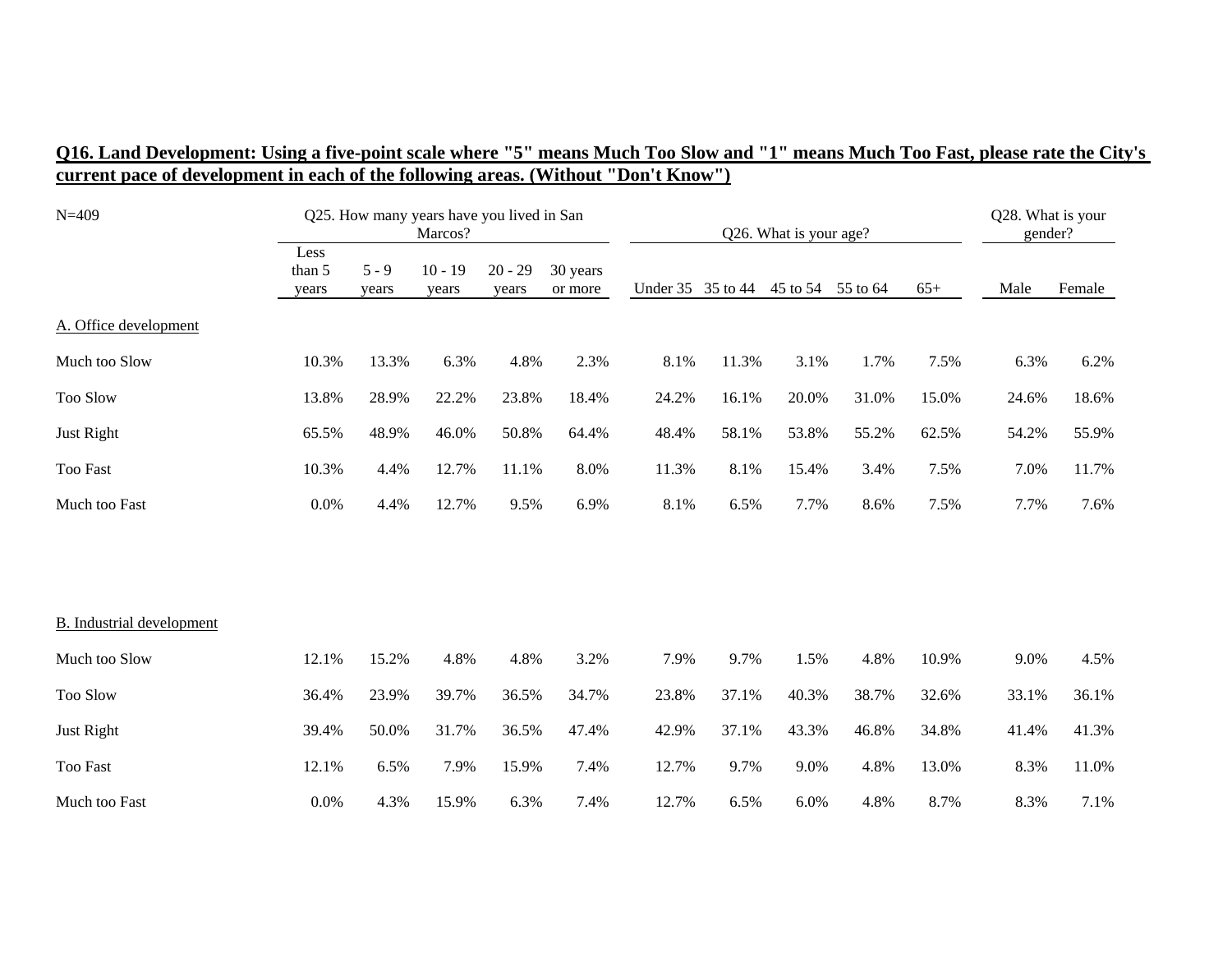## **Q16. Land Development: Using a five-point scale where "5" means Much Too Slow and "1" means Much Too Fast, please rate the City's current pace of development in each of the following areas. (Without "Don't Know")**

| $N = 409$                                |                         |                  | Q25. How many years have you lived in San<br>Marcos? |                    |                     |                   |       | Q26. What is your age? |          |       | Q28. What is your<br>gender? |        |
|------------------------------------------|-------------------------|------------------|------------------------------------------------------|--------------------|---------------------|-------------------|-------|------------------------|----------|-------|------------------------------|--------|
|                                          | Less<br>than 5<br>years | $5 - 9$<br>years | $10 - 19$<br>years                                   | $20 - 29$<br>years | 30 years<br>or more | Under 35 35 to 44 |       | 45 to 54               | 55 to 64 | $65+$ | Male                         | Female |
| C. Multi-family residential development  |                         |                  |                                                      |                    |                     |                   |       |                        |          |       |                              |        |
| Much too Slow                            | 2.4%                    | 10.5%            | 2.6%                                                 | 2.5%               | 3.7%                | 4.9%              | 2.8%  | 1.4%                   | 6.8%     | 4.8%  | 4.5%                         | 3.8%   |
| Too Slow                                 | 17.1%                   | 7.0%             | 5.2%                                                 | 11.4%              | 6.5%                | 11.0%             | 11.1% | 5.5%                   | 11.0%    | 3.2%  | 9.6%                         | 7.6%   |
| Just Right                               | 24.4%                   | 17.5%            | 13.0%                                                | 10.1%              | 19.4%               | 20.7%             | 19.4% | 12.3%                  | 9.6%     | 19.4% | 19.1%                        | 13.6%  |
| Too Fast                                 | 31.7%                   | 21.1%            | 27.3%                                                | 24.1%              | 20.4%               | 20.7%             | 23.6% | 30.1%                  | 24.7%    | 21.0% | 20.2%                        | 27.7%  |
| Much too Fast                            | 24.4%                   | 43.9%            | 51.9%                                                | 51.9%              | 50.0%               | 42.7%             | 43.1% | 50.7%                  | 47.9%    | 51.6% | 46.6%                        | 47.3%  |
|                                          |                         |                  |                                                      |                    |                     |                   |       |                        |          |       |                              |        |
| D. Single-family residential development |                         |                  |                                                      |                    |                     |                   |       |                        |          |       |                              |        |
| Much too Slow                            | 12.2%                   | 16.9%            | 19.5%                                                | 23.7%              | 24.8%               | 17.5%             | 14.9% | 13.9%                  | 27.0%    | 32.3% | 24.3%                        | 17.3%  |
| Too Slow                                 | 36.6%                   | 40.7%            | 36.4%                                                | 31.6%              | 27.5%               | 38.8%             | 40.5% | 33.3%                  | 31.1%    | 21.0% | 31.6%                        | 35.1%  |
| Just Right                               | 29.3%                   | 20.3%            | 24.7%                                                | 25.0%              | 30.3%               | 23.8%             | 25.7% | 31.9%                  | 27.0%    | 22.6% | 28.2%                        | 24.3%  |
| Too Fast                                 | 19.5%                   | 11.9%            | 10.4%                                                | 9.2%               | 10.1%               | 13.8%             | 5.4%  | 12.5%                  | 8.1%     | 17.7% | 10.7%                        | 11.9%  |
| Much too Fast                            | 2.4%                    | 10.2%            | 9.1%                                                 | 10.5%              | 7.3%                | 6.3%              | 13.5% | 8.3%                   | 6.8%     | 6.5%  | 5.1%                         | 11.4%  |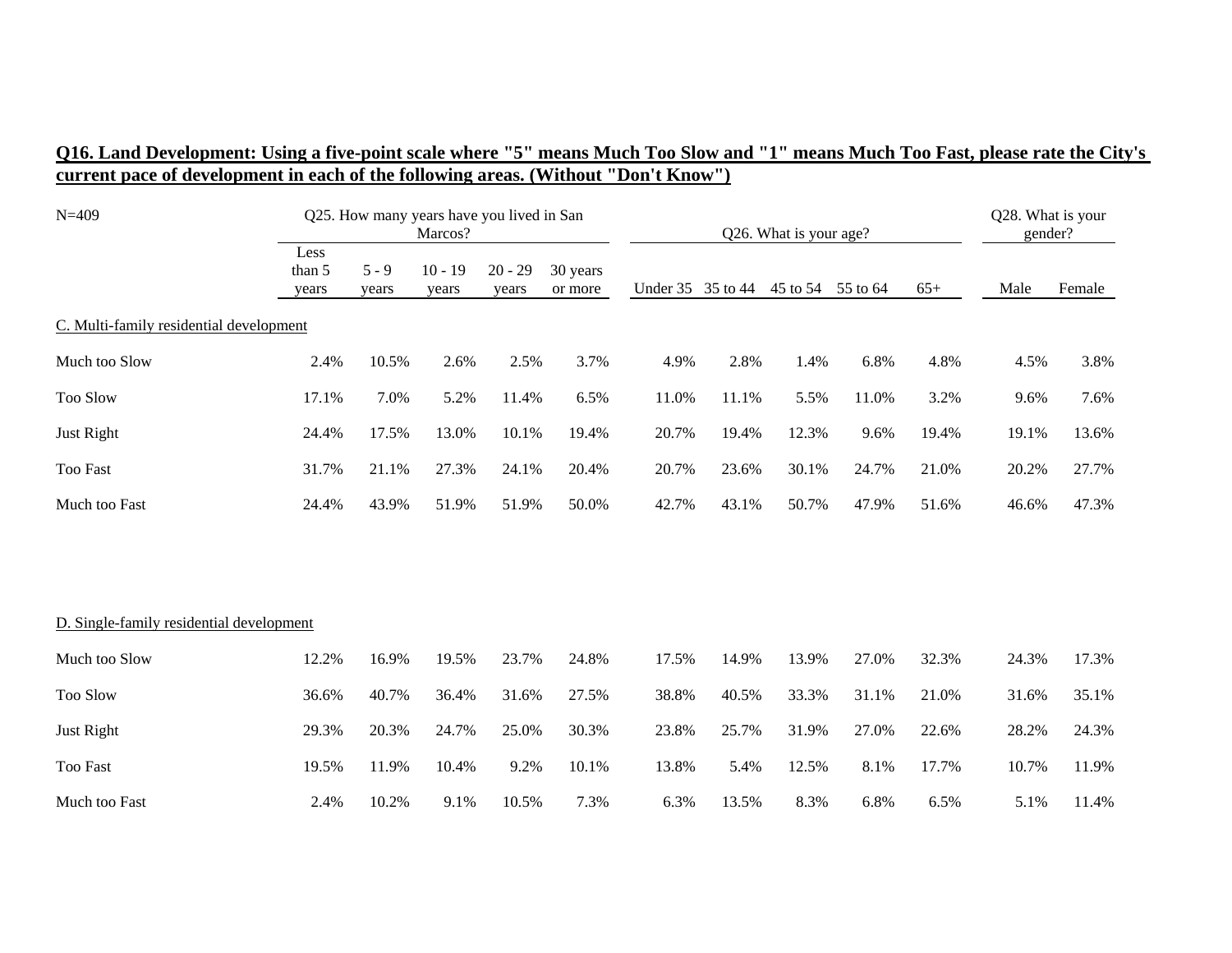## **Q16. Land Development: Using a five-point scale where "5" means Much Too Slow and "1" means Much Too Fast, please rate the City's current pace of development in each of the following areas. (Without "Don't Know")**

| $N=409$               |                         |                  | Q25. How many years have you lived in San<br>Marcos? |                    |                     |                   |       | Q26. What is your age? |          |       | Q28. What is your<br>gender? |        |
|-----------------------|-------------------------|------------------|------------------------------------------------------|--------------------|---------------------|-------------------|-------|------------------------|----------|-------|------------------------------|--------|
|                       | Less<br>than 5<br>years | $5 - 9$<br>years | $10 - 19$<br>years                                   | $20 - 29$<br>years | 30 years<br>or more | Under 35 35 to 44 |       | 45 to 54               | 55 to 64 | $65+$ | Male                         | Female |
| E. Retail development |                         |                  |                                                      |                    |                     |                   |       |                        |          |       |                              |        |
| Much too Slow         | 9.5%                    | 10.5%            | 4.2%                                                 | 4.2%               | 6.9%                | 8.3%              | 4.1%  | 8.1%                   | 6.0%     | 6.9%  | 8.4%                         | 5.1%   |
| <b>Too Slow</b>       | 11.9%                   | 15.8%            | 23.9%                                                | 27.8%              | 25.5%               | 11.1%             | 20.5% | 27.0%                  | 23.9%    | 31.0% | 23.4%                        | 21.5%  |
| Just Right            | 59.5%                   | 56.1%            | 47.9%                                                | 45.8%              | 54.9%               | 56.9%             | 57.5% | 47.3%                  | 52.2%    | 46.6% | 51.5%                        | 53.1%  |
| <b>Too Fast</b>       | 16.7%                   | 12.3%            | 12.7%                                                | 13.9%              | 4.9%                | 16.7%             | 9.6%  | 12.2%                  | 9.0%     | 6.9%  | 11.4%                        | 10.7%  |
| Much too Fast         | 2.4%                    | 5.3%             | 11.3%                                                | 8.3%               | 7.8%                | 6.9%              | 8.2%  | 5.4%                   | 9.0%     | 8.6%  | 5.4%                         | 9.6%   |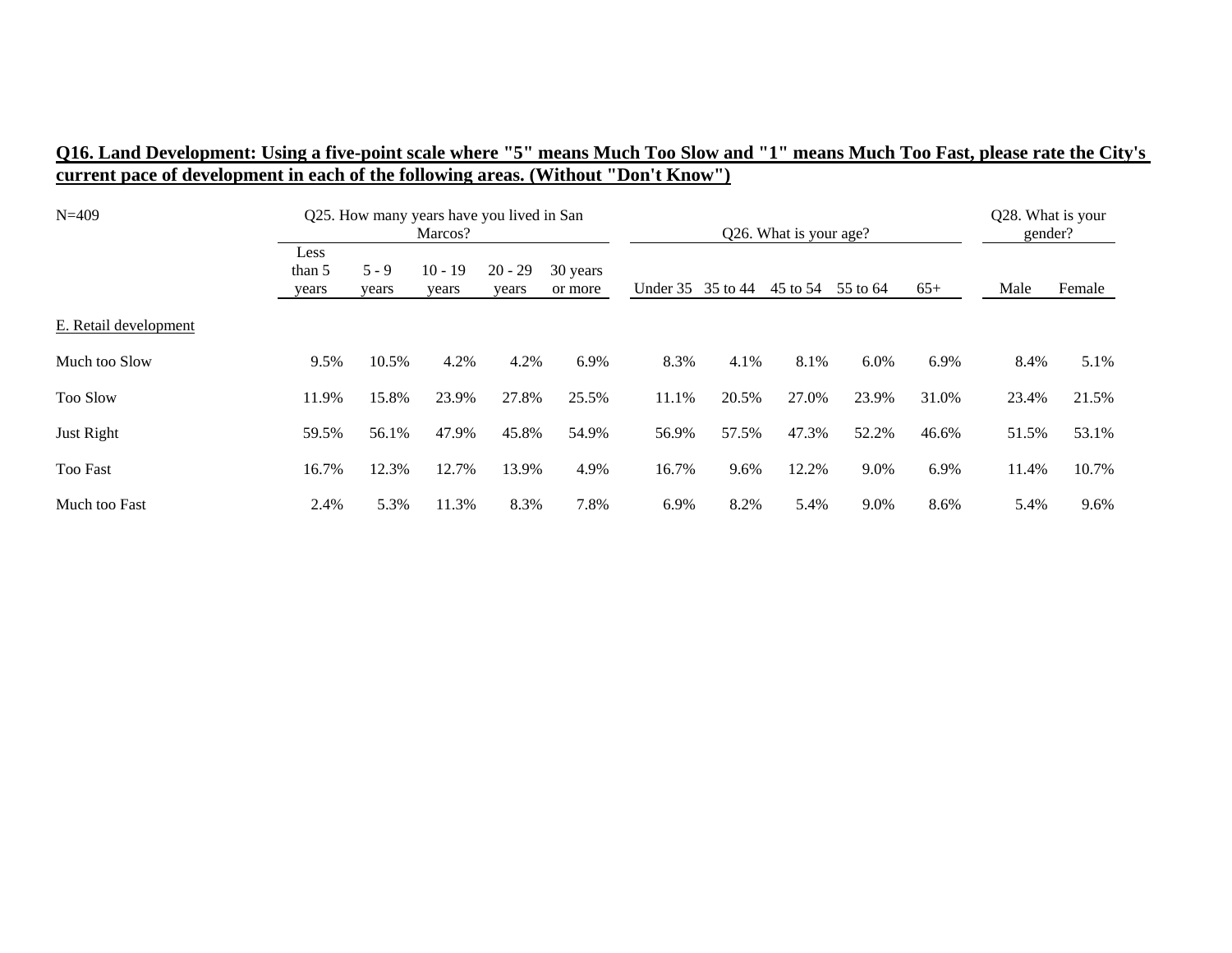| $N = 409$           |                         |                  | Q25. How many years have you lived in San<br>Marcos? |                    |                     |       |                   | Q26. What is your age? |       |       | Q28. What is your<br>gender? |         |
|---------------------|-------------------------|------------------|------------------------------------------------------|--------------------|---------------------|-------|-------------------|------------------------|-------|-------|------------------------------|---------|
|                     | Less<br>than 5<br>years | $5 - 9$<br>years | $10 - 19$<br>years                                   | $20 - 29$<br>years | 30 years<br>or more |       | Under 35 35 to 44 | 45 to 54 55 to 64      |       | $65+$ | Male                         | Female  |
| A. Library Services |                         |                  |                                                      |                    |                     |       |                   |                        |       |       |                              |         |
| Much Higher         | 9.8%                    | 6.3%             | 5.5%                                                 | 10.0%              | 3.9%                | 8.8%  | 2.9%              | 7.4%                   | 5.9%  | 7.6%  | 6.5%                         | 6.7%    |
| A little Higher     | 26.8%                   | 25.0%            | 27.4%                                                | 30.0%              | 20.6%               | 23.8% | 29.4%             | 26.5%                  | 26.5% | 21.2% | 26.5%                        | 24.4%   |
| Stay the Same       | 61.0%                   | 68.8%            | 65.8%                                                | 58.6%              | 73.5%               | 65.0% | 66.2%             | 64.7%                  | 67.6% | 69.7% | 65.9%                        | 67.2%   |
| A little Lower      | 0.0%                    | 0.0%             | 1.4%                                                 | 1.4%               | 2.0%                | 1.3%  | 1.5%              | 1.5%                   | 0.0%  | 1.5%  | 0.6%                         | 1.7%    |
| Much Lower          | 2.4%                    | 0.0%             | 0.0%                                                 | 0.0%               | 0.0%                | 1.3%  | 0.0%              | 0.0%                   | 0.0%  | 0.0%  | 0.6%                         | $0.0\%$ |
|                     |                         |                  |                                                      |                    |                     |       |                   |                        |       |       |                              |         |
| B. Law enforcement  |                         |                  |                                                      |                    |                     |       |                   |                        |       |       |                              |         |
| Much Higher         | 7.3%                    | 8.5%             | 2.7%                                                 | 14.1%              | 10.5%               | 3.8%  | 11.8%             | 9.9%                   | 9.9%  | 10.0% | 8.5%                         | 9.2%    |
| A little Higher     | 22.0%                   | 27.1%            | 32.4%                                                | 38.0%              | 42.9%               | 21.3% | 29.4%             | 35.2%                  | 39.4% | 51.7% | 26.1%                        | 43.1%   |
| Stay the Same       | 56.1%                   | 59.3%            | 60.8%                                                | 42.3%              | 42.9%               | 61.3% | 51.5%             | 50.7%                  | 49.3% | 38.3% | 55.7%                        | 46.0%   |
| A little Lower      | 9.8%                    | 3.4%             | 2.7%                                                 | 4.2%               | 1.0%                | 8.8%  | 5.9%              | 1.4%                   | 0.0%  | 0.0%  | 5.1%                         | 1.7%    |
| Much Lower          | 4.9%                    | 1.7%             | 1.4%                                                 | 1.4%               | 2.9%                | 5.0%  | 1.5%              | 2.8%                   | 1.4%  | 0.0%  | 4.5%                         | 0.0%    |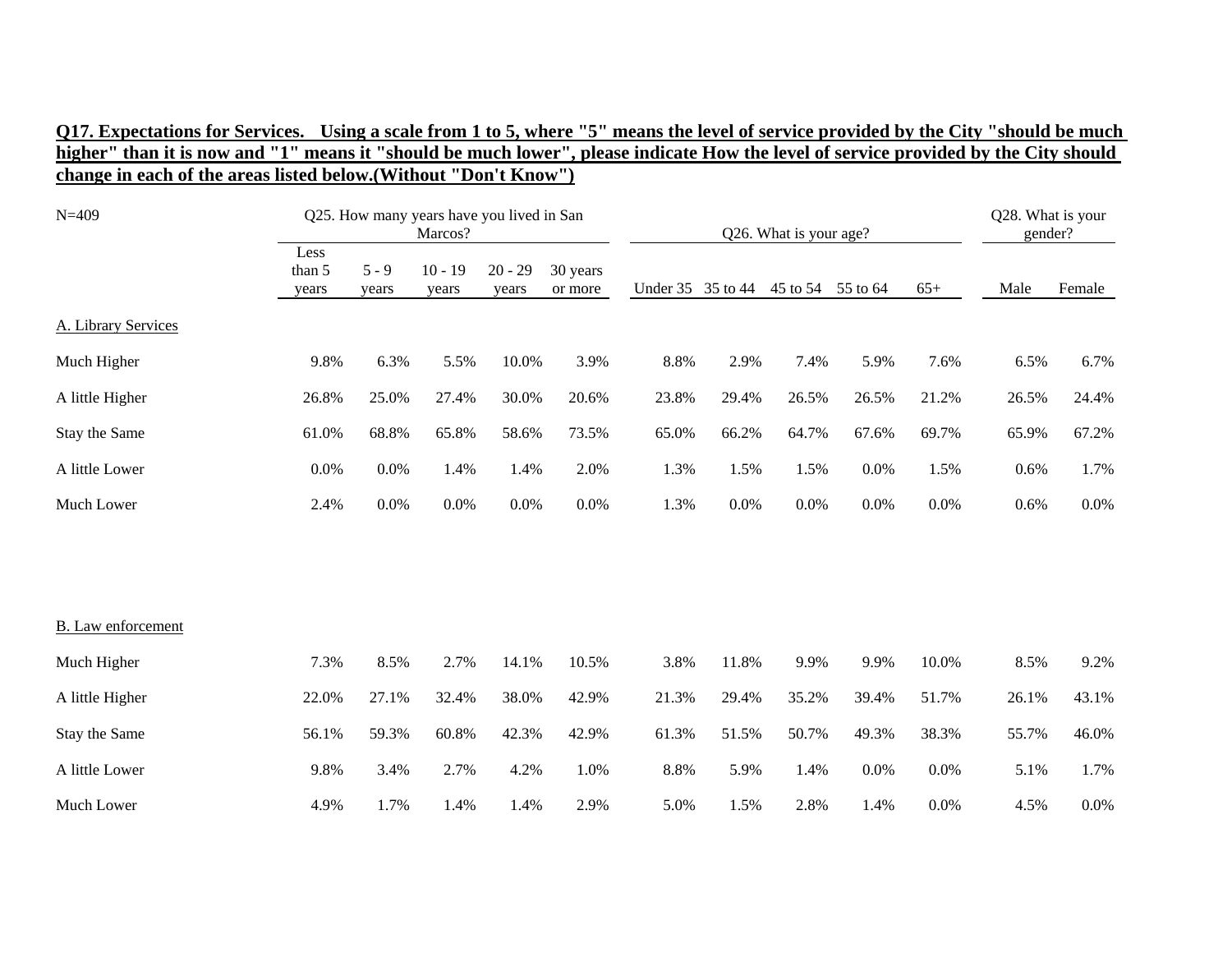| $N = 409$                     |                         |                  | Q25. How many years have you lived in San<br>Marcos? |                    |                     |       |                   | Q26. What is your age? |         |       | Q28. What is your<br>gender? |         |
|-------------------------------|-------------------------|------------------|------------------------------------------------------|--------------------|---------------------|-------|-------------------|------------------------|---------|-------|------------------------------|---------|
|                               | Less<br>than 5<br>years | $5 - 9$<br>years | $10 - 19$<br>years                                   | $20 - 29$<br>years | 30 years<br>or more |       | Under 35 35 to 44 | 45 to 54 55 to 64      |         | $65+$ | Male                         | Female  |
| C. Fire response              |                         |                  |                                                      |                    |                     |       |                   |                        |         |       |                              |         |
| Much Higher                   | 5.6%                    | 3.6%             | 1.5%                                                 | 9.0%               | 6.9%                | 1.4%  | 6.3%              | 7.2%                   | 6.1%    | 6.9%  | 3.7%                         | 7.5%    |
| A little Higher               | 13.9%                   | 14.5%            | 23.1%                                                | 25.4%              | 30.4%               | 14.5% | 14.3%             | 26.1%                  | 30.3%   | 32.8% | 20.7%                        | 26.1%   |
| Stay the Same                 | 77.8%                   | 80.0%            | 73.8%                                                | 64.2%              | 62.7%               | 81.2% | 77.8%             | 65.2%                  | 63.6%   | 60.3% | 73.2%                        | 66.5%   |
| A little Lower                | 0.0%                    | 1.8%             | 1.5%                                                 | 1.5%               | 0.0%                | 1.4%  | 1.6%              | 1.4%                   | 0.0%    | 0.0%  | 1.8%                         | $0.0\%$ |
| Much Lower                    | 2.8%                    | 0.0%             | 0.0%                                                 | 0.0%               | $0.0\%$             | 1.4%  | 0.0%              | 0.0%                   | $0.0\%$ | 0.0%  | 0.6%                         | $0.0\%$ |
|                               |                         |                  |                                                      |                    |                     |       |                   |                        |         |       |                              |         |
|                               |                         |                  |                                                      |                    |                     |       |                   |                        |         |       |                              |         |
| D. Emergency medical services |                         |                  |                                                      |                    |                     |       |                   |                        |         |       |                              |         |
| Much Higher                   | 6.3%                    | 3.8%             | 4.5%                                                 | 13.2%              | 5.8%                | 2.9%  | 11.1%             | 7.9%                   | 9.2%    | 3.3%  | 5.0%                         | 8.6%    |
| A little Higher               | 21.9%                   | 17.0%            | 18.2%                                                | 32.4%              | 35.0%               | 15.7% | 22.2%             | 34.9%                  | 26.2%   | 36.1% | 25.8%                        | 27.6%   |
| Stay the Same                 | 71.9%                   | 79.2%            | 77.3%                                                | 54.4%              | 58.3%               | 81.4% | 66.7%             | 57.1%                  | 63.1%   | 60.7% | 68.6%                        | 63.8%   |
| A little Lower                | 0.0%                    | 0.0%             | 0.0%                                                 | 0.0%               | 1.0%                | 0.0%  | 0.0%              | 0.0%                   | 1.5%    | 0.0%  | 0.6%                         | $0.0\%$ |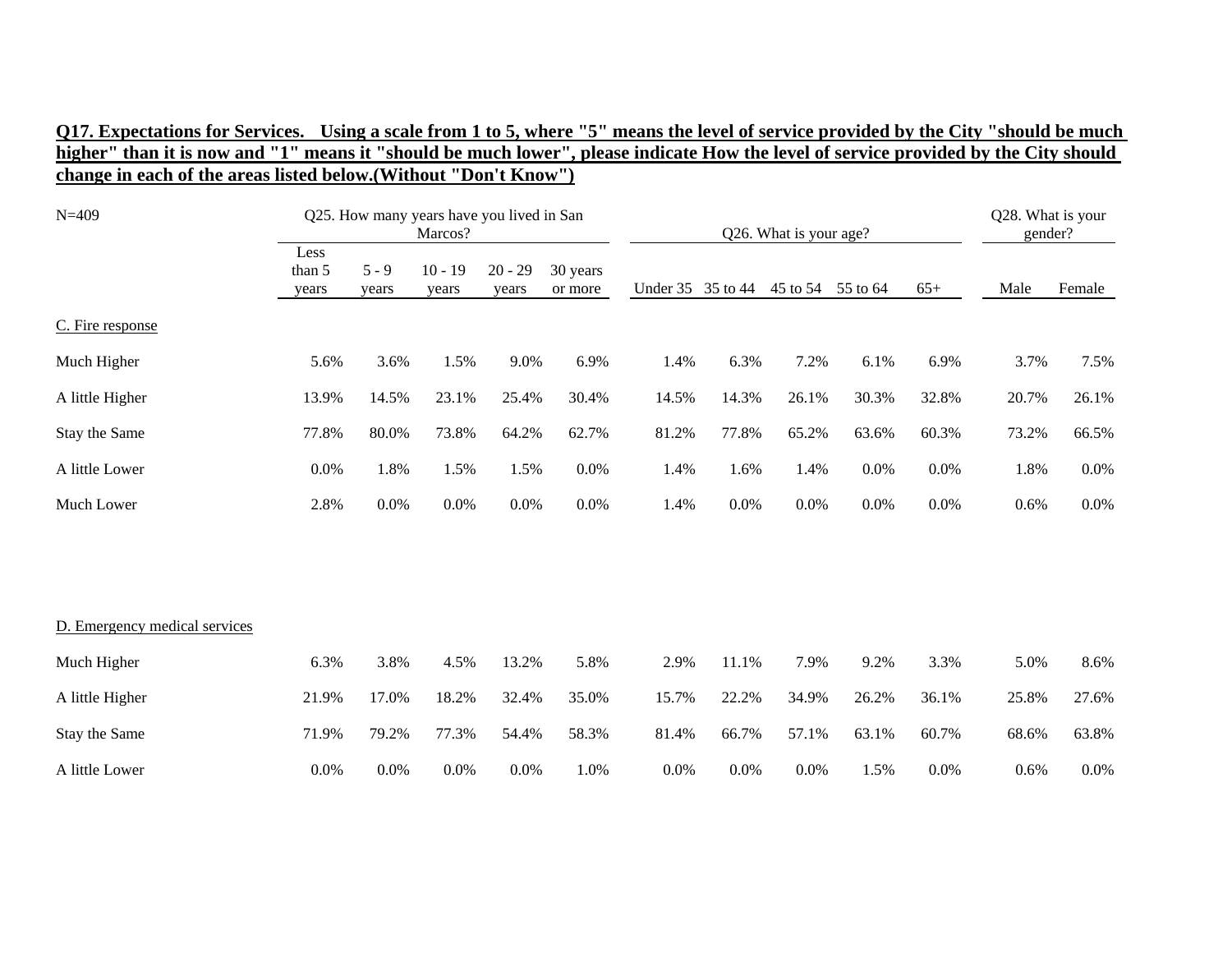| $N = 409$                |                         |                  | Q25. How many years have you lived in San<br>Marcos? |                    |                     |                   |       | Q26. What is your age? |          |       | Q28. What is your<br>gender? |        |
|--------------------------|-------------------------|------------------|------------------------------------------------------|--------------------|---------------------|-------------------|-------|------------------------|----------|-------|------------------------------|--------|
|                          | Less<br>than 5<br>years | $5 - 9$<br>years | $10 - 19$<br>years                                   | $20 - 29$<br>years | 30 years<br>or more | Under 35 35 to 44 |       | 45 to 54               | 55 to 64 | $65+$ | Male                         | Female |
| E. Parks and open space  |                         |                  |                                                      |                    |                     |                   |       |                        |          |       |                              |        |
| Much Higher              | 18.8%                   | 15.9%            | 15.0%                                                | 18.9%              | 8.7%                | 20.7%             | 16.0% | 13.3%                  | 13.4%    | 7.8%  | 13.7%                        | 15.6%  |
| A little Higher          | 31.3%                   | 41.3%            | 37.5%                                                | 35.1%              | 31.1%               | 41.4%             | 38.7% | 37.3%                  | 34.3%    | 20.3% | 35.2%                        | 34.9%  |
| Stay the Same            | 47.9%                   | 41.3%            | 43.8%                                                | 43.2%              | 55.3%               | 33.3%             | 44.0% | 45.3%                  | 50.7%    | 67.2% | 46.7%                        | 47.3%  |
| A little Lower           | 2.1%                    | 1.6%             | 3.8%                                                 | 1.4%               | 3.9%                | 4.6%              | 1.3%  | 1.3%                   | 1.5%     | 4.7%  | 4.4%                         | 1.1%   |
| Much Lower               | 0.0%                    | 0.0%             | 0.0%                                                 | 1.4%               | 1.0%                | $0.0\%$           | 0.0%  | 2.7%                   | 0.0%     | 0.0%  | 0.0%                         | 1.1%   |
|                          |                         |                  |                                                      |                    |                     |                   |       |                        |          |       |                              |        |
|                          |                         |                  |                                                      |                    |                     |                   |       |                        |          |       |                              |        |
| F. Recreation activities |                         |                  |                                                      |                    |                     |                   |       |                        |          |       |                              |        |
| Much Higher              | 15.2%                   | 11.5%            | 10.1%                                                | 19.2%              | 9.7%                | 13.4%             | 16.0% | 15.1%                  | 11.6%    | 6.3%  | 11.9%                        | 13.5%  |
| A little Higher          | 37.0%                   | 39.3%            | 31.6%                                                | 34.2%              | 35.0%               | 40.2%             | 34.7% | 34.2%                  | 36.2%    | 28.6% | 35.0%                        | 35.1%  |
| Stay the Same            | 47.8%                   | 44.3%            | 58.2%                                                | 43.8%              | 52.4%               | 43.9%             | 48.0% | 47.9%                  | 49.3%    | 63.5% | 50.3%                        | 49.7%  |
| A little Lower           | 0.0%                    | 4.9%             | 0.0%                                                 | 2.7%               | 1.9%                | 2.4%              | 1.3%  | 1.4%                   | 2.9%     | 1.6%  | 2.8%                         | 1.1%   |
| Much Lower               | 0.0%                    | 0.0%             | 0.0%                                                 | 0.0%               | 1.0%                | 0.0%              | 0.0%  | 1.4%                   | 0.0%     | 0.0%  | 0.0%                         | 0.5%   |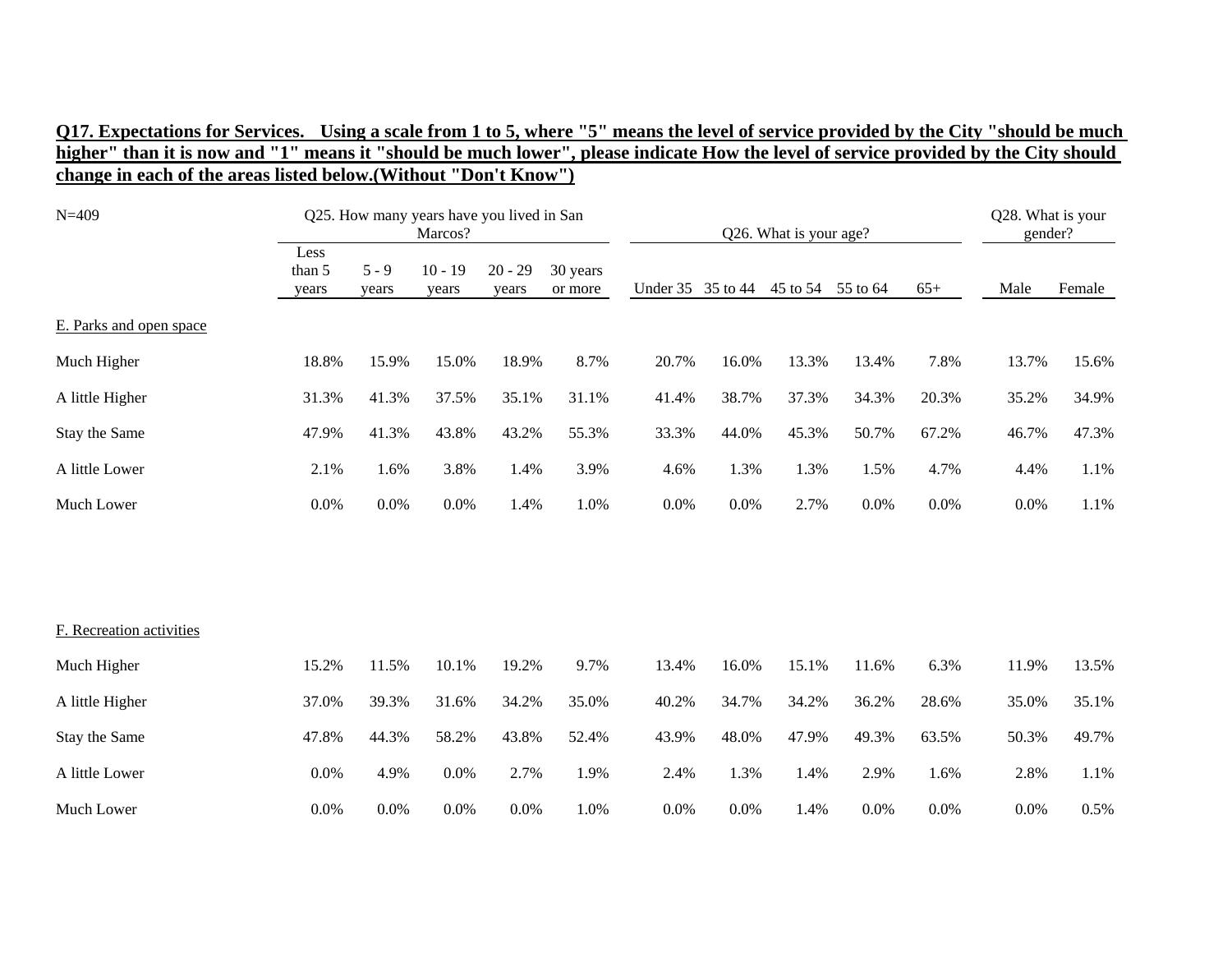| $N = 409$                                             |                         |                  | Q25. How many years have you lived in San<br>Marcos? |                    |                     |                   |         | Q26. What is your age? |          |         | Q28. What is your<br>gender? |        |
|-------------------------------------------------------|-------------------------|------------------|------------------------------------------------------|--------------------|---------------------|-------------------|---------|------------------------|----------|---------|------------------------------|--------|
|                                                       | Less<br>than 5<br>years | $5 - 9$<br>years | $10 - 19$<br>years                                   | $20 - 29$<br>years | 30 years<br>or more | Under 35 35 to 44 |         | 45 to 54               | 55 to 64 | $65+$   | Male                         | Female |
| G. Maintenance of Infrastructure (streets, sidewalks) |                         |                  |                                                      |                    |                     |                   |         |                        |          |         |                              |        |
| Much Higher                                           | 46.0%                   | 30.3%            | 34.1%                                                | 35.4%              | 30.3%               | 36.3%             | 30.4%   | 35.1%                  | 35.1%    | 33.8%   | 37.0%                        | 31.5%  |
| A little Higher                                       | 38.0%                   | 48.5%            | 47.1%                                                | 39.2%              | 44.0%               | 44.0%             | 46.8%   | 39.0%                  | 47.3%    | 41.2%   | 38.1%                        | 49.0%  |
| Stay the Same                                         | 16.0%                   | 19.7%            | 18.8%                                                | 24.1%              | 23.9%               | 18.7%             | 22.8%   | 24.7%                  | 16.2%    | 23.5%   | 24.3%                        | 18.0%  |
| A little Lower                                        | 0.0%                    | $0.0\%$          | 0.0%                                                 | 1.3%               | $0.0\%$             | $0.0\%$           | $0.0\%$ | 1.3%                   | $0.0\%$  | $0.0\%$ | 0.0%                         | 0.5%   |
| Much Lower                                            | $0.0\%$                 | .5%              | 0.0%                                                 | 0.0%               | 1.8%                | 1.1%              | $0.0\%$ | 0.0%                   | 1.4%     | 1.5%    | 0.5%                         | 1.0%   |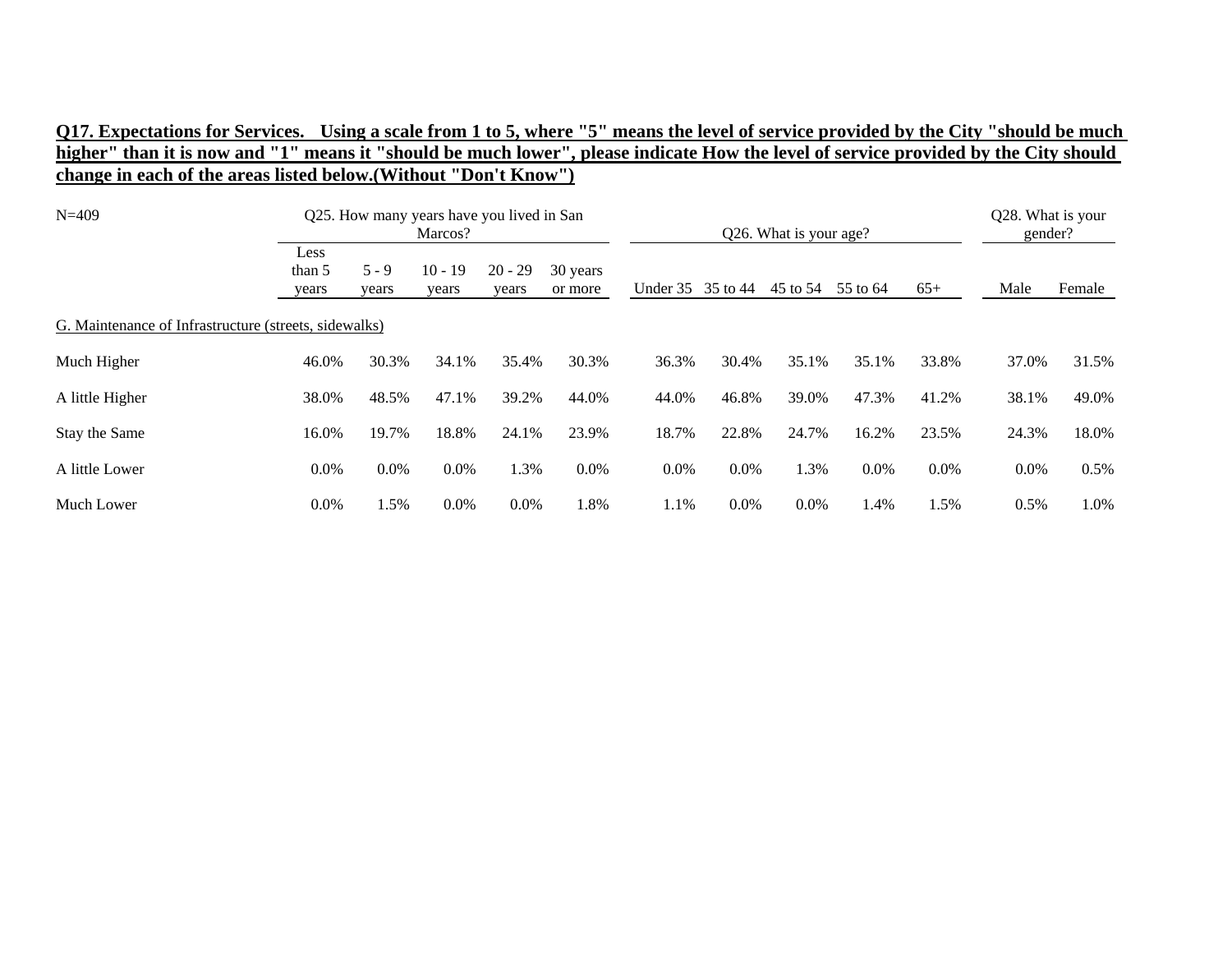| $N = 409$                                          |                         |                  | Q25. How many years have you lived in San<br>Marcos? |                    |                     |                   |       | Q26. What is your age? |       |       | Q28. What is your<br>gender? |        |
|----------------------------------------------------|-------------------------|------------------|------------------------------------------------------|--------------------|---------------------|-------------------|-------|------------------------|-------|-------|------------------------------|--------|
|                                                    | Less<br>than 5<br>years | $5 - 9$<br>years | $10 - 19$<br>years                                   | $20 - 29$<br>years | 30 years<br>or more | Under 35 35 to 44 |       | 45 to 54 55 to 64      |       | $65+$ | Male                         | Female |
| Q18. The THREE biggest issues San Marcos will face |                         |                  |                                                      |                    |                     |                   |       |                        |       |       |                              |        |
| Traffic                                            | 71.9%                   | 75.0%            | 73.3%                                                | 81.7%              | 75.0%               | 70.7%             | 80.2% | 82.3%                  | 69.2% | 76.4% | 78.3%                        | 73.0%  |
| Planning for rapid growth                          | 66.7%                   | 61.8%            | 61.6%                                                | 52.4%              | 49.1%               | 61.6%             | 61.7% | 54.4%                  | 60.3% | 44.4% | 55.1%                        | 58.8%  |
| Public schools                                     | 21.1%                   | 29.4%            | 30.2%                                                | 15.9%              | 19.0%               | 21.2%             | 27.2% | 22.8%                  | 17.9% | 25.0% | 18.7%                        | 26.5%  |
| Road repair/maintenance/<br>expansion              | 38.6%                   | 42.6%            | 39.5%                                                | 29.3%              | 31.0%               | 41.4%             | 29.6% | 31.6%                  | 35.9% | 37.5% | 37.9%                        | 33.2%  |
| Taxes/property taxes/finances                      | 14.0%                   | 25.0%            | 16.3%                                                | 25.6%              | 30.2%               | 15.2%             | 22.2% | 22.8%                  | 28.2% | 30.6% | 27.8%                        | 19.0%  |
| Public transportation                              | 14.0%                   | 16.2%            | 17.4%                                                | 15.9%              | 10.3%               | 14.1%             | 18.5% | 13.9%                  | 12.8% | 12.5% | 14.6%                        | 14.2%  |
| Crime                                              | 12.3%                   | 17.6%            | 12.8%                                                | 24.4%              | 27.6%               | 10.1%             | 24.7% | 24.1%                  | 15.4% | 29.2% | 21.7%                        | 18.5%  |
| <b>Environmental</b> issues                        | 24.6%                   | 23.5%            | 24.4%                                                | 15.9%              | 18.1%               | 33.3%             | 18.5% | 20.3%                  | 17.9% | 9.7%  | 19.7%                        | 21.8%  |
| Utility rates                                      | 12.3%                   | 13.2%            | 15.1%                                                | 11.0%              | 18.1%               | 10.1%             | 16.0% | 17.7%                  | 12.8% | 16.7% | 15.2%                        | 13.7%  |
| Neighborhood Preservation                          | 14.0%                   | 23.5%            | 27.9%                                                | 31.7%              | 31.9%               | 23.2%             | 19.8% | 24.1%                  | 39.7% | 30.6% | 25.3%                        | 28.9%  |
| Other                                              | 1.8%                    | 4.4%             | 5.8%                                                 | 6.1%               | 3.4%                | 4.0%              | 3.7%  | 6.3%                   | 5.1%  | 2.8%  | 5.6%                         | 3.3%   |

## **Q18. What do you think are the THREE biggest issues San Marcos will face within the next FIVE years? (check up to three)**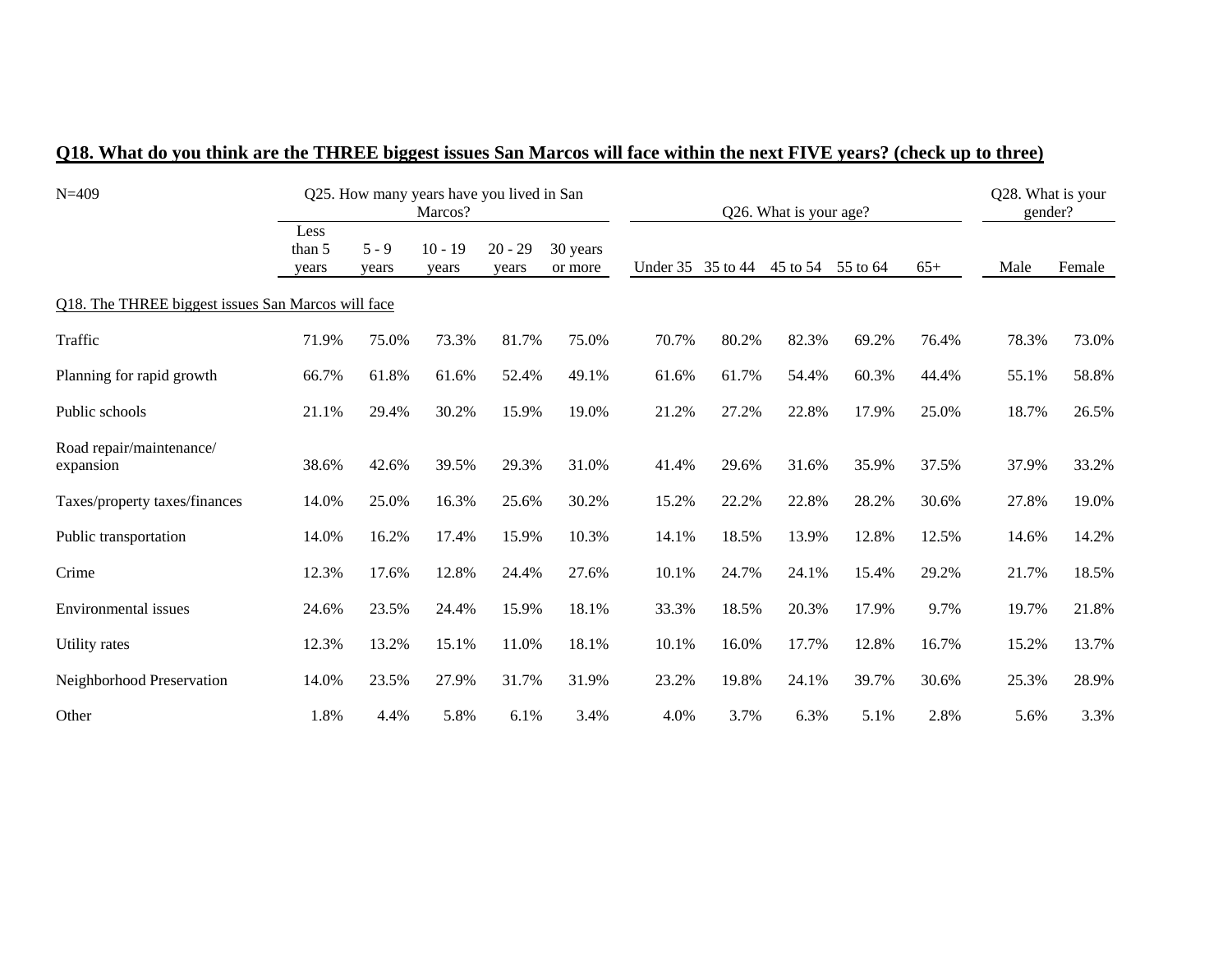| $N = 409$                                                |                         |                  | Q25. How many years have you lived in San<br>Marcos? |                    |                     |          |          | Q26. What is your age? |          |       | Q28. What is your<br>gender? |        |
|----------------------------------------------------------|-------------------------|------------------|------------------------------------------------------|--------------------|---------------------|----------|----------|------------------------|----------|-------|------------------------------|--------|
|                                                          | Less<br>than 5<br>years | $5 - 9$<br>years | $10 - 19$<br>years                                   | $20 - 29$<br>years | 30 years<br>or more | Under 35 | 35 to 44 | 45 to 54               | 55 to 64 | $65+$ | Male                         | Female |
| Q19. The primary reasons you chose to live in San Marcos |                         |                  |                                                      |                    |                     |          |          |                        |          |       |                              |        |
| Location                                                 | 66.7%                   | 60.3%            | 79.1%                                                | 74.4%              | 64.7%               | 58.6%    | 74.1%    | 69.6%                  | 71.8%    | 75.0% | 67.2%                        | 71.1%  |
| Convenience                                              | 29.8%                   | 26.5%            | 36.0%                                                | 36.6%              | 31.0%               | 29.3%    | 28.4%    | 36.7%                  | 39.7%    | 27.8% | 32.8%                        | 31.8%  |
| Affordability                                            | 47.4%                   | 42.6%            | 47.7%                                                | 36.6%              | 25.0%               | 43.4%    | 44.4%    | 34.2%                  | 38.5%    | 27.8% | 37.4%                        | 38.9%  |
| Quality of life                                          | 38.6%                   | 44.1%            | 48.8%                                                | 40.2%              | 44.8%               | 31.3%    | 44.4%    | 53.2%                  | 48.7%    | 44.4% | 43.9%                        | 43.6%  |
| I grew up here                                           | 3.5%                    | 4.4%             | 5.8%                                                 | 26.8%              | 37.1%               | 13.1%    | 19.8%    | 22.8%                  | 21.8%    | 15.3% | 17.7%                        | 19.0%  |
| Went to college here                                     | 28.1%                   | 30.9%            | 29.1%                                                | 25.6%              | 25.0%               | 47.5%    | 35.8%    | 20.3%                  | 19.2%    | 6.9%  | 26.8%                        | 28.0%  |
| Schools                                                  | 10.5%                   | 7.4%             | 9.3%                                                 | 7.3%               | 8.6%                | 12.1%    | 6.2%     | 2.5%                   | 9.0%     | 12.5% | 9.6%                         | 7.6%   |
| It's Safe community                                      | 45.6%                   | 30.9%            | 33.7%                                                | 41.5%              | 31.0%               | 26.3%    | 43.2%    | 32.9%                  | 39.7%    | 38.9% | 32.8%                        | 38.4%  |
| Good city services, such as<br>police and fire           | 10.5%                   | 13.2%            | 15.1%                                                | 20.7%              | 26.7%               | 9.1%     | 13.6%    | 21.5%                  | 26.9%    | 25.0% | 20.7%                        | 16.6%  |
| Parks and recreation programs                            | 24.6%                   | 35.3%            | 24.4%                                                | 22.0%              | 14.7%               | 34.3%    | 23.5%    | 15.2%                  | 23.1%    | 15.3% | 24.7%                        | 21.3%  |
| Friends/family are here                                  | 14.0%                   | 33.8%            | 34.9%                                                | 45.1%              | 45.7%               | 30.3%    | 38.3%    | 40.5%                  | 37.2%    | 40.3% | 34.3%                        | 39.3%  |
| Entertainment opportunities                              | 14.0%                   | 10.3%            | 8.1%                                                 | 6.1%               | 5.2%                | 13.1%    | 6.2%     | 2.5%                   | 9.0%     | 8.3%  | 8.6%                         | 7.6%   |
| Business opportunities                                   | 10.5%                   | 11.8%            | 10.5%                                                | 18.3%              | 13.8%               | 14.1%    | 18.5%    | 11.4%                  | 10.3%    | 11.1% | 13.6%                        | 12.8%  |
| I don't know                                             | 7.0%                    | 1.5%             | 0.0%                                                 | 3.7%               | 3.4%                | 5.1%     | 0.0%     | 0.0%                   | 3.8%     | 5.6%  | 2.0%                         | 3.8%   |

### **Q19. Which of the following are the primary reasons you chose to live in San Marcos? (Check all that apply.)**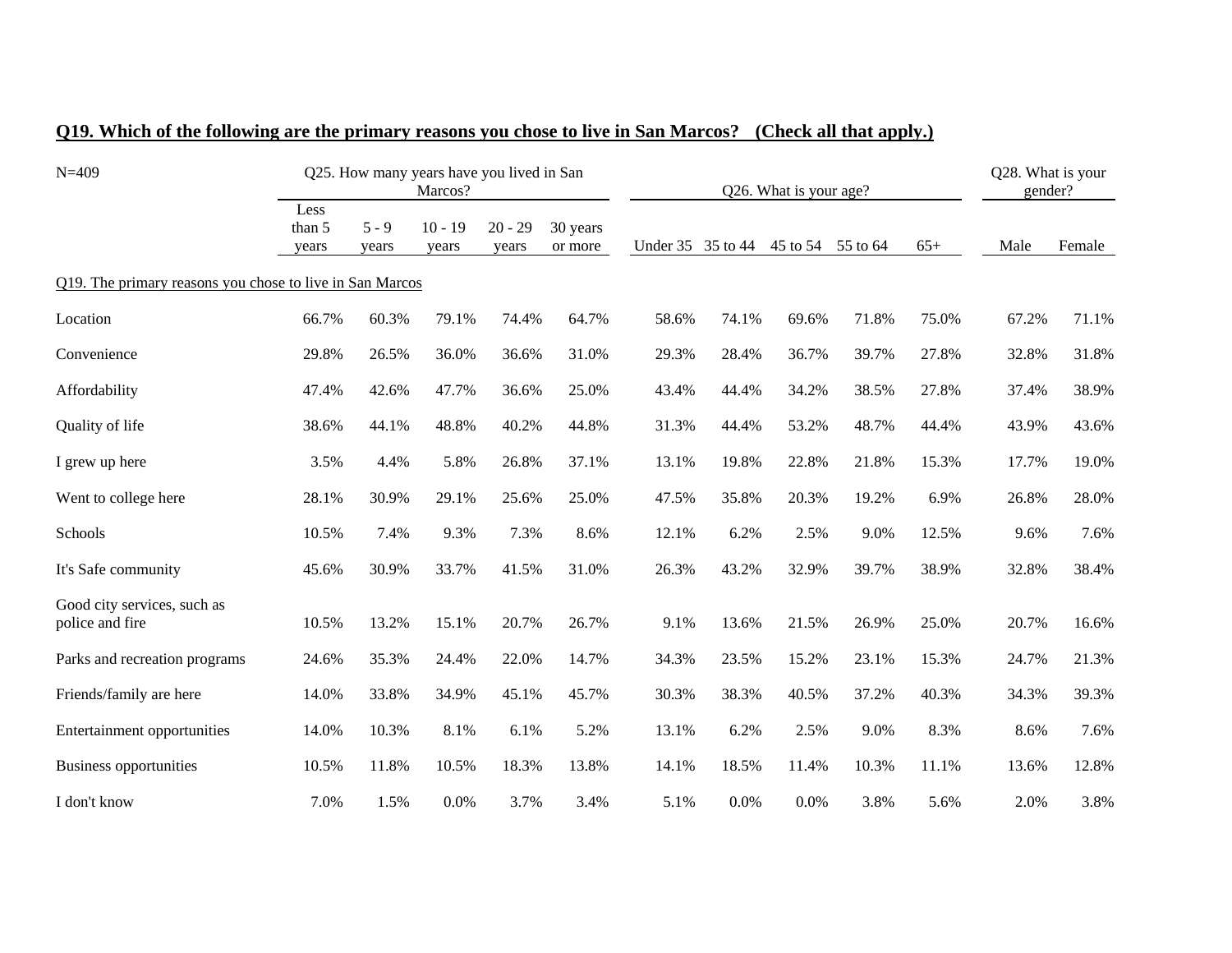## **Q20. Have you done any of the following during the past year? (Check all that apply.)**

| $N = 409$                                                                                                 |                         | Q25. How many years have you lived in San | Marcos?            |                    |                     |                   |       | Q26. What is your age? |          |       | Q28. What is your<br>gender? |        |
|-----------------------------------------------------------------------------------------------------------|-------------------------|-------------------------------------------|--------------------|--------------------|---------------------|-------------------|-------|------------------------|----------|-------|------------------------------|--------|
|                                                                                                           | Less<br>than 5<br>years | $5 - 9$<br>years                          | $10 - 19$<br>years | $20 - 29$<br>years | 30 years<br>or more | Under 35 35 to 44 |       | 45 to 54               | 55 to 64 | $65+$ | Male                         | Female |
| Q20. Have you done any of the following during the past year?                                             |                         |                                           |                    |                    |                     |                   |       |                        |          |       |                              |        |
| Attended a City Council<br>Meeting or other local public<br>meeting                                       | 14.0%                   | 20.6%                                     | 34.9%              | 35.4%              | 31.9%               | 22.2%             | 32.1% | 29.1%                  | 42.3%    | 19.4% | 26.8%                        | 30.8%  |
| Watched a City Council<br>Meeting or other local public<br>meeting on cable or online                     | 14.0%                   | 25.0%                                     | 31.4%              | 53.7%              | 37.9%               | 26.3%             | 35.8% | 35.4%                  | 43.6%    | 31.9% | 33.3%                        | 35.1%  |
| Volunteered with the City of<br>San                                                                       | 21.1%                   | 22.1%                                     | 22.1%              | 15.9%              | 18.1%               | 19.2%             | 16.0% | 21.5%                  | 21.8%    | 19.4% | 17.2%                        | 21.8%  |
| Attended a City social event<br>(concert series, art walk,<br>library or parks classes,<br>holiday event) | 59.6%                   | 66.2%                                     | 66.3%              | 72.0%              | 62.1%               | 62.6%             | 79.0% | 68.4%                  | 62.8%    | 52.8% | 57.6%                        | 72.5%  |
| None of these                                                                                             | 35.1%                   | 26.5%                                     | 23.3%              | 18.3%              | 26.7%               | 31.3%             | 16.0% | 22.8%                  | 29.5%    | 26.4% | 30.3%                        | 20.9%  |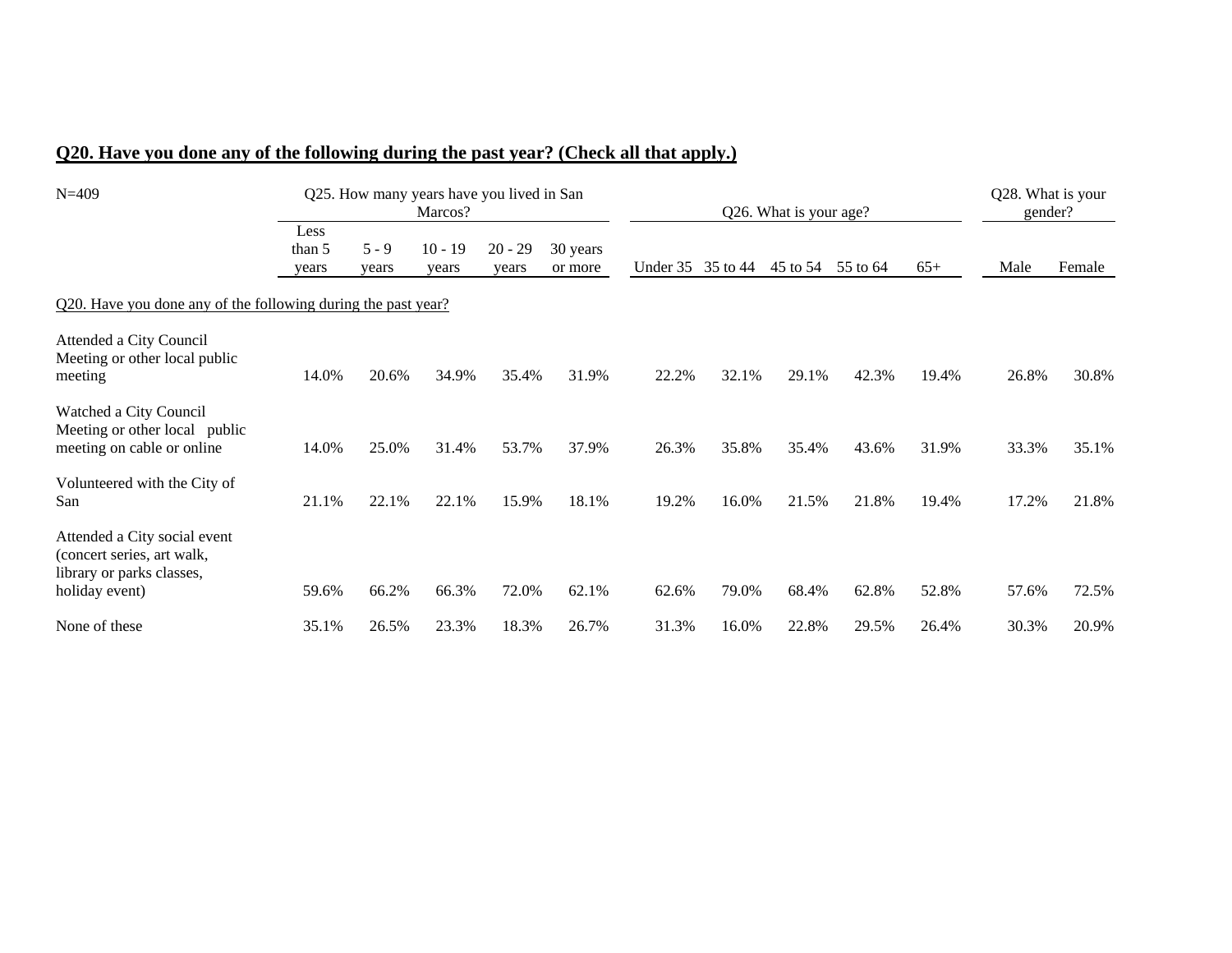| $N = 409$                                          |                         | Q25. How many years have you lived in San |                    |                    | Q26. What is your age? | Q28. What is your<br>gender? |       |          |          |       |       |        |
|----------------------------------------------------|-------------------------|-------------------------------------------|--------------------|--------------------|------------------------|------------------------------|-------|----------|----------|-------|-------|--------|
|                                                    | Less<br>than 5<br>years | $5 - 9$<br>years                          | $10 - 19$<br>years | $20 - 29$<br>years | 30 years<br>or more    | Under 35 35 to 44            |       | 45 to 54 | 55 to 64 | $65+$ | Male  | Female |
| Q21. Are you familiar with the following programs? |                         |                                           |                    |                    |                        |                              |       |          |          |       |       |        |
| San Marcos Citizens Fire<br>Academy                | 7.0%                    | 23.5%                                     | 16.3%              | 20.7%              | 21.6%                  | 16.2%                        | 17.3% | 19.0%    | 26.9%    | 13.9% | 18.2% | 19.0%  |
| San Marcos Citizens Police<br>Academy              | 10.5%                   | 23.5%                                     | 25.6%              | 36.6%              | 36.2%                  | 18.2%                        | 24.7% | 32.9%    | 38.5%    | 30.6% | 24.7% | 31.8%  |
| Keep San Marcos Beautiful                          | 45.6%                   | 52.9%                                     | 39.5%              | 42.7%              | 31.9%                  | 50.5%                        | 48.1% | 41.8%    | 41.0%    | 19.4% | 32.8% | 48.8%  |
| <b>ACT</b> (Achieving Community<br>Together)       | 12.3%                   | 17.6%                                     | 14.0%              | 11.0%              | 12.9%                  | 13.1%                        | 9.9%  | 19.0%    | 20.5%    | 4.2%  | 10.1% | 16.6%  |
| Parks and Recreation Youth<br>Services             | 14.0%                   | 25.0%                                     | 31.4%              | 41.5%              | 25.9%                  | 22.2%                        | 42.0% | 36.7%    | 26.9%    | 13.9% | 21.7% | 34.6%  |
| Parks and Recreation 50+<br>Programs               | 12.3%                   | 29.4%                                     | 29.1%              | 41.5%              | 42.2%                  | 20.2%                        | 30.9% | 43.0%    | 41.0%    | 33.3% | 24.7% | 40.8%  |
| None of these                                      | 43.9%                   | 26.5%                                     | 34.9%              | 23.2%              | 34.5%                  | 36.4%                        | 28.4% | 30.4%    | 25.6%    | 40.3% | 39.4% | 25.6%  |

# **Q21. Are you familiar with the following programs offered by the City of San Marcos? (Check all that apply.)**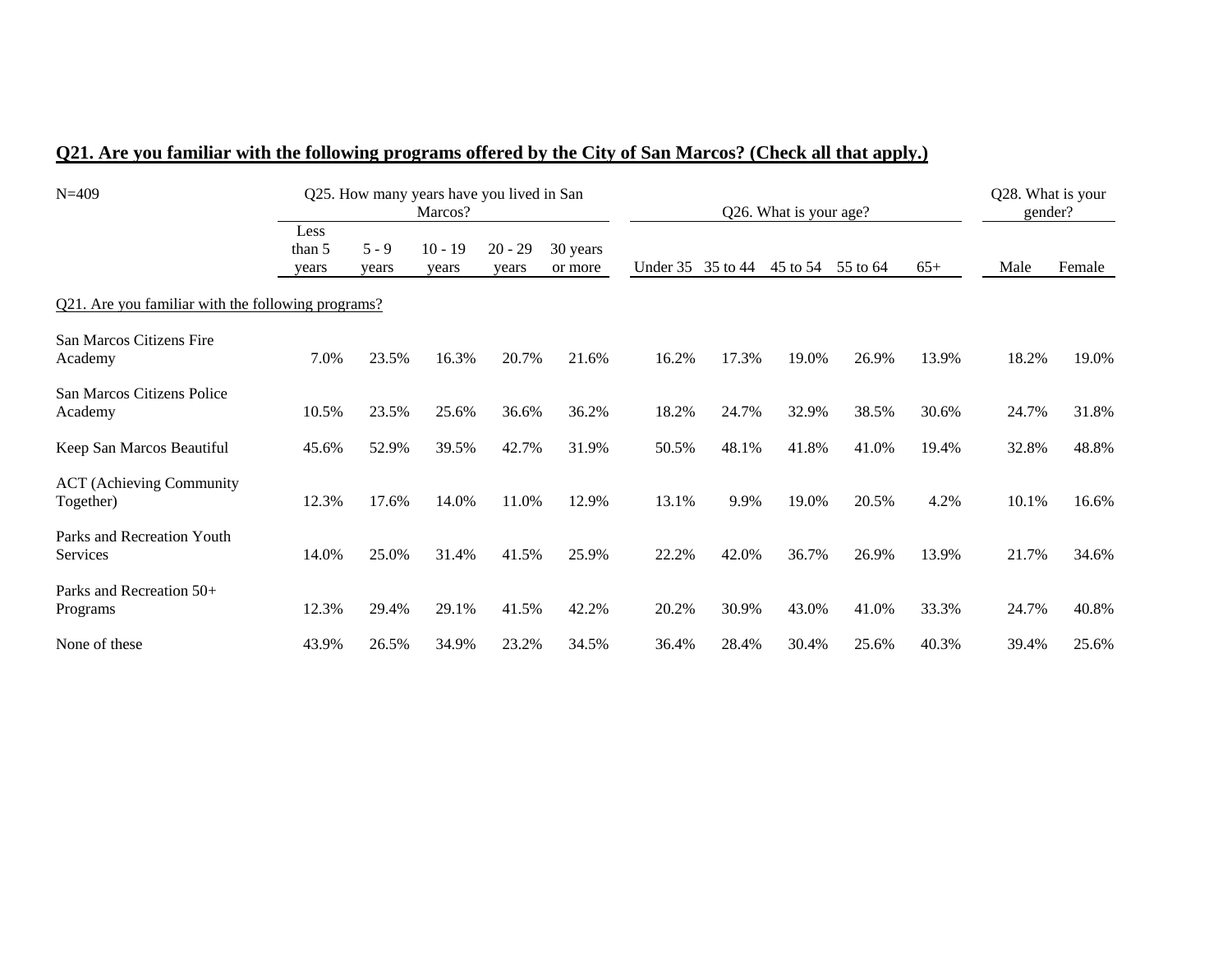| $N = 409$                                                                 |                         | Q25. How many years have you lived in San<br>Marcos? |                    |                    |                     |       |                   | Q26. What is your age? |          |       |       |        |  |
|---------------------------------------------------------------------------|-------------------------|------------------------------------------------------|--------------------|--------------------|---------------------|-------|-------------------|------------------------|----------|-------|-------|--------|--|
|                                                                           | Less<br>than 5<br>years | $5 - 9$<br>years                                     | $10 - 19$<br>years | $20 - 29$<br>years | 30 years<br>or more |       | Under 35 35 to 44 | 45 to 54               | 55 to 64 | $65+$ | Male  | Female |  |
| A. I have confidence in the City's finances                               |                         |                                                      |                    |                    |                     |       |                   |                        |          |       |       |        |  |
| <b>Strongly Agree</b>                                                     | 8.1%                    | 6.8%                                                 | 6.5%               | 2.7%               | 9.6%                | 7.5%  | 5.8%              | 6.9%                   | 6.0%     | 7.8%  | 8.1%  | 5.6%   |  |
| Agree                                                                     | 21.6%                   | 30.5%                                                | 33.8%              | 40.0%              | 30.8%               | 23.8% | 36.2%             | 29.2%                  | 41.8%    | 32.8% | 34.1% | 30.7%  |  |
| Neutral                                                                   | 56.8%                   | 47.5%                                                | 41.6%              | 36.0%              | 40.4%               | 45.0% | 36.2%             | 47.2%                  | 38.8%    | 45.3% | 36.4% | 48.6%  |  |
| Disagree                                                                  | 5.4%                    | 13.6%                                                | 16.9%              | 12.0%              | 16.3%               | 17.5% | 15.9%             | 13.9%                  | 10.4%    | 10.9% | 16.2% | 11.7%  |  |
| <b>Strongly Disagree</b>                                                  | 8.1%                    | 1.7%                                                 | 1.3%               | 9.3%               | 2.9%                | 6.3%  | 5.8%              | 2.8%                   | 3.0%     | 3.1%  | 5.2%  | 3.4%   |  |
| B. The City is ensuring that there is adequate long-term affordable water |                         |                                                      |                    |                    |                     |       |                   |                        |          |       |       |        |  |
| <b>Strongly Agree</b>                                                     | 7.7%                    | 6.7%                                                 | 9.6%               | 4.3%               | 14.0%               | 7.7%  | 10.1%             | 8.8%                   | 10.6%    | 8.2%  | 10.2% | 8.0%   |  |
| Agree                                                                     | 25.6%                   | 35.0%                                                | 23.3%              | 28.6%              | 27.0%               | 30.8% | 31.9%             | 11.8%                  | 31.8%    | 32.8% | 28.9% | 26.7%  |  |
| Neutral                                                                   | 43.6%                   | 31.7%                                                | 37.0%              | 38.6%              | 31.0%               | 30.8% | 34.8%             | 48.5%                  | 31.8%    | 31.1% | 34.9% | 35.8%  |  |
| Disagree                                                                  | 17.9%                   | 21.7%                                                | 19.2%              | 17.1%              | 22.0%               | 24.4% | 17.4%             | 16.2%                  | 21.2%    | 19.7% | 18.7% | 21.0%  |  |
| <b>Strongly Disagree</b>                                                  | 5.1%                    | 5.0%                                                 | 11.0%              | 11.4%              | 6.0%                | 6.4%  | 5.8%              | 14.7%                  | 4.5%     | 8.2%  | 7.2%  | 8.5%   |  |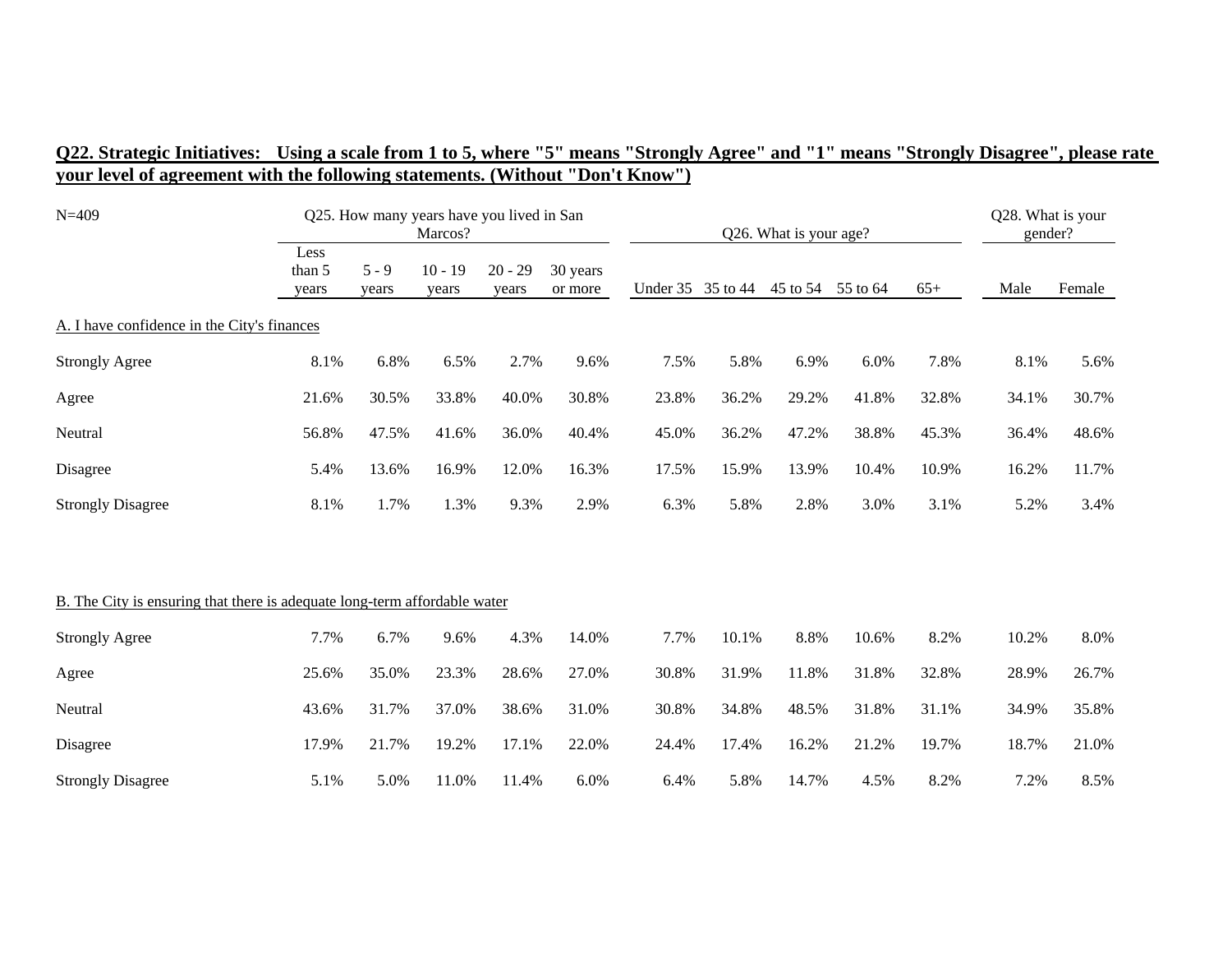| $N = 409$                                                                                               |                         | Q25. How many years have you lived in San<br>Marcos? |                    |                    |                     |       |                   | Q26. What is your age? |       |       |       |        |  |
|---------------------------------------------------------------------------------------------------------|-------------------------|------------------------------------------------------|--------------------|--------------------|---------------------|-------|-------------------|------------------------|-------|-------|-------|--------|--|
|                                                                                                         | Less<br>than 5<br>years | $5 - 9$<br>years                                     | $10 - 19$<br>years | $20 - 29$<br>years | 30 years<br>or more |       | Under 35 35 to 44 | 45 to 54 55 to 64      |       | $65+$ | Male  | Female |  |
| C. The City is doing a good job of Beautification within the community                                  |                         |                                                      |                    |                    |                     |       |                   |                        |       |       |       |        |  |
| <b>Strongly Agree</b>                                                                                   | 5.7%                    | 9.1%                                                 | 5.8%               | 5.1%               | 9.9%                | 8.7%  | 7.4%              | 7.8%                   | 5.3%  | 7.2%  | 8.4%  | 6.4%   |  |
| Agree                                                                                                   | 47.2%                   | 43.9%                                                | 40.7%              | 37.2%              | 34.2%               | 45.7% | 46.9%             | 28.6%                  | 34.7% | 40.6% | 37.2% | 41.9%  |  |
| Neutral                                                                                                 | 30.2%                   | 22.7%                                                | 33.7%              | 38.5%              | 39.6%               | 26.1% | 29.6%             | 40.3%                  | 41.3% | 34.8% | 35.1% | 33.0%  |  |
| Disagree                                                                                                | 11.3%                   | 22.7%                                                | 14.0%              | 15.4%              | 12.6%               | 16.3% | 11.1%             | 15.6%                  | 14.7% | 17.4% | 15.2% | 14.8%  |  |
| <b>Strongly Disagree</b>                                                                                | 5.7%                    | 1.5%                                                 | 5.8%               | 3.8%               | 3.6%                | 3.3%  | 4.9%              | 7.8%                   | 4.0%  | 0.0%  | 4.2%  | 3.9%   |  |
|                                                                                                         |                         |                                                      |                    |                    |                     |       |                   |                        |       |       |       |        |  |
| D. The City is doing a good job planning for current and future transportation and infrastructure needs |                         |                                                      |                    |                    |                     |       |                   |                        |       |       |       |        |  |
| <b>Strongly Agree</b>                                                                                   | 2.1%                    | 6.5%                                                 | 1.3%               | 2.7%               | 7.8%                | 5.6%  | 5.1%              | 4.3%                   | 1.5%  | 5.1%  | 4.4%  | 4.3%   |  |
| Agree                                                                                                   | 18.8%                   | 25.8%                                                | 16.5%              | 13.5%              | 17.5%               | 24.4% | 12.7%             | 14.3%                  | 16.2% | 22.0% | 18.3% | 17.7%  |  |
| Neutral                                                                                                 | 35.4%                   | 22.6%                                                | 31.6%              | 29.7%              | 34.0%               | 27.8% | 32.9%             | 30.0%                  | 33.8% | 30.5% | 31.7% | 30.1%  |  |
| Disagree                                                                                                | 31.3%                   | 29.0%                                                | 29.1%              | 32.4%              | 27.2%               | 23.3% | 26.6%             | 34.3%                  | 35.3% | 30.5% | 27.8% | 31.2%  |  |
| <b>Strongly Disagree</b>                                                                                | 12.5%                   | 16.1%                                                | 21.5%              | 21.6%              | 13.6%               | 18.9% | 22.8%             | 17.1%                  | 13.2% | 11.9% | 17.8% | 16.7%  |  |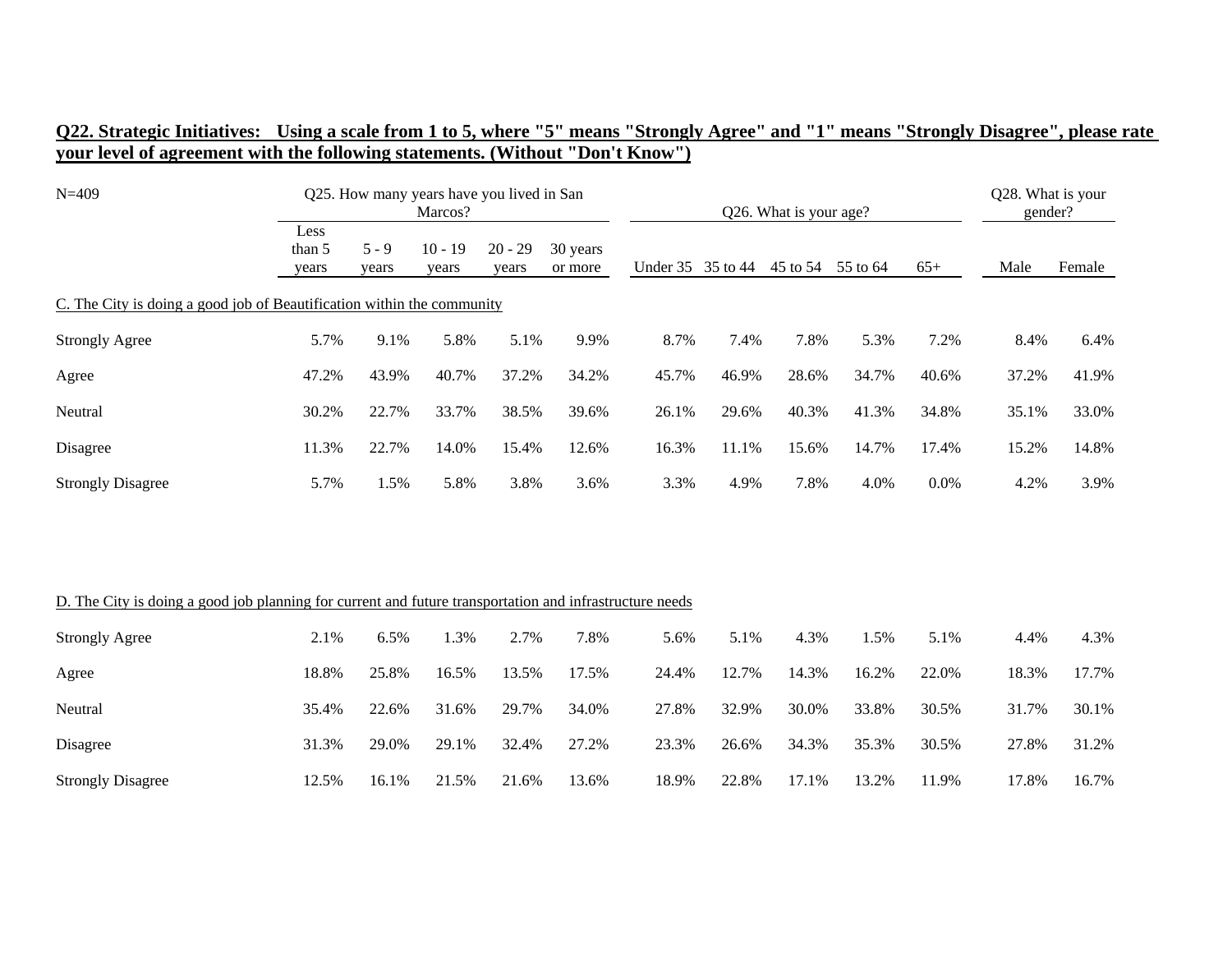| $N = 409$                                                                                                        |                         | Q25. How many years have you lived in San<br>Marcos? |                    |                    |                     |       |                   | Q26. What is your age? |          |       |       |        |  |
|------------------------------------------------------------------------------------------------------------------|-------------------------|------------------------------------------------------|--------------------|--------------------|---------------------|-------|-------------------|------------------------|----------|-------|-------|--------|--|
|                                                                                                                  | Less<br>than 5<br>years | $5 - 9$<br>years                                     | $10 - 19$<br>years | $20 - 29$<br>years | 30 years<br>or more |       | Under 35 35 to 44 | 45 to 54               | 55 to 64 | $65+$ | Male  | Female |  |
| E. The City does a good job of protecting and maintaining the river, while providing for recreation on the river |                         |                                                      |                    |                    |                     |       |                   |                        |          |       |       |        |  |
| <b>Strongly Agree</b>                                                                                            | 16.7%                   | 9.4%                                                 | 11.9%              | 5.2%               | 13.6%               | 16.3% | 10.0%             | 9.5%                   | 6.8%     | 13.0% | 11.7% | 10.9%  |  |
| Agree                                                                                                            | 42.6%                   | 39.1%                                                | 33.3%              | 29.9%              | 32.7%               | 33.7% | 45.0%             | 24.3%                  | 36.5%    | 33.3% | 34.0% | 35.3%  |  |
| Neutral                                                                                                          | 20.4%                   | 25.0%                                                | 22.6%              | 37.7%              | 34.5%               | 26.1% | 18.8%             | 33.8%                  | 31.1%    | 37.7% | 31.9% | 26.4%  |  |
| Disagree                                                                                                         | 13.0%                   | 18.8%                                                | 17.9%              | 11.7%              | 14.5%               | 12.0% | 18.8%             | 18.9%                  | 13.5%    | 13.0% | 12.2% | 17.9%  |  |
| <b>Strongly Disagree</b>                                                                                         | 7.4%                    | 7.8%                                                 | 14.3%              | 15.6%              | 4.5%                | 12.0% | 7.5%              | 13.5%                  | 12.2%    | 2.9%  | 10.1% | 9.5%   |  |
|                                                                                                                  |                         |                                                      |                    |                    |                     |       |                   |                        |          |       |       |        |  |
| F. The City is committed to the health and wellness of its citizens                                              |                         |                                                      |                    |                    |                     |       |                   |                        |          |       |       |        |  |
| <b>Strongly Agree</b>                                                                                            | 6.3%                    | 8.3%                                                 | 6.1%               | 4.0%               | 13.0%               | 8.1%  | 8.0%              | 6.8%                   | 6.0%     | 11.1% | 9.7%  | 6.3%   |  |
| Agree                                                                                                            | 50.0%                   | 36.7%                                                | 32.9%              | 29.3%              | 36.0%               | 37.2% | 33.3%             | 29.7%                  | 41.8%    | 38.1% | 34.1% | 37.6%  |  |
| Neutral                                                                                                          | 33.3%                   | 43.3%                                                | 45.1%              | 46.7%              | 37.0%               | 40.7% | 42.7%             | 40.5%                  | 38.8%    | 44.4% | 39.8% | 42.9%  |  |
| Disagree                                                                                                         | 8.3%                    | 6.7%                                                 | 11.0%              | 12.0%              | 10.0%               | 9.3%  | 8.0%              | 16.2%                  | 11.9%    | 3.2%  | 11.9% | 7.9%   |  |
| <b>Strongly Disagree</b>                                                                                         | 2.1%                    | 5.0%                                                 | 4.9%               | 8.0%               | 4.0%                | 4.7%  | 8.0%              | 6.8%                   | 1.5%     | 3.2%  | 4.5%  | 5.3%   |  |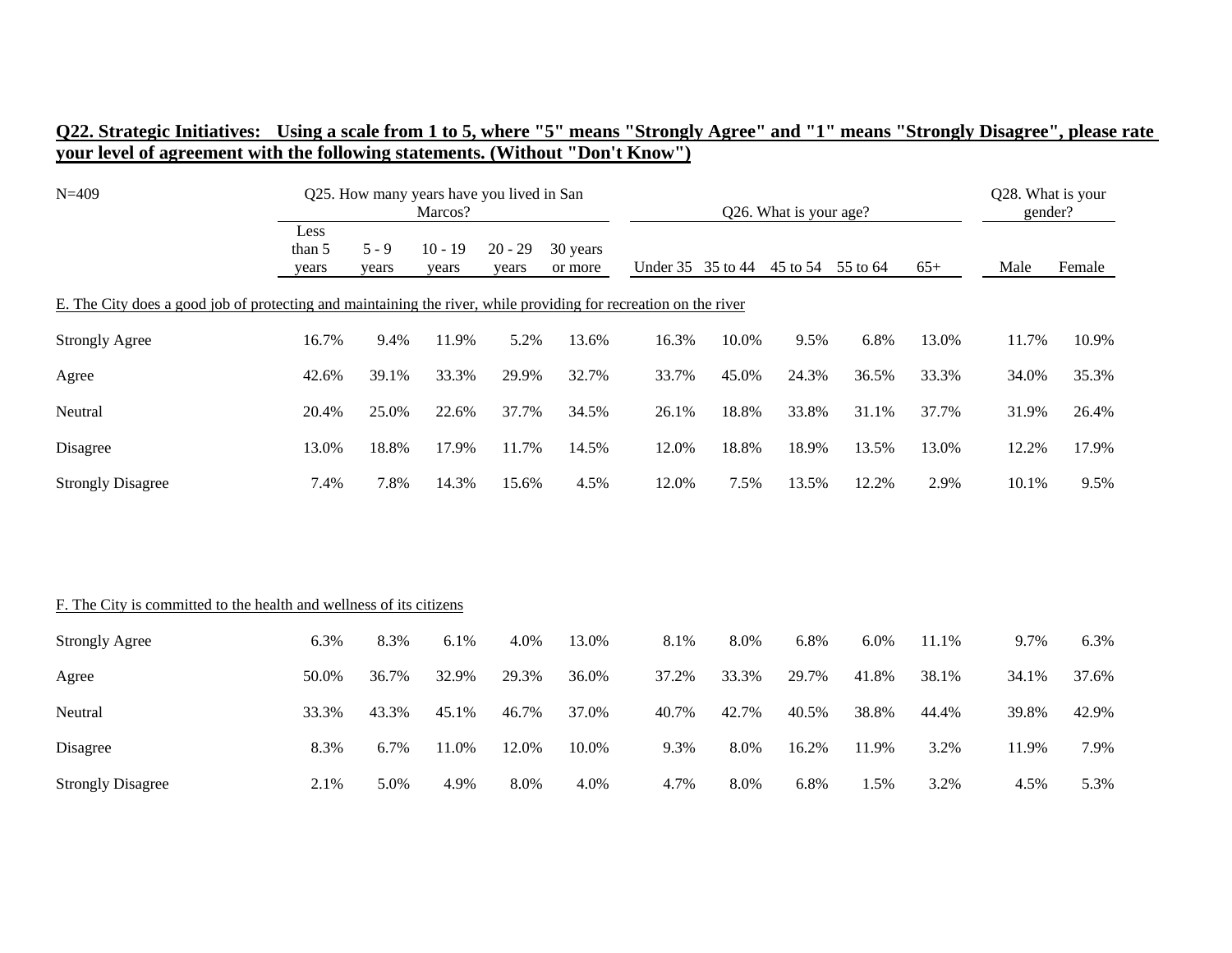| $N = 409$                                                                                                                        | Q25. How many years have you lived in San<br>Marcos? |                  |                    |                    |                     |                   | Q26. What is your age? | Q28. What is your<br>gender? |          |       |       |        |
|----------------------------------------------------------------------------------------------------------------------------------|------------------------------------------------------|------------------|--------------------|--------------------|---------------------|-------------------|------------------------|------------------------------|----------|-------|-------|--------|
|                                                                                                                                  | Less<br>than 5<br>years                              | $5 - 9$<br>years | $10 - 19$<br>years | $20 - 29$<br>years | 30 years<br>or more | Under 35 35 to 44 |                        | 45 to 54                     | 55 to 64 | $65+$ | Male  | Female |
| G. The City is committed to economic development, a diversified job base, and more housing options to help grow the middle class |                                                      |                  |                    |                    |                     |                   |                        |                              |          |       |       |        |
| <b>Strongly Agree</b>                                                                                                            | 6.5%                                                 | 9.8%             | 6.2%               | 3.9%               | 8.6%                | 10.7%             | 9.0%                   | 5.4%                         | 1.4%     | 8.1%  | 8.5%  | 5.7%   |
| Agree                                                                                                                            | 34.8%                                                | 21.3%            | 9.9%               | 17.1%              | 25.7%               | 22.6%             | 14.1%                  | 17.6%                        | 23.9%    | 27.4% | 22.6% | 19.3%  |
| Neutral                                                                                                                          | 26.1%                                                | 31.1%            | 30.9%              | 25.0%              | 33.3%               | 23.8%             | 28.2%                  | 28.4%                        | 36.6%    | 33.9% | 26.6% | 32.8%  |
| Disagree                                                                                                                         | 26.1%                                                | 27.9%            | 39.5%              | 30.3%              | 23.8%               | 29.8%             | 33.3%                  | 32.4%                        | 25.4%    | 25.8% | 30.5% | 28.6%  |
| <b>Strongly Disagree</b>                                                                                                         | 6.5%                                                 | 9.8%             | 13.6%              | 23.7%              | 8.6%                | 13.1%             | 15.4%                  | 16.2%                        | 12.7%    | 4.8%  | 11.9% | 13.5%  |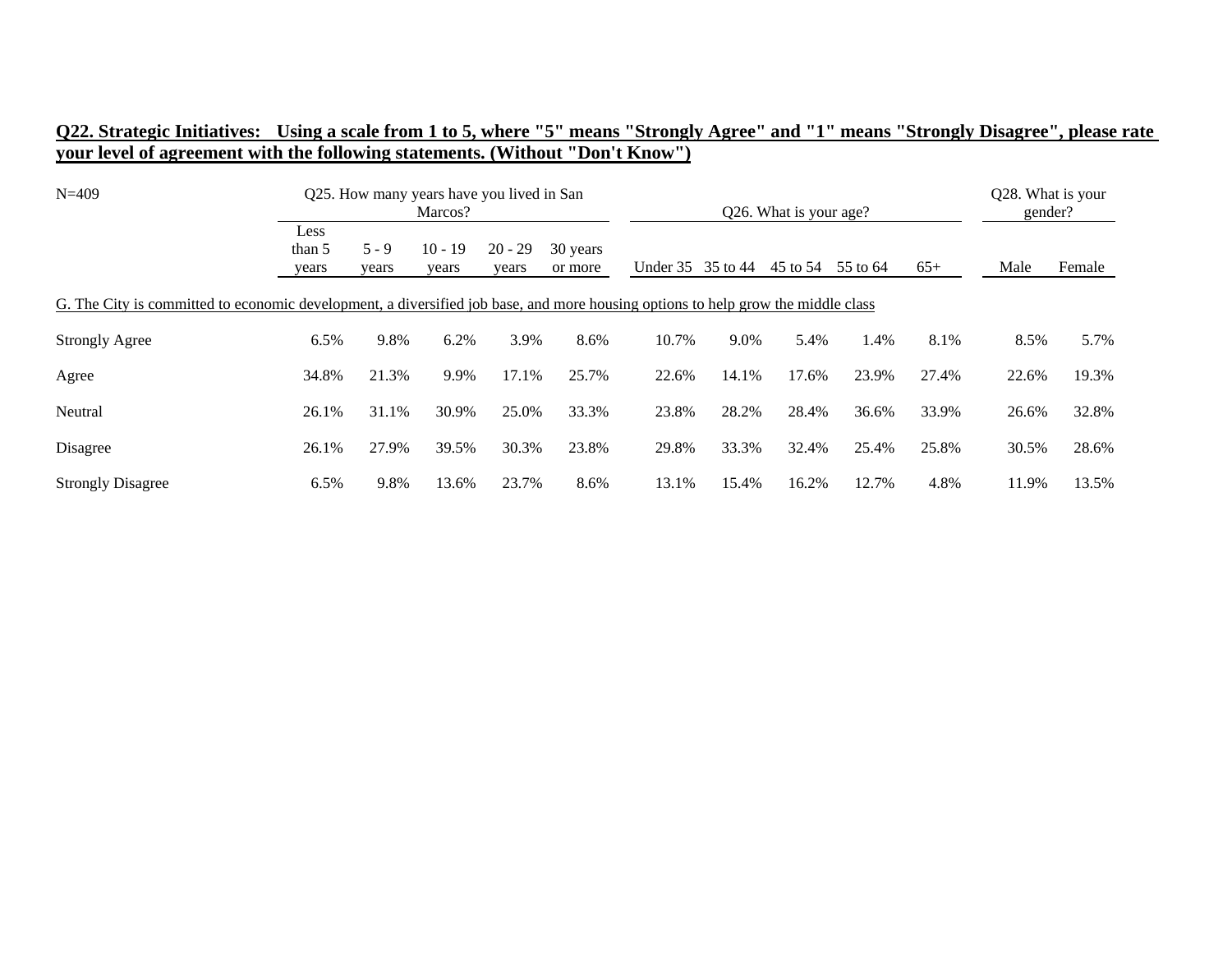| $N = 409$                                                                                           | Q25. How many years have you lived in San<br>Marcos? |                  |                    |                    |                     |                   | Q26. What is your age? | Q28. What is your<br>gender? |          |       |       |        |
|-----------------------------------------------------------------------------------------------------|------------------------------------------------------|------------------|--------------------|--------------------|---------------------|-------------------|------------------------|------------------------------|----------|-------|-------|--------|
|                                                                                                     | Less<br>than 5<br>years                              | $5 - 9$<br>years | $10 - 19$<br>years | $20 - 29$<br>years | 30 years<br>or more | Under 35 35 to 44 |                        | 45 to 54                     | 55 to 64 | $65+$ | Male  | Female |
| A. The City should invest tax dollars in social services funding (to help non-profit organizations) |                                                      |                  |                    |                    |                     |                   |                        |                              |          |       |       |        |
| <b>Strongly Agree</b>                                                                               | 11.8%                                                | 11.1%            | 12.0%              | 13.2%              | 15.7%               | 17.6%             | 9.0%                   | 13.5%                        | 13.7%    | 10.8% | 13.5% | 12.8%  |
| Agree                                                                                               | 31.4%                                                | 30.2%            | 39.8%              | 39.5%              | 35.2%               | 37.4%             | 44.9%                  | 31.1%                        | 32.9%    | 30.8% | 28.1% | 42.9%  |
| Neutral                                                                                             | 25.5%                                                | 39.7%            | 24.1%              | 25.0%              | 27.8%               | 24.2%             | 25.6%                  | 28.4%                        | 32.9%    | 30.8% | 29.2% | 27.0%  |
| Disagree                                                                                            | 23.5%                                                | 11.1%            | 15.7%              | 11.8%              | 13.0%               | 14.3%             | 11.5%                  | 17.6%                        | 12.3%    | 16.9% | 18.4% | 10.7%  |
| <b>Strongly Disagree</b>                                                                            | 7.8%                                                 | 7.9%             | 8.4%               | 10.5%              | 8.3%                | 6.6%              | 9.0%                   | 9.5%                         | 8.2%     | 10.8% | 10.8% | 6.6%   |
|                                                                                                     |                                                      |                  |                    |                    |                     |                   |                        |                              |          |       |       |        |
| B. The City should invest tax dollars in Downtown revitalization                                    |                                                      |                  |                    |                    |                     |                   |                        |                              |          |       |       |        |
| <b>Strongly Agree</b>                                                                               | 18.5%                                                | 10.6%            | 11.9%              | 9.1%               | 11.9%               | 16.3%             | 12.7%                  | 10.7%                        | 12.2%    | 7.1%  | 13.0% | 11.2%  |
| Agree                                                                                               | 38.9%                                                | 34.8%            | 38.1%              | 46.8%              | 35.8%               | 33.7%             | 43.0%                  | 44.0%                        | 36.5%    | 37.1% | 42.5% | 35.0%  |
| Neutral                                                                                             | 31.5%                                                | 30.3%            | 31.0%              | 28.6%              | 33.0%               | 35.9%             | 24.1%                  | 28.0%                        | 31.1%    | 35.7% | 28.0% | 34.0%  |
| Disagree                                                                                            | 3.7%                                                 | 18.2%            | 16.7%              | 10.4%              | 16.5%               | 10.9%             | 15.2%                  | 13.3%                        | 16.2%    | 14.3% | 12.4% | 15.2%  |
| <b>Strongly Disagree</b>                                                                            | 7.4%                                                 | 6.1%             | 2.4%               | 5.2%               | 2.8%                | 3.3%              | 5.1%                   | 4.0%                         | 4.1%     | 5.7%  | 4.1%  | 4.6%   |